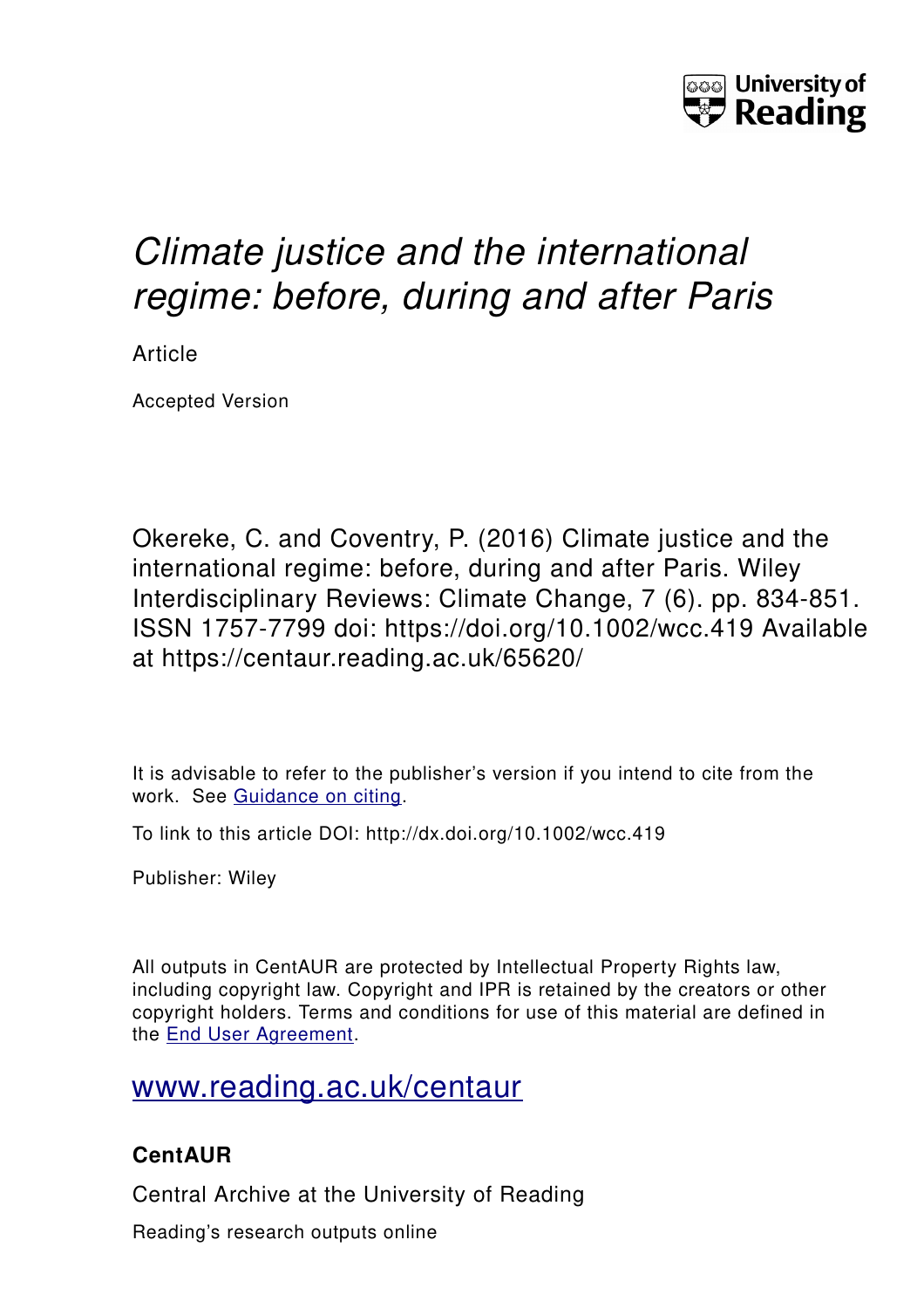## **Climate Justice and the International Regime: Before, During**

### **and After Paris**

Dr Chukwumerije Okereke (*Corresponding Author*) Russell Building Department of Geography and Environmental science University of Reading, UK, RG6 6AB, UK **[C.okereke@reading.ac.uk](mailto:C.okereke@reading.ac.uk)**

#### **And**

Philip Coventry Russell Building Department of Geography and Environmental science University of Reading, UK, RG6 6AB, UK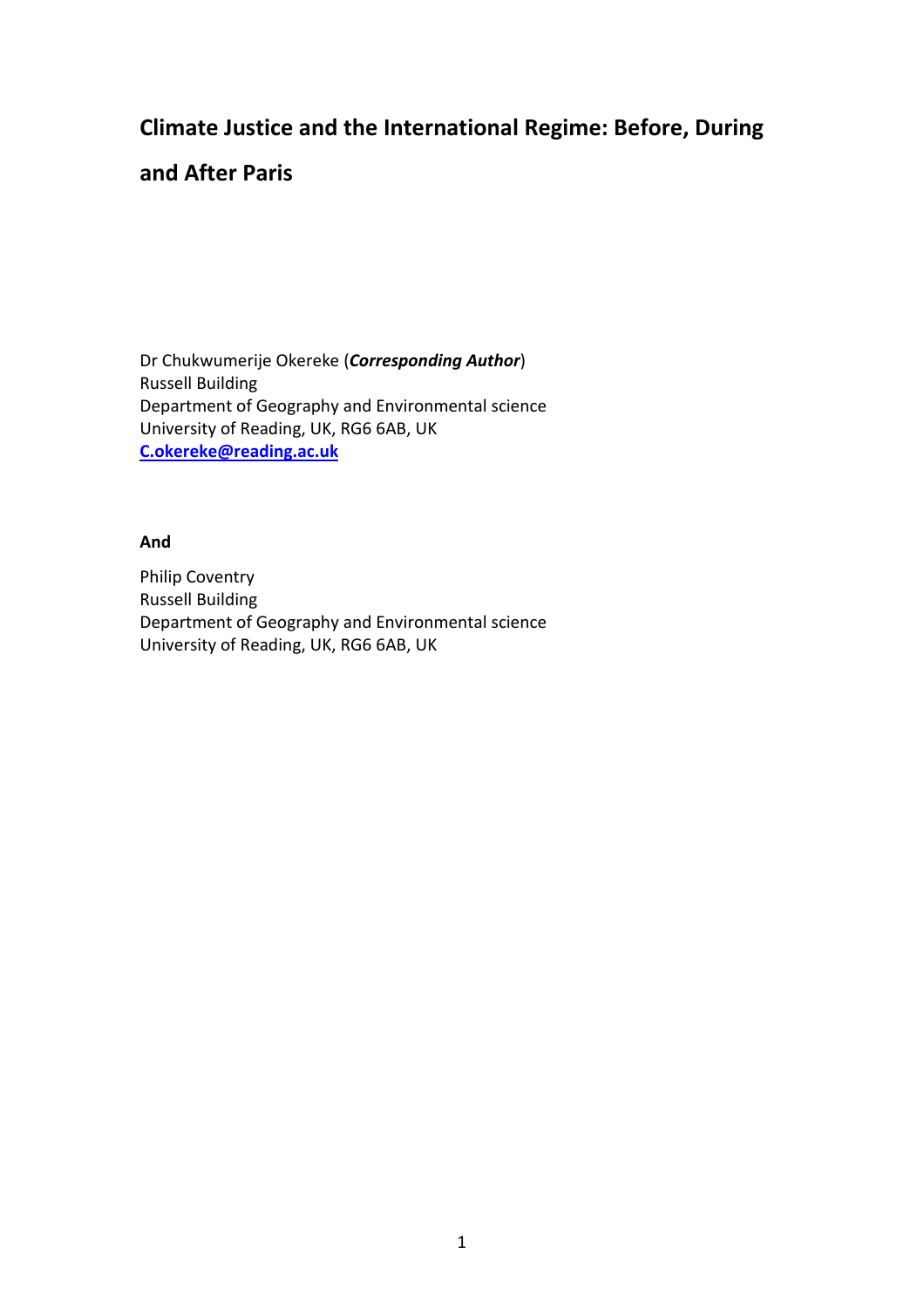#### **Abstract**

With a focus on key themes and debates, this article aims to illustrate and assess how the interaction between justice and politics has shaped the international regime and defined the nature of the international agreement that was signed in COP21 Paris. The work demonstrates that despite the rise of neo-conservatism and selfinterested power politics, questions of global distributive justice remain a central aspect of the international politics of climate change. However, while it is relatively easy to demonstrate that international climate politics is not beyond the reach of moral contestations, the assessment of exactly how much impact justice has on climate policies and the broader normative structures of the climate governance regime remains a very difficult task. As the world digests the Paris Agreement, it is vital that the current state of justice issues within the international climate change regime is comprehensively understood by scholars of climate justice and by academics and practitioners, not least because how these intractable issues of justice are dealt with (or not) will be a crucial factor in determining the effectiveness of the emerging climate regime.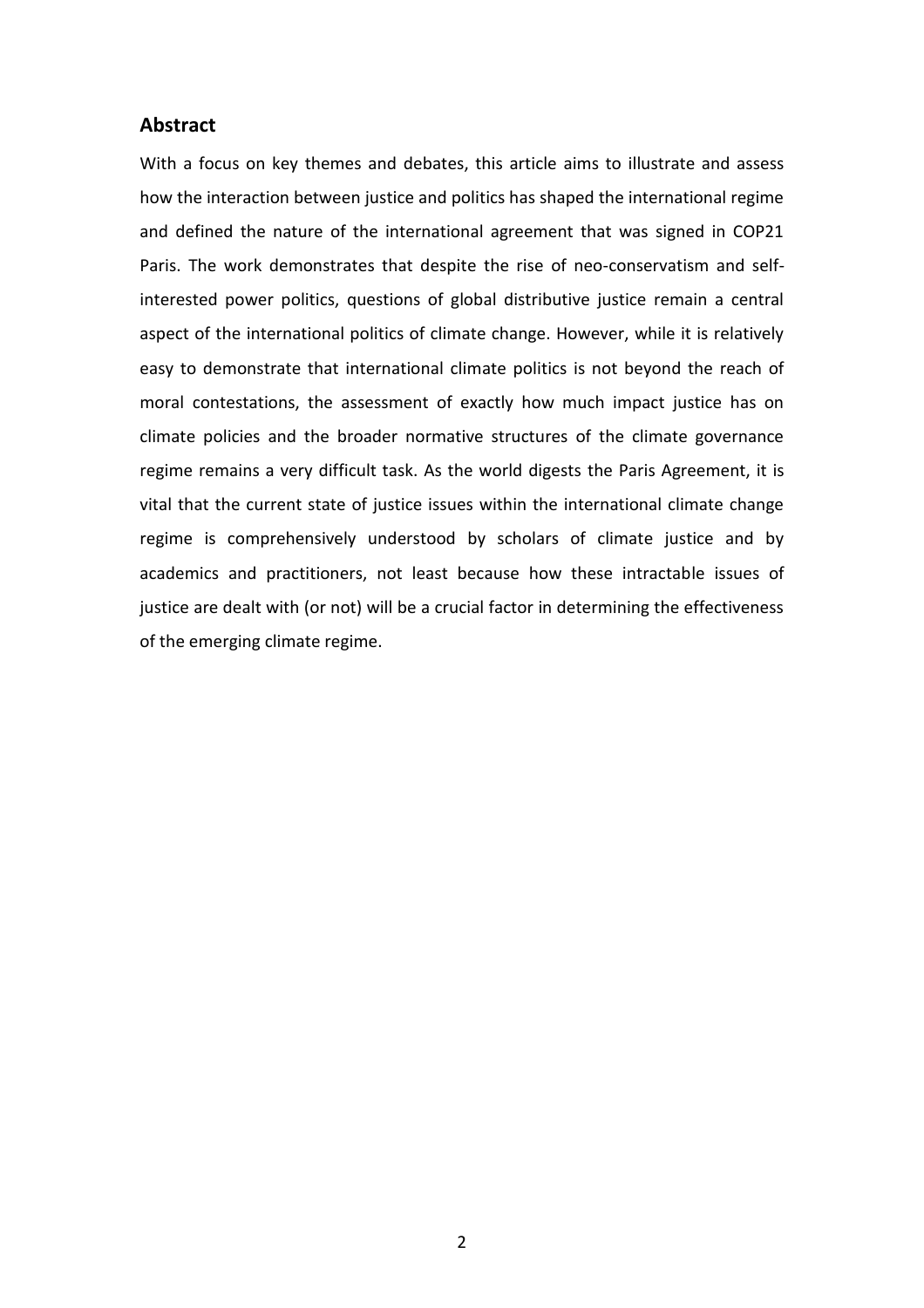# **Climate Justice and the International Regime: Before, During and After Paris**

#### **1. Introduction**

Contentions over justice have played a significant role in shaping the UN Framework Convention on Climate Change (UNFCCC), its Kyoto Protocol, and the global treaty signed in Paris in December 2015. The UNFCCC has provided a forum for key justice issues to be discussed alongside international climate policy.<sup>1</sup> However, justice once again proved to be a controversial issue in the climate change regime at the recent Paris Conference of the Parties to the UNFCCC (COP). Perspectives and arguments about justice are well-established within the UNFCCC and long-standing divisions remain, most prominently between developed and developing countries. There are other dimensions to justice within the realm of climate change governance and policy, such as gender, indigenous communities, and land use rights, but in general these debates play out within the frame of current and historical North-South relationships.<sup>2</sup>

As climate politics has developed over the last 20 years, the contours of these divisions and the language of the debate have regularly shifted. Many reasons and dynamics account for these shifts. First, governments and other norm entrepreneurs have gained experience in negotiating with each other (or not) on the subject. Second, emission profiles and wealth levels of countries are constantly changing, with implications for responsibility and contribution. Third, scientific understanding of climate impact forecasts is getting more accurate, and the landscape of the global economy and public opinion has evolved in various ways across different parts of the world. Moreover, within the international climate change regime new issues have emerged, such as loss and damage compensation, and new policy ideas have been developed, such as intended nationally determined contributions (INDCs). These have brought their debates and disagreements, with justice again forming an essential component and source of both momentum and controversy.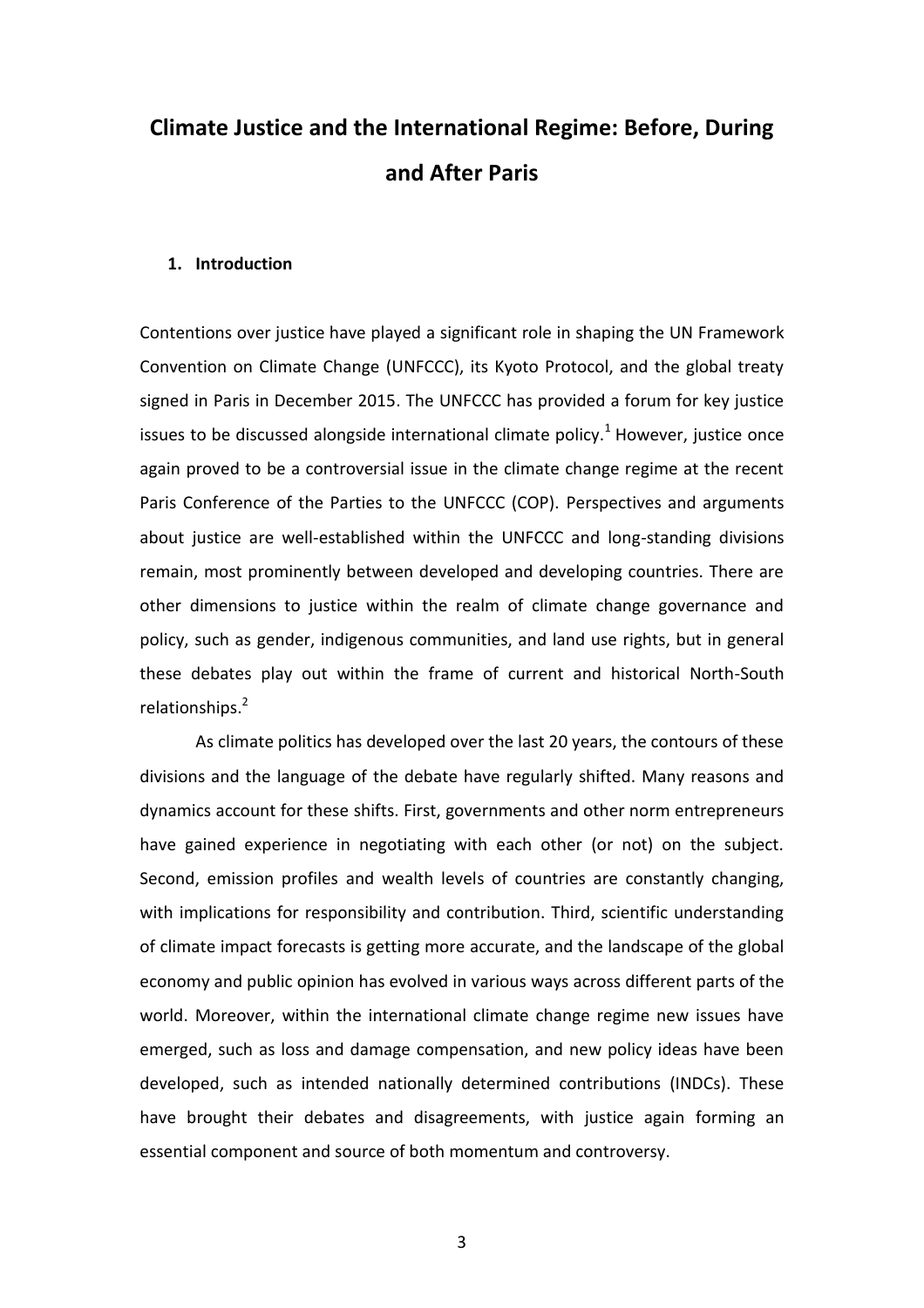With a focus on key contentions, this article aims to illustrate and assess how the interaction between justice and politics is shaping the international regime and in particular how this influenced the Paris Agreement. We focus on the UNFCCC regime deliberately because at present this is the main forum for global justice concerns to interact with climate policy. However, we recognise increasing momentum in transnational, sub-state and private climate governance, which open up new and important dimensions of climate justice across multiple scales.<sup>3,4</sup>

Our work here demonstrates that despite the rise of neo-conservatism and self-interested power politics, questions of global distributive justice remain a central aspect of the international politics of climate change. However, while it is relatively easy to demonstrate that international climate politics is not beyond the reach of moral contestations, the assessment of exactly how much impact justice has on climate policies and the broader normative structures of the climate governance regime remains a very difficult task. In fact, with developed countries appearing to be ducking their commitments while co-opting developing countries into binding emissions reduction and reporting commitments, there are grounds to argue that the equity principle of common but differentiated responsibility on which the regime has long been anchored is now being replaced with a perverse moral concept that the Lead Author has described as "common but shifted responsibility."<sup>5</sup> As the world digests the Paris Agreement, it is vital that the current state of justice issues within the international climate change regime is comprehensively understood by scholars of climate justice and by academics and practitioners, not the least because how these intractable issues of justice are dealt with (or not) will be a crucial factor in determining the effectiveness of the emerging climate regime.

The article is organised into the following three sections. We begin, unlike the few existing post-Paris analyses, by explaining how justice issues shaped the international regime, in terms of its institutional beginnings and the earliest political struggles. We will then discuss how the regime responded to and handled questions of justice in the two decades after its creation. In the third and largest section, we examine each of the main policy areas within the international regime to highlight ongoing controversies relevant to the development of a new regime and indicate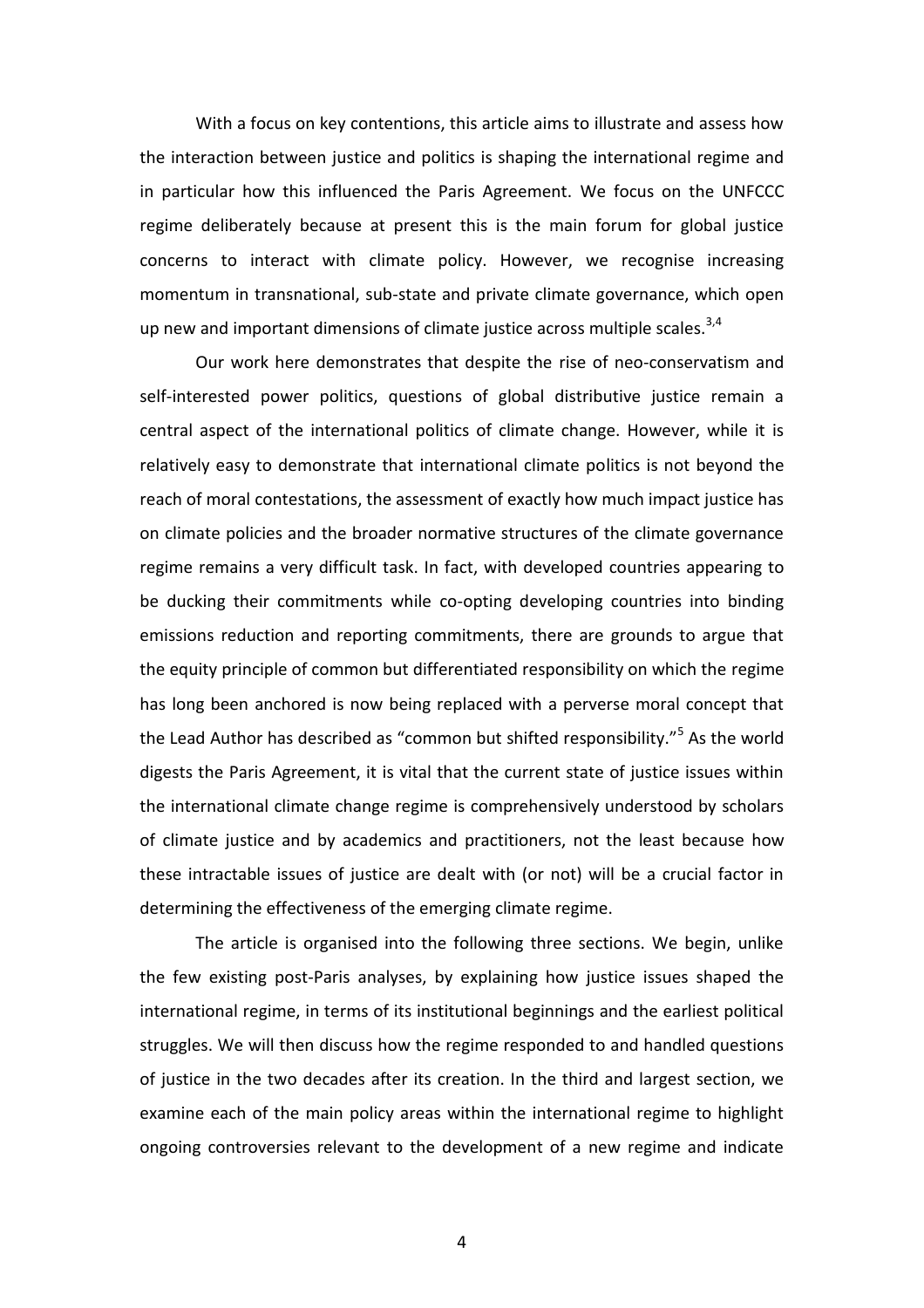implications of the outcome of the Paris Agreement. We conclude with some reflection on the state of justice in the international climate regime.

#### **2. How has justice shaped the pre-existing regime?**

Justice has been a consistent theme of debate and advocacy throughout the development of the international climate change regime from its origin in the early 1990s. $6,7,8$  Without a doubt, the influence of justice and equity are critical when seeking to understand how the international climate regime has developed, its functions and its key policy outputs. However, the theme of justice encompasses a kaleidoscope of perspectives and interpretations, making its impact fluid and complex. As observed, both justice concerns and impact are entangled with other factors shaping the climate regime, such as science, power and economic interests.<sup>9,10</sup>

A scientific theory about climate change had existed since the late  $19<sup>th</sup>$ Century, but scientific consensus about the significance of the issue did not permeate the political realm until the 1980s. As more data became available and computing power allowed more accurate modelling of the implications of climate change, the message from the scientific community became clearer and stronger. More greenhouse gases were identified, and the extent of the problem and the role of anthropogenic emissions could not be ignored.<sup>11</sup>

As soon as climate change became a political issue, national positions demonstrated a notable distinction between rich, industrialised countries and poor, developing countries, reflecting a principle of differentiation that had been evolving since the 1970s in successive international environmental treaties. For example, calls for international climate justice, North-South equity, and exemplary leadership from developed countries are replete in the statements released after the first set of international conferences on climate change such as Villach Conference in 1985, and the Noordwijk Climate Declaration in 1989.<sup>12</sup>

In 1988 the Intergovernmental Panel on Climate Change (IPCC) was set up by the United Nations Environment Programme (UNEP) and the World Meteorological Organization (WMO), creating a global focus for climate change science and formally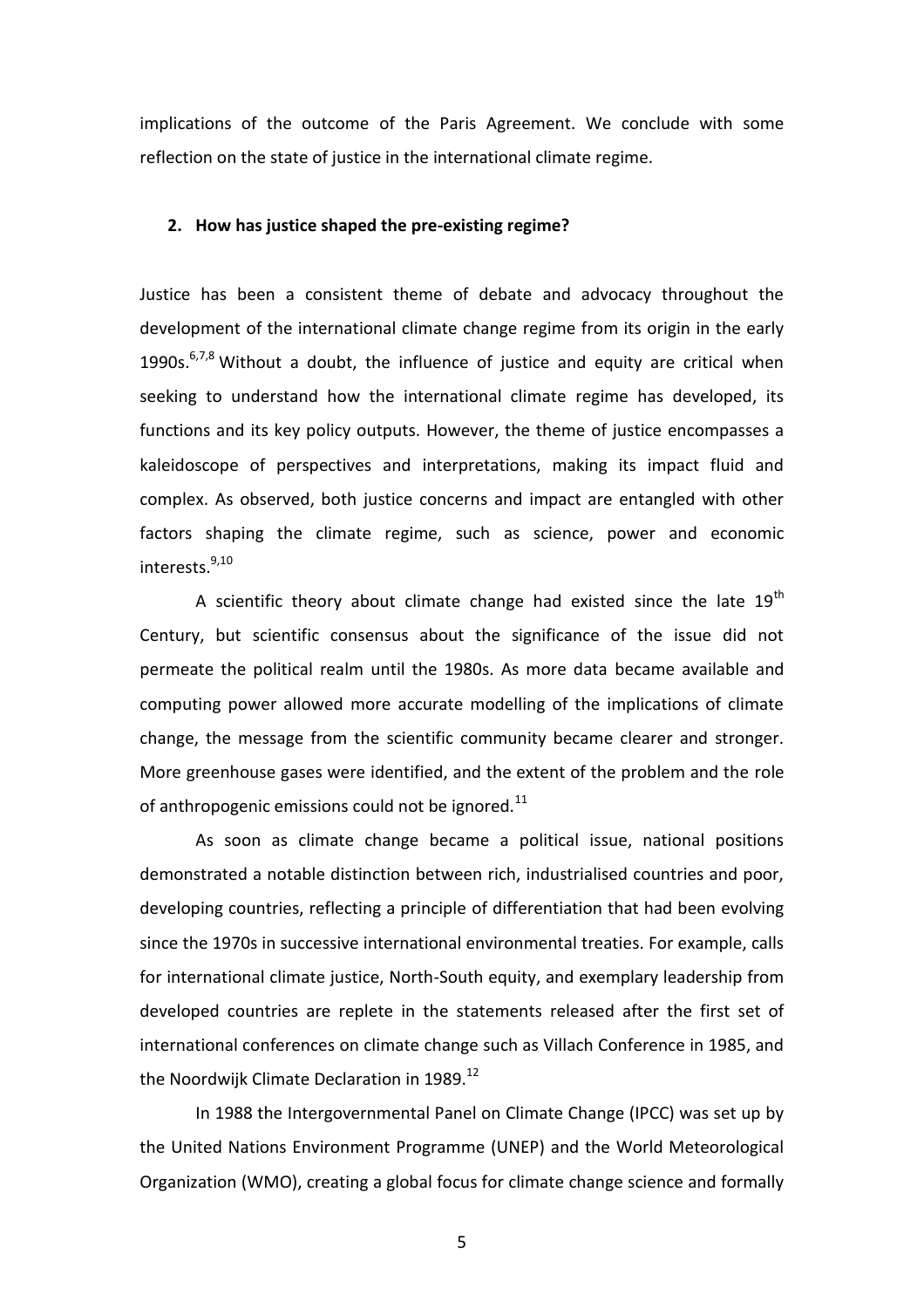linking science with intergovernmental politics.  $^{13}$  Reflecting the widespread sentiment on the need for North-South equity. The IPCC's first report in 1990 identified the 'specific responsibilities' of industrialised countries, noting that domestic measures were required because 'a major part of emissions affecting the atmosphere at present originates in industrialised countries where the scope for change is greatest'.<sup>14</sup> The report further stressed that industrialised countries should 'cooperate with developing countries in international action, without standing in the way of the latter's development', including the provision of finance and technology.<sup>15</sup>

The case for different accountability and obligations set out in the IPCC's first report was crucial in setting the stage for justice to remain central to the international regime because it provided the basis and legitimacy for expressing justice arguments in the language and data of science. This was particularly significant because the IPCC had been viewed, at least in some quarters, as a contrivance by some Western governments to depoliticise climate change by presenting it as a purely scientific matter.<sup>16</sup> In also pointing out that 'emissions from developing countries are growing and may need to grow in order to meet their development requirements', the IPCC drew attention to the considerable challenge of reducing overall emissions while allowing developing countries to industrialise. This dilemma has, to this date, defined the core of international climate negotiations.

As would be expected, developing countries seized on the points made by the IPCC to press their case for culpability and historical responsibility against the rich countries in the negotiations for the development of the international regime, which took place between 1990 and 1992 under the Intergovernmental Negotiating Committee (INC) established by the United General Assembly. However, beginning controversy that continues today, rich countries also appealed to justice but in a bid to counter perspectives that would obligate them to greater leadership and responsibility.<sup>17,18</sup>

Scholars<sup>19,20,21</sup> have catalogued the various ways in which contestations for justice shaped the design and evolution of the climate regime. First, it is noted that early agitations for procedural justice by developing countries resulted in the climate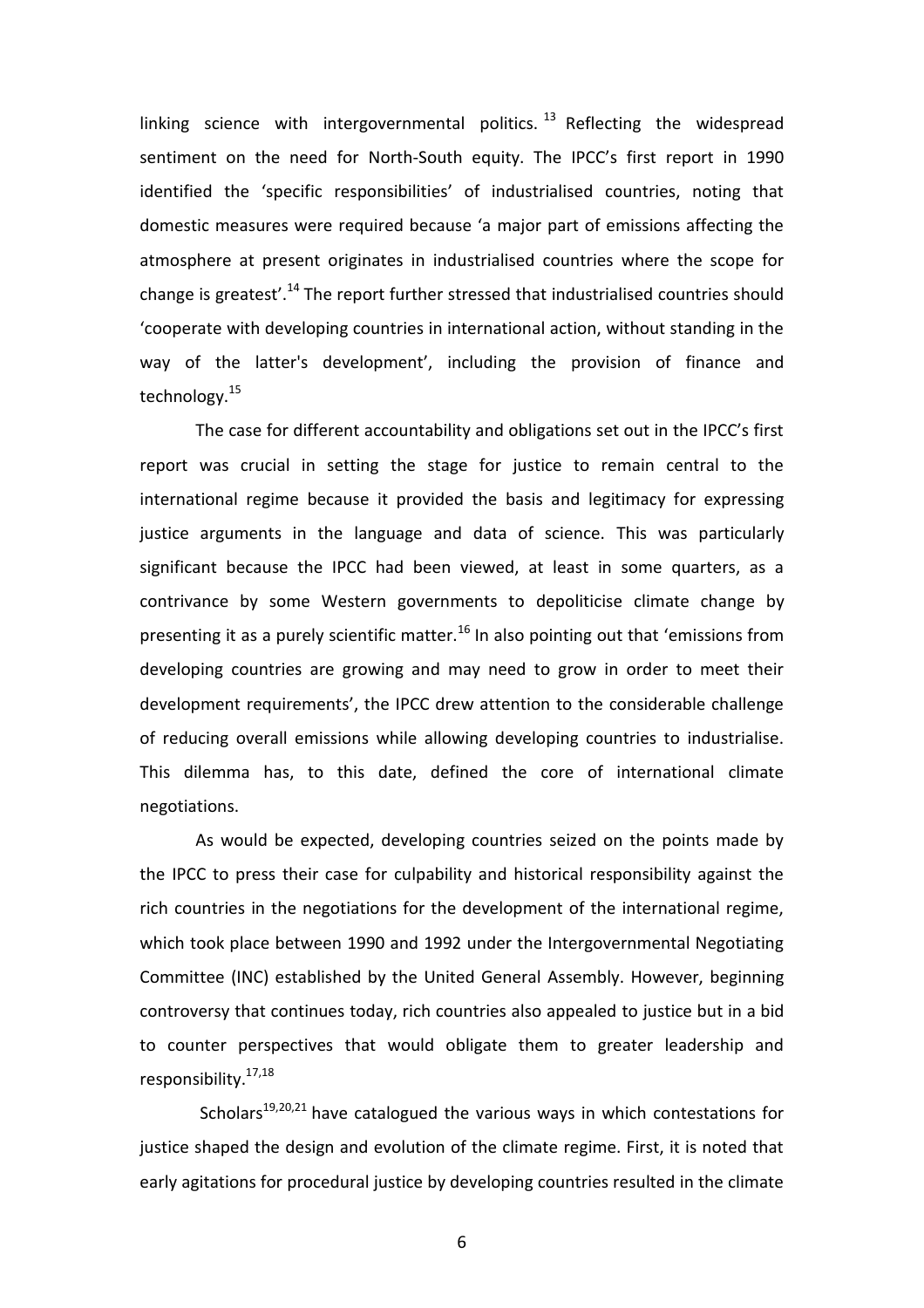regime being brought within the remit of the UN General Assembly. Developing countries felt that the one-country-one-vote system adopted in the UN would help mitigate their inability to participate on an equal footing with developed countries in the relatively narrow, technical realm of the IPCC. Meanwhile industrialised nations preferred the governance to remain within a more technical organisation such as the  $IPCC.<sup>22</sup>$ 

Second, concern for justice was central in shaping the objective of the UNFCCC, with developing countries keen to highlight the close links between climate change, food security and sustainable economic development.<sup>23</sup> Okereke argues that developing countries, cognisant of the wide-ranging economic implications of climate change, saw governance negotiations as an opportunity to redress the injustices inherent in the prevailing global economic system.<sup>24</sup>

Third, concerns for justice resulted in several equity principles and provisions being included in the UNFCCC and its Kyoto Protocol. Key equity terms include the "common concern for mankind", "common but differentiated responsibility", "per capita emissions" and "historical responsibility" among others, while notable equitybased provisions include differentiation between countries with respect to emissions reduction obligations, commitment to North-South financial and technology transfers, and acknowledgment of the special need of vulnerable countries.

The foregoing is not of course to suggest homogeneity of views within developed and developing country groups. Even as the climate regime was being created, multiple perspectives were evident within and between developed and developing countries. For example, vulnerable small island states sought urgent action to curb emissions, stressing that climate change was a common concern of mankind, while oil-producing nations were wary of global emissions reduction targets and regularly highlighted that justice required a respect for sovereignty and allowing developing countries unfettered access to resources they desperately need to achieve national economic development. Furthermore, large developing countries such as China and India focused on their rights to develop (and increase emissions accordingly), $^{25}$  while climate-vulnerable countries emphasised their rights to survival and the need for sharp global emissions reduction this entailed.<sup>26</sup> Within developed countries there were also divisions, with some Nordic countries expressing support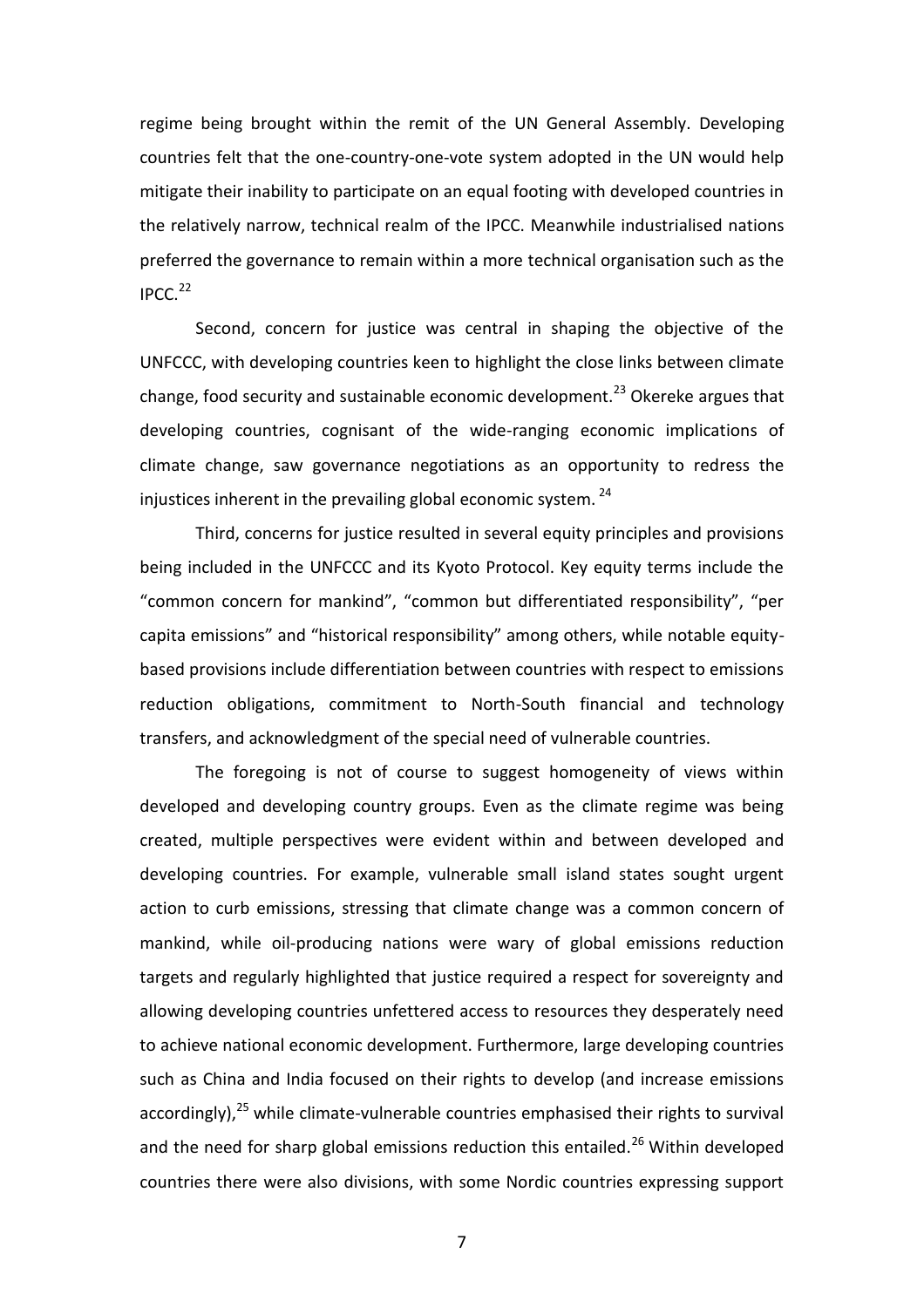for North-South financial transfer and poor countries' right to development, while others, such as the United States, were deeply sceptical of the notion of "development rights" and preferred to promote the market as the main source for any international resource distribution.

It is important to note that these arguments and divisions do not merely reflect individual countries' pragmatic assessments of their respective national circumstances, but also the multiplicity of philosophical perspectives on what global climate justice entails and how it can be achieved in practice. Perspectives have proliferated in wider academic and advocacy communities as scholars theorise how to apply these philosophical perspectives and achieve justice in the international climate regime. $27,28$ 

#### **3. How the UNFCCC has responded to questions of justice**

Extant literature on the ethical dimensions of the global climate regime suggests that the UNFCCC and its Kyoto Protocol have struggled to address satisfactorily the multiple questions with which they are confronted.<sup>29,30,31</sup> While ambitious and lofty in its admission of global justice principles, the UNFCCC signed in 1992 did not actually contain specific policies or emission reduction targets and so offered no real test of the principles it contained.

Signed in 1997, the Kyoto Protocol was the first real major attempt to address climate change. It contained the first global emissions reduction obligations and was intended to be the first step in the process of curbing global emissions through multilateral governance.<sup>32</sup> The Protocol made a bold attempt to carry through the principle of differentiation established in the Convention by legally obligating only industrialised countries to quantified emission reduction targets. However, implementing the Protocol proved politically divisive and became a focal point for developed and developing countries alike to position their arguments about fairness and equity.<sup>33</sup> The United States was swift in its rejection of the Protocol, arguing that it was unfair to exempt rapidly developing countries like China and India from emission reduction obligations. The US argued that fairness required a focus more on current and future emissions rather than on historical pollution,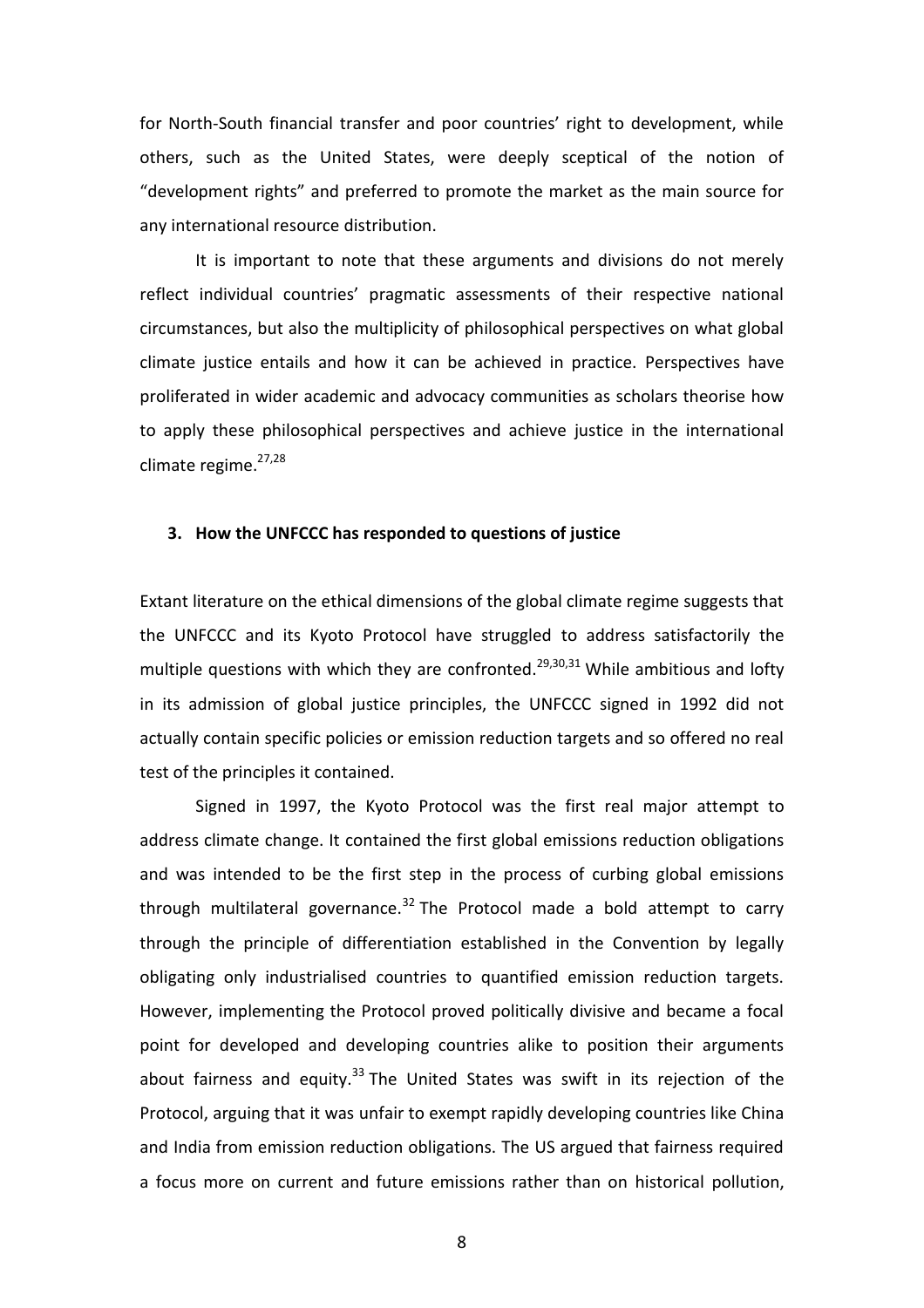some of which took place before the full consequences of the problem were known. Moreover, on the grounds of pragmatism they argued it would be pointless for the West to reduce emissions while allowing untrammelled carbon pollution from some of the world's highest emitters located in the developing world. The US rejection of the Protocol contributed to the widespread perception that the climate change regime exists to allocate economic burdens and essentially penalise economically successful countries.

In 1992, Parties established equity as a cornerstone of the regime by embedding differentiation in the UNFCCC treaty in the form of the common but differentiated responsibility principle (CBDR).<sup>34</sup> However, the interpretation and implementation of CBDR have proven to be major sources of ongoing disagreements in the evolution of the climate change regime. In general, developing countries have tended to emphasise the "differentiated responsibility" part of the CBDR and in doing so demanded not only exemption from tough obligations, but also bold leadership by developed countries and substantial financial and technical assistance. Developed countries have tended to place more weight on the "common" aspect of CBDR, and consequently demanded that effective action on climate change requires concerted effort and sacrifice from all parties. Furthermore, developed countries often reject the charge of climate change culpability, preferring that calls for leadership and assisting developing countries should instead be justified on the grounds of their superior economic and technological capabilities. The result is that almost all references to CBDR in UNFCCC texts since the Copenhagen summit are now styled as common but differentiated responsibility *and respective capabilities* (CBDR+RC) (emphasis ours).

Expectedly, redistributive funding has been a key focus of justice controversies within the regime, with disagreements spanning aspects such as how much funding is appropriate or necessary, which specific goals to prioritise, the criteria for disbursement, and how the overall targets should be divided between different countries. Here again, the regime has proven very dynamic in rhetoric but far less successful in implementation. On the one hand, developing countries have regularly lamented the lack of adequate, predictable and long-term climate finance. They also accuse developed countries of reneging on their promises and justice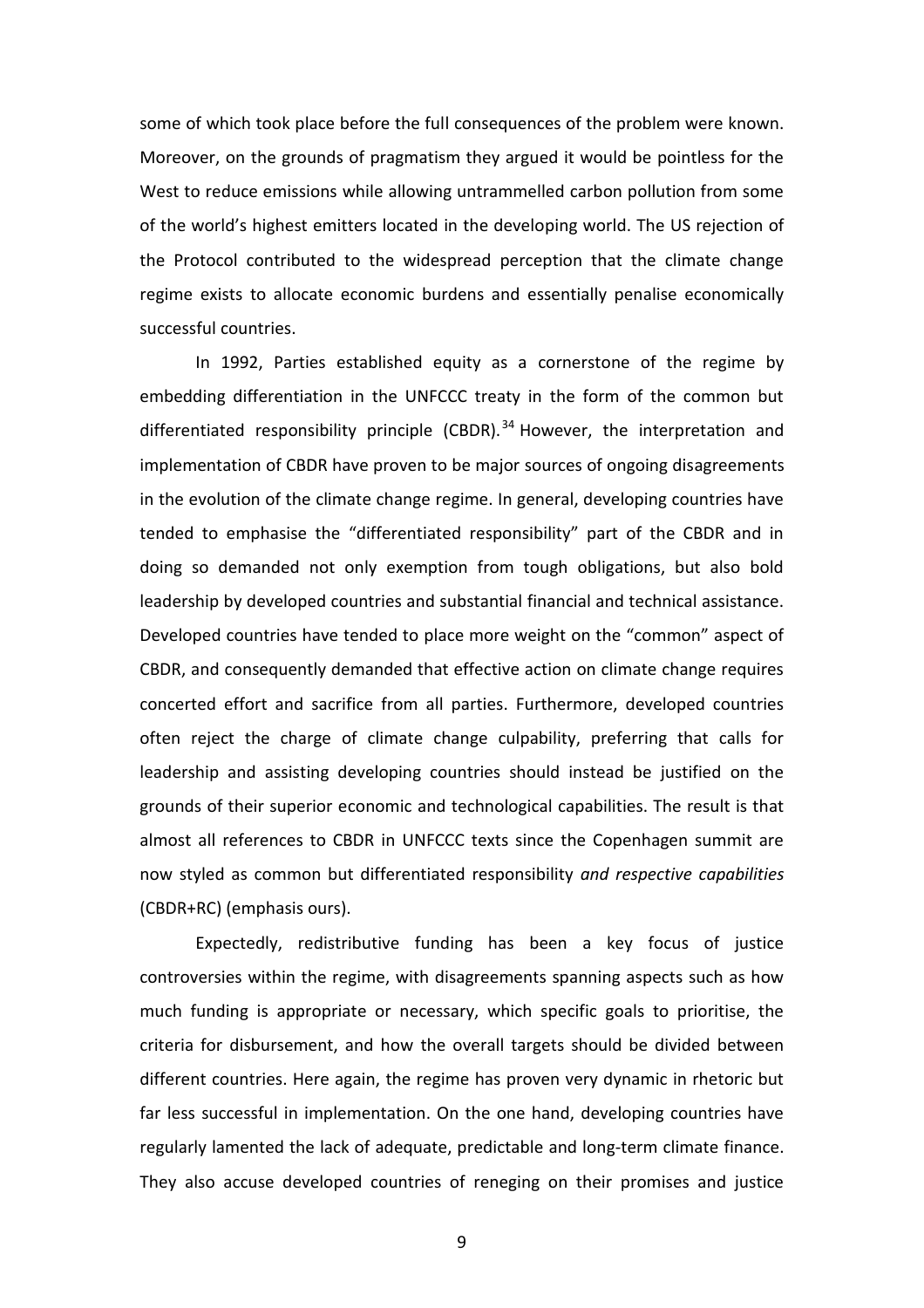responsibilities. Developed countries, on the other hand, insist they are doing their best in very tough economic conditions and express concern that some developing countries are attempting to use climate change as an excuse to get developed countries to fund their national economic development.

Available figures<sup>35</sup> reveal a wide disparity between pledges of almost \$14bn and the less than \$4bn actually transferred into the Global Environmental Facility (GEF) and Green Climate Fund (GCF), the two primary climate funds. Planned approvals are lower still at just over \$2bn, and money spent is a fraction of the money received, let alone the pledges. While the process of planning and executing projects can be admittedly complex, these figures reveal a huge gap between rhetoric, pledges and action with regard to climate equity in the UNFCCC, and help explain why many feel that global justice obligations have regularly been trounced by hard economic and power politics rooted in the anarchic nature of the international system.

Another battleground for justice disputes in the regime has concerned what should be the primary policy tool for stimulating climate change action at national and international levels. Despite agitations from several quarters, especially developing countries, the UNFCCC has at the behest of capitalist countries, especially the United States, more or less enthroned market-based mechanisms such as the Clean Development Mechanism (CDM) and other tools like payments for ecosystem services and carbon trading schemes as the main vehicle for climate action and North-South financial redistribution.

A key argument from proponents is that the market mechanism offers a flexible and efficient means to reduce emissions within countries and across the world.<sup>36,37</sup> However, policy areas such as REDD+ that engage with market mechanisms involve numerous complex issues of local participation, human rights and indigenous groups, although the conversation about design and implementation remains state-centric. Critics argue that communities are often displaced or excluded from the payments as a result of implementation,<sup>38</sup> and schemes can reinforce existing social inequalities and power imbalances, thereby having a detrimental impact on local justice issues even if local communities do receive some compensation.<sup>39,40,41</sup> Phelps, Friess and Webb,<sup>42</sup> for example, suggest that by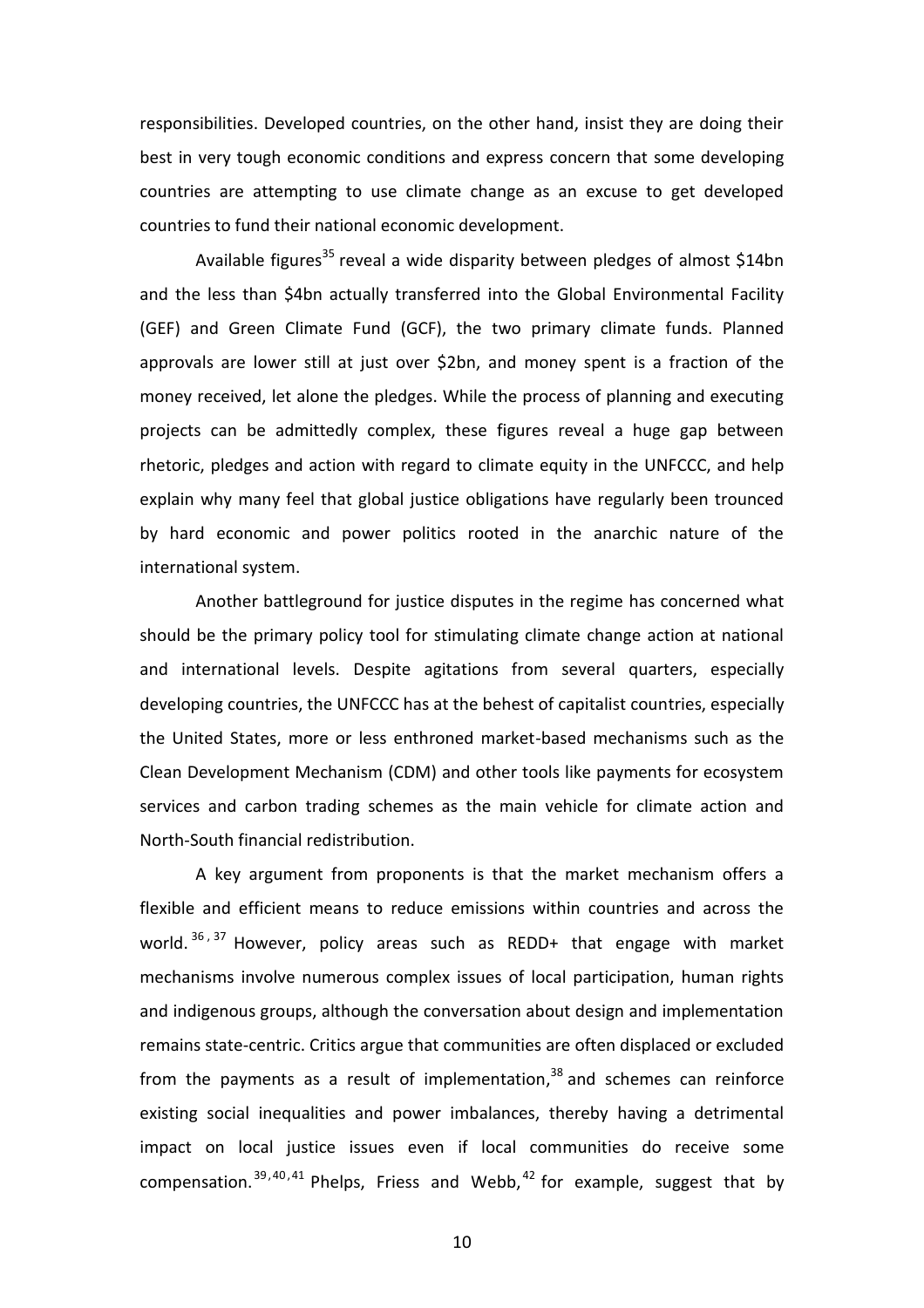changing the value of forest land, the CDM mechanism has exposed divisions between forest communities and national governments that has extended into the UNFCCC forum. Schroeder $43$  argues that national governments are liable to favour the rights of elites over marginalised communities, a significant hurdle for achieving climate justice in the international regime.

It is widely recognised that for developing countries, increased capacity and access to clean technology are key to designing and implementing low-carbon development paths. However, despite repeated emphasis in different parts of the agreement, capacity building and technology transfer remain underdeveloped aspects of the international climate change regime, overshadowed by mitigation and without a strong institutional base within the regime's structure.

Lastly, although the instrumental value of procedural justice is clear, in addition to its moral significance, $44$  the regime has also struggled to cope with the demand for greater procedural justice and participation from developing countries and non-nation-state actors.<sup>45,46</sup> While the one-country-one-vote structure remains intact, the fact that decisions within the UNFCCC continue to require consensus has afforded more powerful countries the leeway to impose their will through a combination of high-handed and tactful diplomacy. $47,48$  At the same time, the angst that followed the lack of or perceived lack of procedural justice in the Copenhagen COP resulted in a renewed attention to the need for inclusiveness in the search for a more comprehensive regime that will replace the Kyoto Protocol from 2020, when the second commitment period comes to an end. However, the emerging regime that saw a new global agreement reached in Paris in 2015 remains dogged by a widely acknowledged lack of fair and effective participation by developing countries and non-nation-state actors.

#### **4. Justice in the Emerging Regime**

The road to a new comprehensive climate change treaty was formalised at the Durban COP in 2011 when all parties agreed to work towards signing a treaty in 2015, by means of the Ad Hoc Working Group on the Durban Platform for Enhanced Action (ADP). Previous attempts to agree a global framework, in Copenhagen in 2009, failed woefully primarily because of clashes between developed and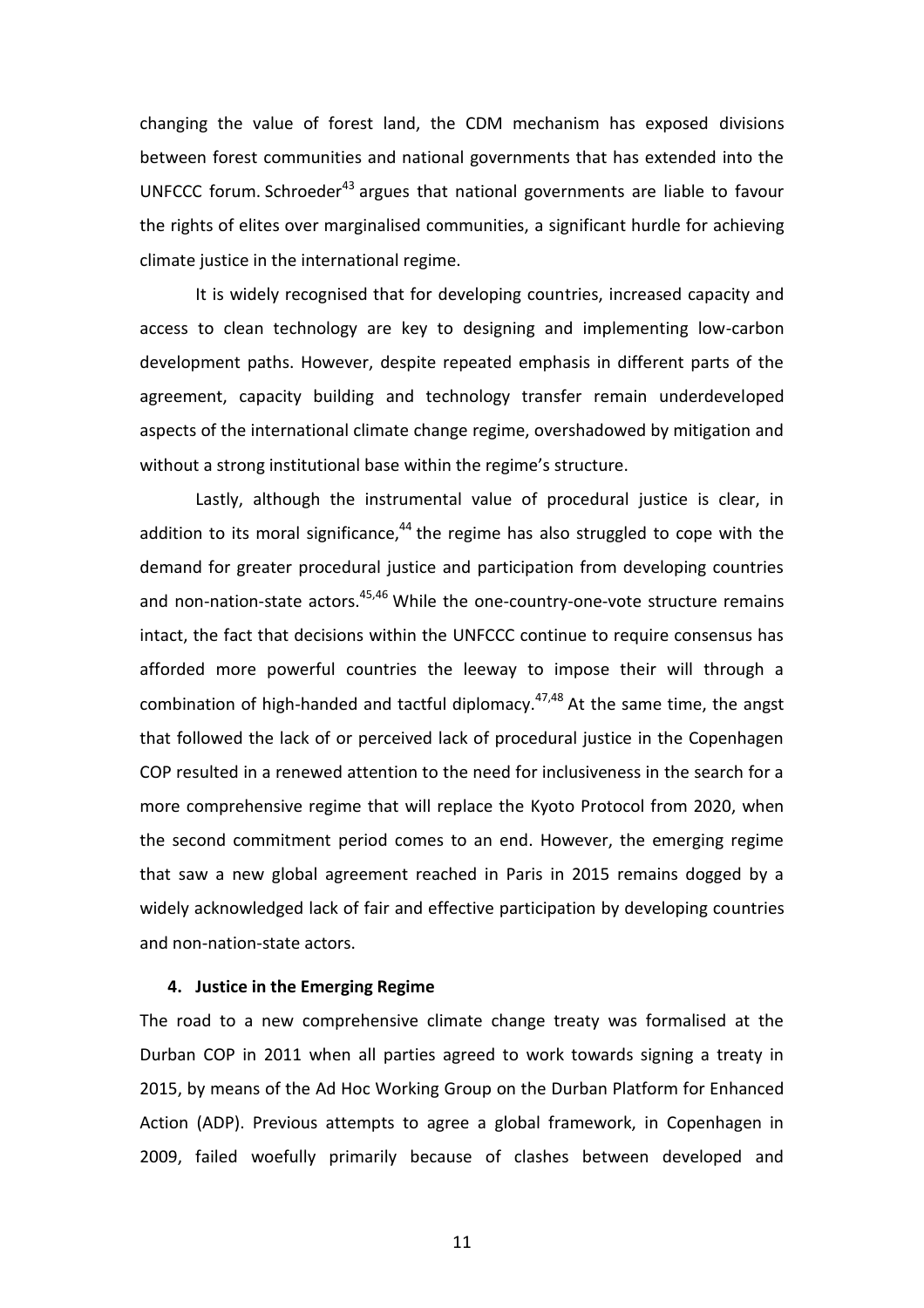developing countries about how to handle difficult questions of justice in the post-Kyoto agreement. The US had categorically rejected any agreement that did not place comparable obligations on China. $49$  This position was consistent with their longstanding view that global climate equity required symmetrical action from a wider group of countries but was hardened by the rapidly changing geopolitical and emissions landscapes. The EU determined they could not take on the burden of climate change action without the involvement of the US, as doing so would damage their global economic competitiveness. Moreover, China, with the backing of many developing countries, was insistent that the fundamental principle of equity and differentiation enshrined in Kyoto needed to be carried forward to any new agreement.

Equity and CBDR are not mentioned explicitly in the text of the Durban agreement because developed countries insisted that CBDR must be qualified in light of "contemporary economic realities". In fact Todd Stern, the lead United States negotiator in Durban, was reported to have said: 'If equity's in, we're out.'<sup>50</sup> Rajamani<sup>51</sup> has argued that this suggests differentiation between countries, which, she says, reached a 'high-water mark' in 1997 with the Kyoto Protocol, is now 'on the wane'. As it turns out, how to address differentiation was arguably one of the most contentious issues during Paris COP in 2015 as parties struggled to balance between creating an ambitious regime while recognising historical and current responsibilities for climate change. This is hardly surprising because as many scholars noted, although equity is not mentioned explicitly in the text of the Durban Agreement, the treaty's commitment to the principles of the UNFCCC implies an affirmation of the centrality of the principle of equity (in the form of CBDR+RC) as the cornerstone of the international climate regime.<sup>52</sup> The Lima Call for Climate Action (agreed at COP20) reaffirmed that a 2015 treaty must be based on principles of equity and CBDR+RC, but all options for implementing differentiation remained on the table at UN meetings leading up to the Paris COP.<sup>53</sup>

Following the signing of the Durban Agreement, which committed both developed and developing country Parties to ambitious action, nearly all the key policy discussions leading up to the Paris COP21 focused on how to design a comprehensive international regime that is based on voluntary, nationally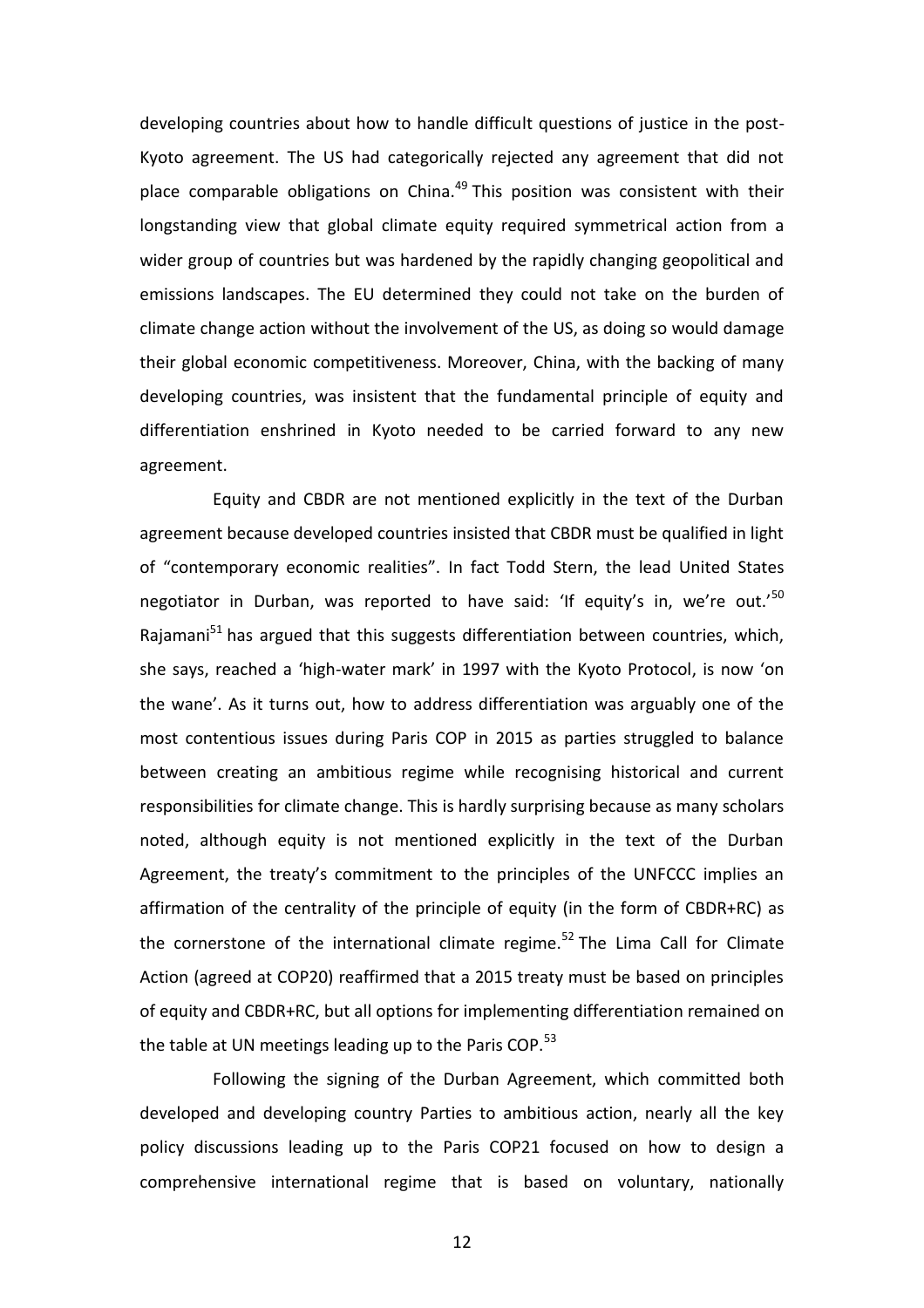determined emissions reduction commitments. More or less explicit in these discussions were the justice implications of national pledges, policies and bilateral funding arrangements. These INDCs, of which 161 were declared by 188 countries before Paris, now represent the foundational thrust of the new climate regime and a feature that mostly clearly sets it apart from the more "top-down" Kyoto Protocol, where countries were assigned obligations based on a globally agreed emissions reduction target. Analysis of climate justice within the regime must therefore engage with the equity implications of this new voluntarist climate governance framework and how the contributions deliver ambitious and fair climate action in the context of global sustainable development.

Just as the discussion develops about how to effectively address equity in the next phase of the climate change regime, there are increasing calls to overhaul the frame through which climate change action should be viewed. Traditionally seen as a distribution of unwanted economic burdens, a view reinforced by the actions of developed states such as the USA, numerous voices are now calling for a language and attitude of opportunity for green economy transition to prevail.<sup>54</sup> Also prevalent in discourse is the capabilities approach, which encapsulates the economic, social and personal capabilities necessary to pursue a decent livelihood and realise human rights. It is argued that this approach can help policymakers understand the implications of climate change and the potential impacts, both positive and negative, of policies they create.<sup>55</sup> There is also a growing agitation to link climate change governance more firmly and meaningfully with wider objectives of sustainable development, poverty reduction and tackling global inequality.

#### **3.1 Mitigation**

Mitigating the effects of climate change by reducing greenhouse gas emissions is one of the core pillars of the climate change regime, but a just global climate change mitigation target and how to share it equitably remain controversial. A maximum 2°C global mean temperature rise by 2100 was adopted as a target at the Cancun COP in 2010, but vulnerable groups continued to highlight the potential injustice of selecting a target that still involves severe harm on particularly vulnerable communities. Island states and Least Developed Countries (LDCs) have drawn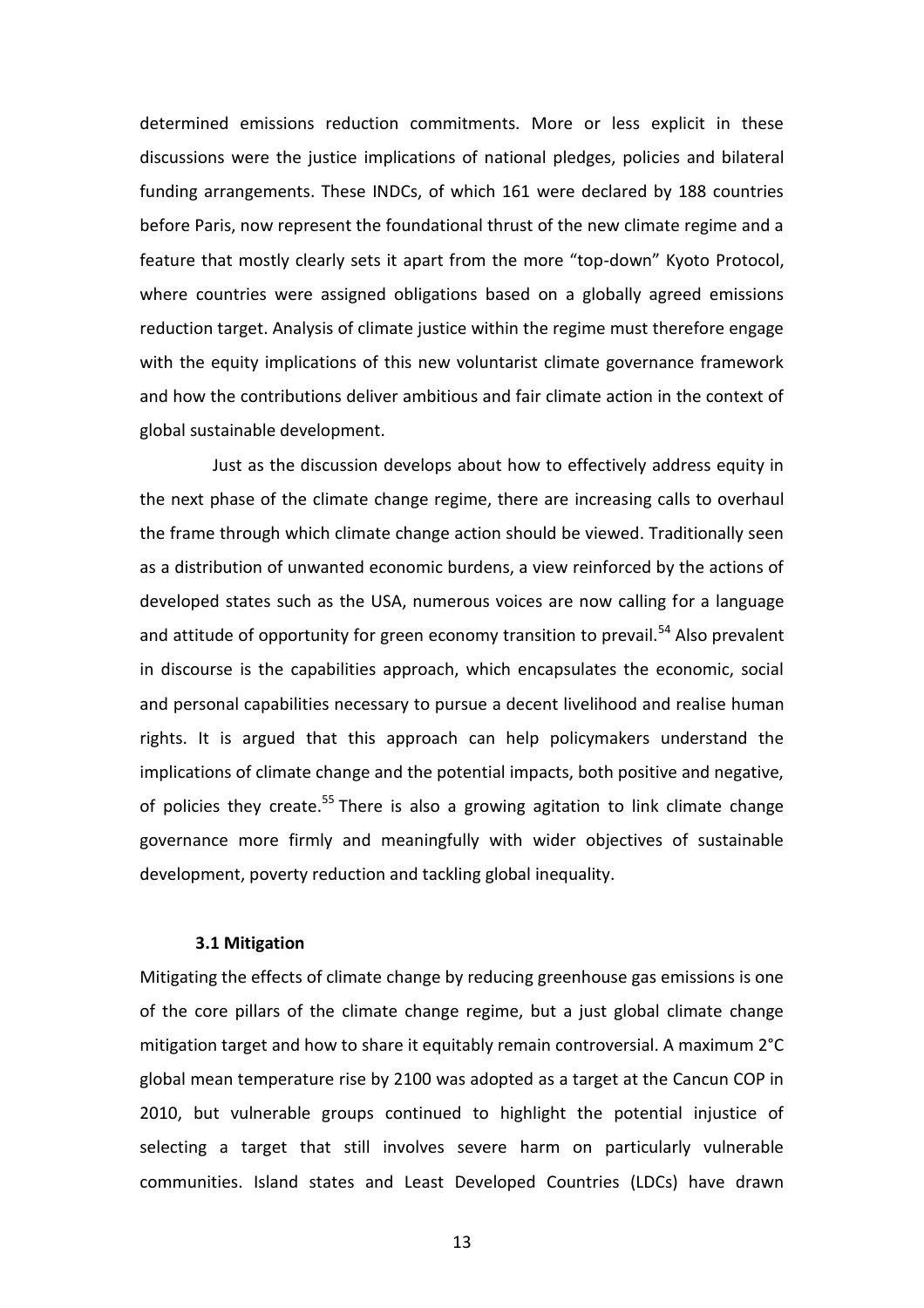attention to this potential injustice with their slogan "1.5 to Stay Alive", and their representatives are vocal within the climate change regime, often referring to the devastating human impact on their populations should temperature rise exceed the 1.5°C threshold.<sup>56</sup>

The Paris Agreement includes an aim of 'holding the increase in the global average temperature to well below 2°C above pre-industrial levels and pursuing efforts to limit the temperature increase to  $1.5^{\circ}$ C.'<sup>57</sup> Some have considered the inclusion of this target as a triumph of justice. However, a closer look reveals that the moral implications of a 1.5°C target are complex. First, it is more or less clear that the probability of meeting this target limit is extremely low. It has been widely reported that the aggregated INDC mitigation commitments, if fully implemented, still commit the planet to warming of between 2.7 and  $3.7^{\circ}$ C.<sup>58</sup> It is therefore arguable that the 1.5°C target is deceptive, inspires a sense of false hope and runs the risk of robbing the Paris Agreement of scientific (and ultimately public and political) credibility. A counter argument might be that the 1.5°C target can serve a useful moral purpose of motivating and inspiring the most ambitious action possible, even if it is evident from the outset that the target might not be attained.

Second, a 1.5°C target entails a significantly reduced global carbon space, which could in turn jeopardise the development aspirations of some developing countries. This sentiment was evident in the opposition by the Arab Group and to a lesser extent India to the inclusion of the 1.5°C target in draft texts during the Paris negotiations.<sup>59</sup> Third, the "just transition" scholarship has catalogued a range of local and national social justice and human rights implications that might be associated with aggressive decarbonisation in the pursuit of limiting warming to 1.5°C. However, the literature by no means suggests that injustice and human rights abuses are inevitable under these scenarios.<sup>60,61,62</sup> In fact, many scholars have argued that the lack of ambitious action portends far greater injustice and human rights abuse for vulnerable countries and communities than aggressive greenhouse gas reduction measures. 63,64 The Paris Agreement contains reference that Parties should respect their obligations to human rights when taking action to address climate change, suggesting a recognition of this range of views. One distinct possibility is that the reference to human rights in the Agreement could provide useful ammunition to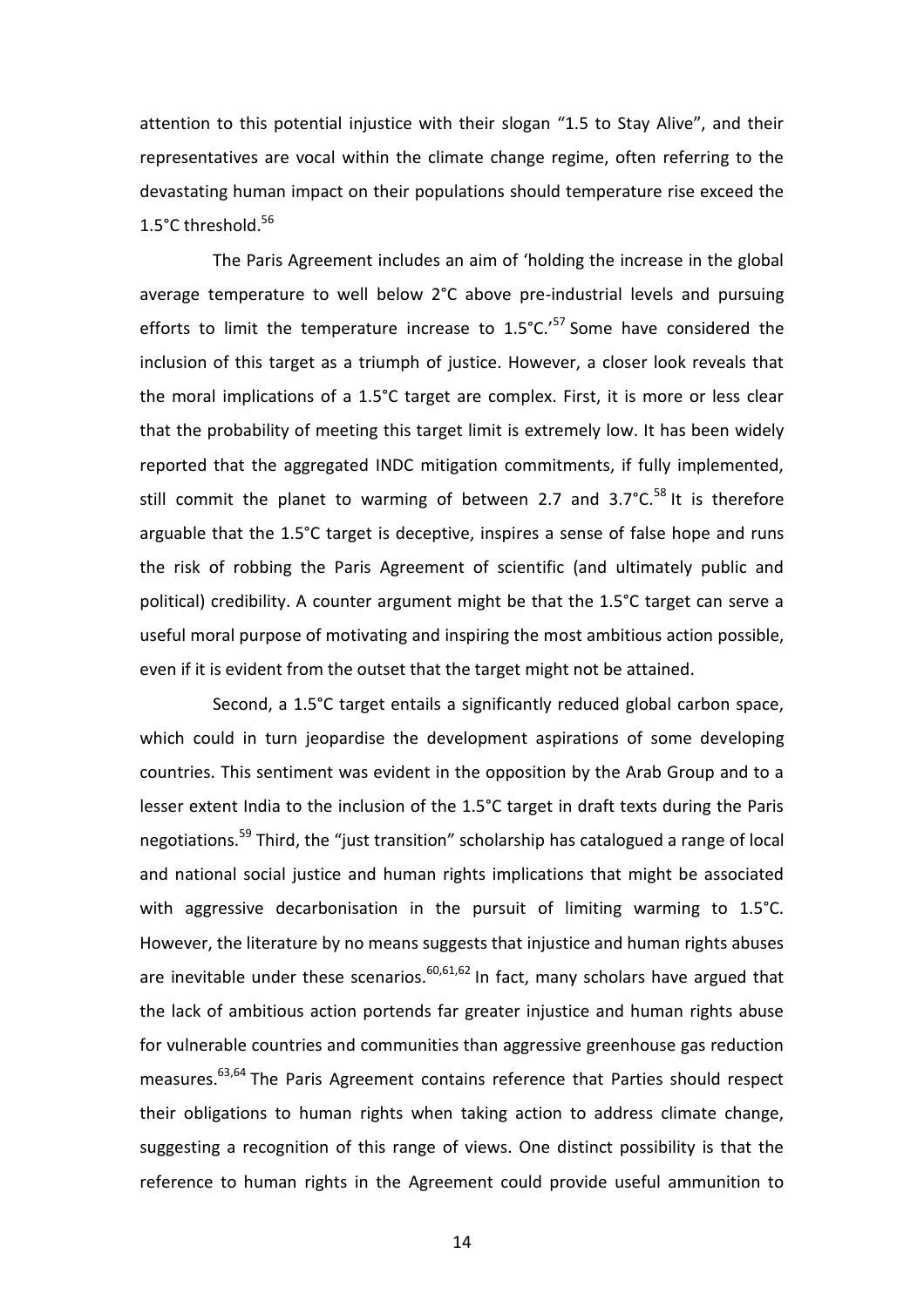forest-dependent and oil bearing communities that might wish to challenge climate policies and block oil exploration, respectively.

Realistically, however, the immediate climate justice problem with the Paris Agreement is not about the moral implications of pursing 1.5°C but the huge ambition gap that remains. Texts in earlier drafts, which talk about a peaking of global greenhouse gas emissions in 2030 and achieving zero emissions by 2060 to 2080, were all deleted in the final Agreement, with Parties merely agreeing to reach a global peaking 'as soon as possible'. $65$  In the end, the Paris Agreement sets no longterm global mitigation timeline, leaving important questions unanswered about the way mitigation will proceed over the coming decades and whether mitigation will be sufficient, let alone equitable. Relatedly, the Paris Agreement offers precious little about the means of actually keeping emissions below relevant atmospheric concentrations. Only once is the phrase "renewable energy" used, in connection with Africa, and virtually no mention is made of coal, oil, fossil fuel subsidies, carbon tax or the need to reign in vested corporate interests. The Agreement, however, recognises the important role of sustainable lifestyles and sustainable patterns of consumption and production in addressing climate change, 'with developed countries taking the lead'.  $^{66}$  In June 2015, the G7 countries made a public commitment to decarbonising their economies by 2100 and acknowledged that much of the effort will need to be undertaken by  $2050$ .<sup>67</sup> However, their statement did not contain any concrete plans or schedules, and the Paris COP did not attempt to make any link with this historic commitment.

Before and during Paris, the overwhelming focus of Parties, especially developed countries with regards to mitigation, was on the need for 'widest possible participation by all countries,' or put differently, how to nuance the more or less binary division between developed and developing countries in the pre-existing regime. Accordingly, there was plenty of debate about exactly what "participation" means in this context. A cursory examination reveals multiple and often conflicting interpretations linked to differing economic positions and philosophical perspectives. Developed countries have tended to interpret widest possible participation as meaning that as many countries as possible, including those in the developing world, should take on quantified emission reduction obligations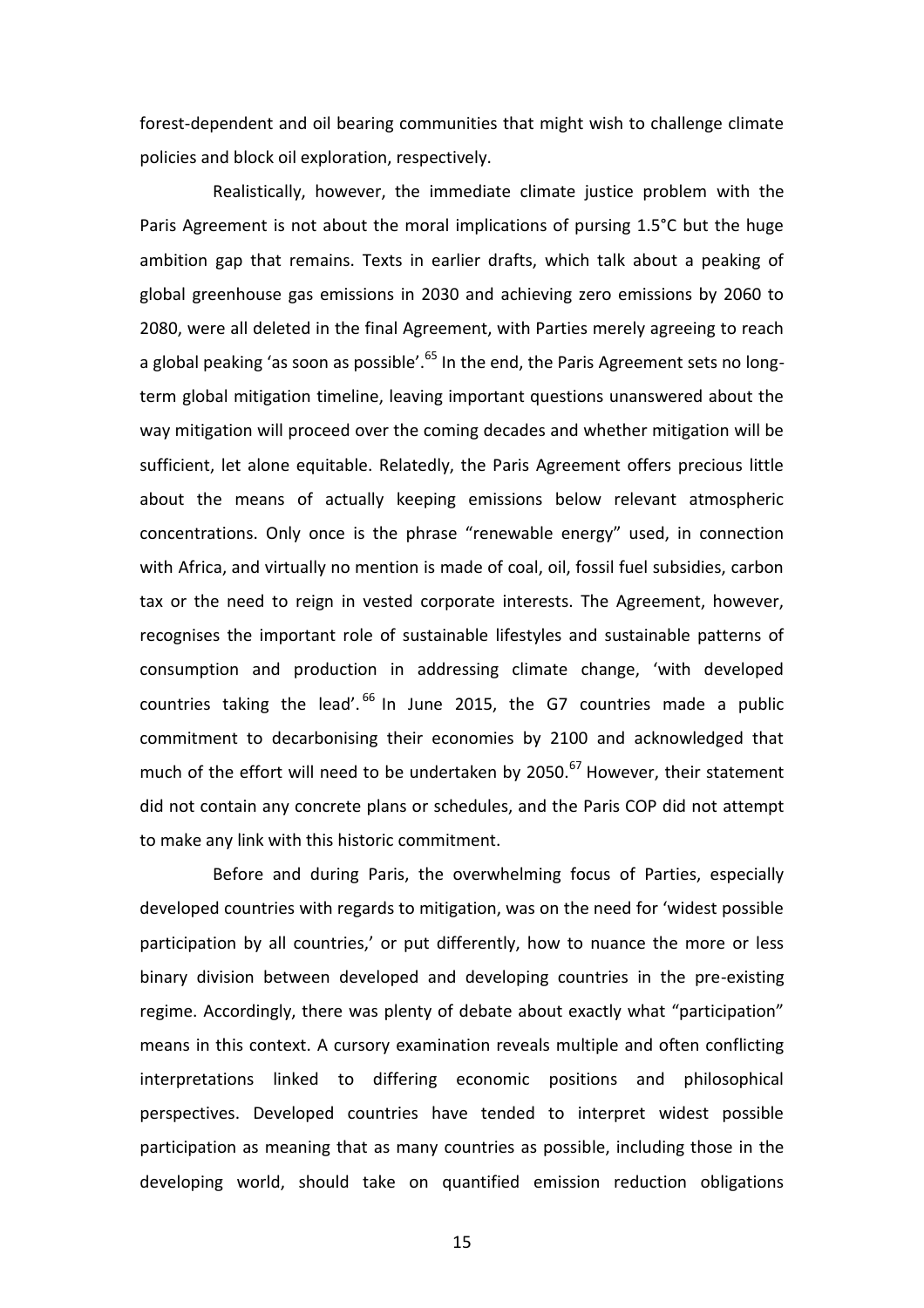comparable in both form and substance.<sup>68</sup> Developing countries, meanwhile, tend to interpret participation in a more relaxed way, suggesting that it includes all efforts to respond to climate change including adaptation and sustainable development. Furthermore, invoking relevant provisions in the original UNFCCC convention (e.g. Article 4.1), developing countries stress that adequate support from industrialised countries in the form of finance, technology, and capacity building remain essential preconditions for their action on climate change.

The Paris Agreement provides that all parties will undertake and communicate ambitious efforts to achieve a long-term temperature goal including the global peaking of greenhouse gas emissions. This and several other requirements for emissions measurement, national planning, reporting and transparency place a huge burden on many developing countries, especially in the context of vague wordings on the support that will be provided to help developing countries undertake action. However, the Agreement does grant that peaking will take longer for developing countries and the special situation of the LDCs should be recognised. Moreover, the Agreement stresses in many places that the global response to climate change needs to happen in the context of sustainable development and efforts to eradicate poverty.<sup>69</sup>

These provisions are in line with a key part of the practical aspect of climate justice, which is ensuring the ability of developing countries to develop and industrialise is not compromised by restrictions placed on them by climate policy. A notion of equitable access to sustainable development (EASD) had gained some traction within the international regime as a framework in which to address the moral dimensions of climate change and encourage collaboration, $70$  but this was not picked up with any real force in the Paris Agreement. The treaty, however, does invoke the Sustainable Development Goals (SDGs), which replaced the Millennium Development Goals in 2015, and the Addis Ababa Action Agenda of the third International Conference on Financing for Development. Fighting climate change and using natural resources sustainably are core to the SDGs and sit alongside other aims such as ending poverty, securing education and health services, and reducing inequality.<sup>71</sup> However, other than these references the Agreement makes very limited, if any, attempt to link the climate regime to the wider global effort to tackle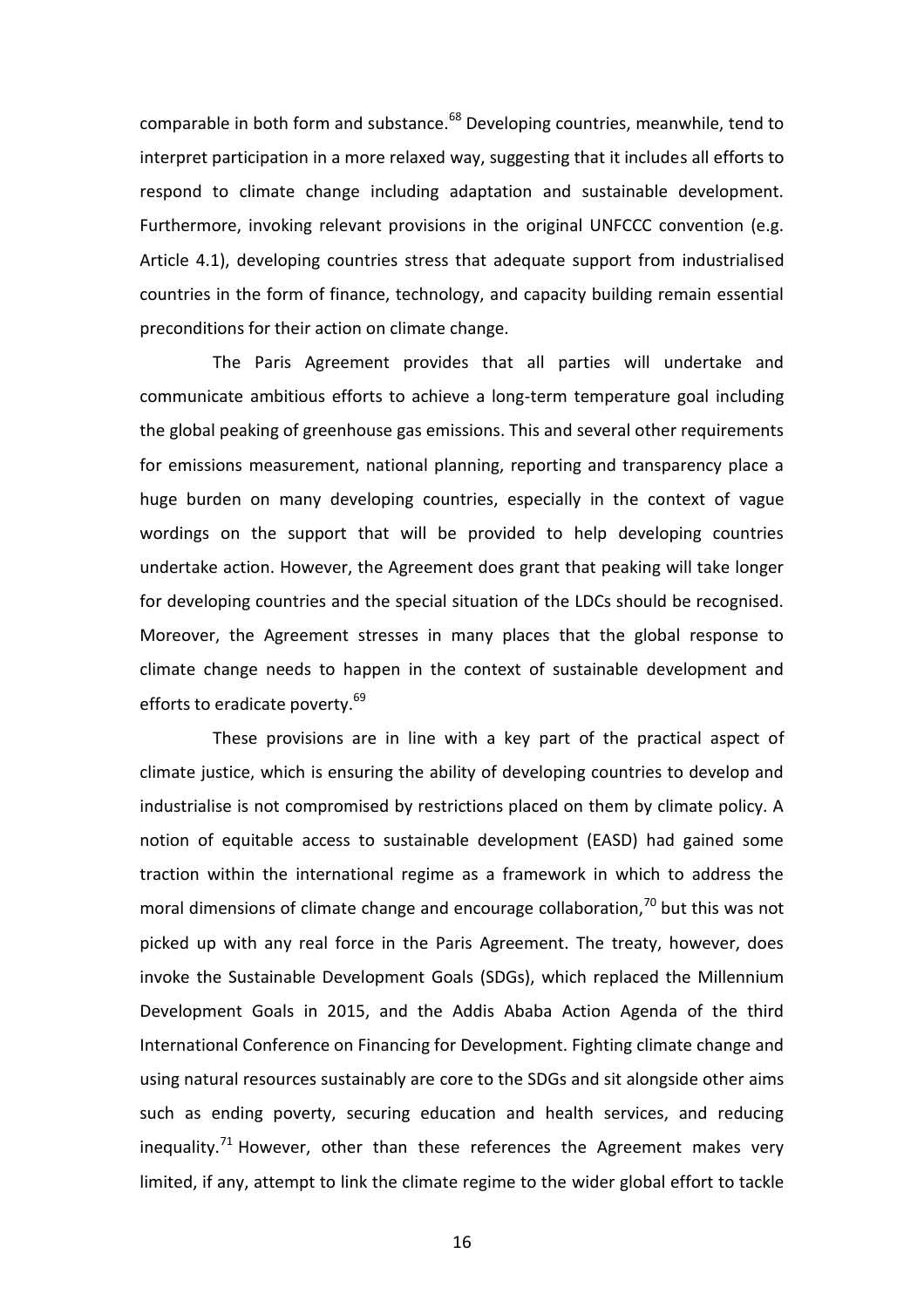poverty, address global inequality, and engender sustainable development.

Many authors, notably Simon Caney, have challenged the institutional isolation of climate change policy within the international regime, instead advocating an "integrationist" approach that considers climate change 'in light of a general account of global justice'.<sup>72</sup> By advocating a focus on meeting the basic needs of all persons, Caney suggests a basis for designing climate policy and determining a fair distribution of emissions, and provides a theoretical perspective that echoes calls from developing countries that climate change is inherently tied to other challenges such as poverty and health. Since development is a key issue for nations within the climate regime, as well as outside it, a more co-ordinated approach may prove essential if the more voluntary nature of the regime and the Paris Agreement is not to lead to continued failure, or indeed greater burden on developing countries who have been more or less co-opted into ambitious emissions reduction commitments.

#### **3.2 Intended Nationally Determined Contributions (INDCs)**

A more voluntary approach to national commitments has emerged as the key approach for future global action on climate change, reflecting determined opposition by powerful countries to an extension of a Kyoto Protocol-type agreement with its emphasis on top-down mandatory obligations. The pledge-andreview formula is based on INDCs, where each country makes a statement detailing what climate action it intends to implement over a given period of time horizon. It started to become evident that a pledge and review approach would replace the Kyoto Protocol-style obligations when the Copenhagen COP failed to produce a global deal but proceeded to "take note" of the patchwork of national commitments and contributions that were announced during and in the run up to the summit. Subsequently, COP 19 in Warsaw in 2013 included a decision inviting parties 'to initiate or intensify domestic preparations for their intended nationally determined contributions, without prejudice to the legal nature of the contributions, in the context of adopting a protocol, another legal instrument or an agreed outcome with legal force under the Convention applicable to all Parties'.<sup>73</sup>

This indistinct beginning highlights a key problem with a voluntary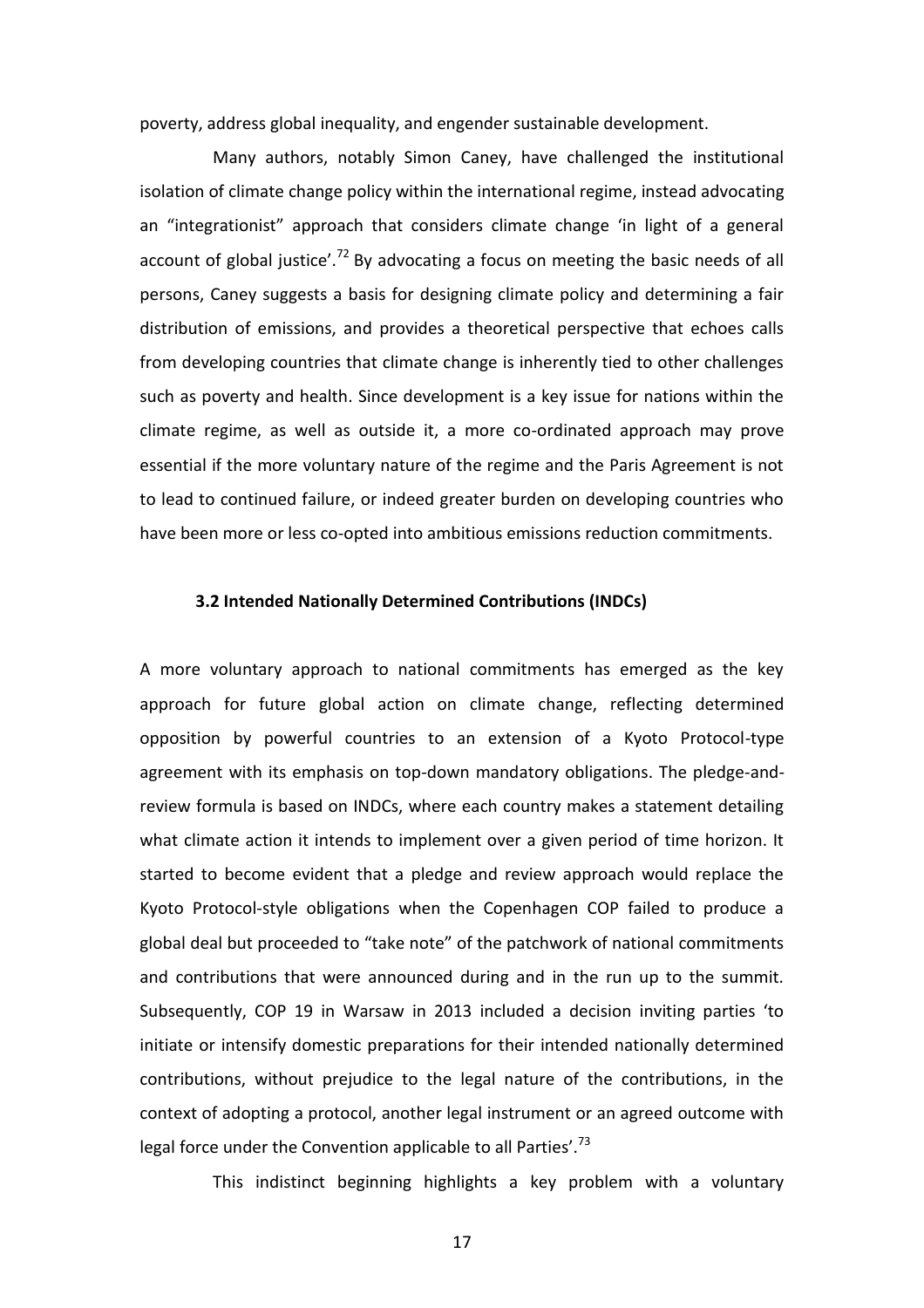approach to climate change action: if each Party can determine what goes into their contribution, there is no guarantee that any or all will contain commitments that are equitable, ambitious and legally binding.<sup>74</sup> Despite consuming large amounts of negotiating time, no greater clarity on design, methodology or baselines was achieved in subsequent UN meetings (e.g. the 2014 COP in Lima, SBSTA 42 in Bonn in June 2015) and eventually in the Paris Agreement itself. Parties are encouraged to explain the equitability of their contributions but this is not mandatory, and including an explanation will do nothing to ensure all the various INDCs tie together into a cohesive whole and create a fair and equitable basis for the emerging regime. $^{75}$ 

Proponents of the pledge and review system are usually quick to criticise the Kyoto Protocol for being complex and ineffective.<sup>76</sup> However, it is not exactly clear how the patchwork of intended contributions represents a simplification of the climate regime and it is even less clear how to monitor progress on ambition and fairness in the context of such a bewildering cacophony of pledges. Differing approaches to distributing emissions reduction targets amongst developed and developing countries have been noted in contributions from the USA and China<sup>77</sup> and under-reporting of coal consumption  $-$  up to 17% in the case of China  $-$  was revealed just before COP21.<sup>78</sup>

The lack of a framework through which to assess INDCs, both in terms of their ambition and their equity credentials, means there is nothing to prevent these differences becoming the source of intense disagreement during discussions by the Ad Hoc Working Group on the Paris Agreement, which has been tasked with developing further guidance on features of the INDCs. Similarly, fractious debates about fairness can be expected in planned discussions to elaborate the scope and modalities for the global "stocktake", which should assess the collective progress towards achieving the ultimate objective of the Agreement, including the overall effect of the INDCs, consideration of long term strategies, the state of adaptation efforts, and support for developing countries.

Scholarly attention must turn to the justice implications of the institutionalisation of a culture of voluntary contributions. While the role of multilateral arrangements may be enhanced because a central body is required to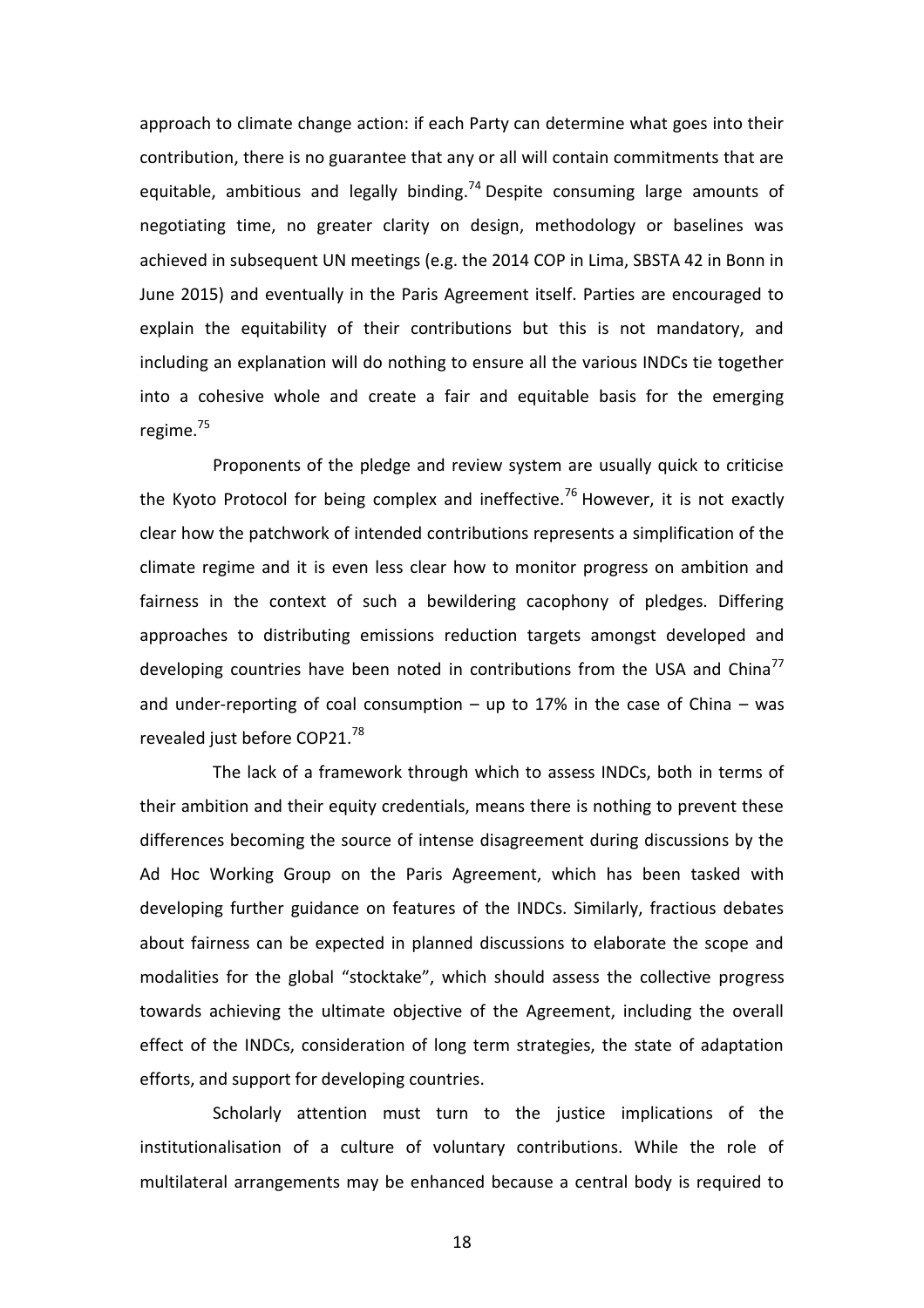monitor INDCs and ensuring they meet relevant criteria, it appears unlikely the UNFCCC can perform this function in the absence of an agreed basis for judging whether contributions are fair and equitable in design, or indeed sufficient to meet agreed warming limits. At the same time, it may be that voluntary contributions allow developing countries to resist pressure to lower their expectations of differentiation, and articulate more strongly and clearly what climate justice entails within the heart of the governance regime. It could be argued that the INDCs have the virtue of allowing developing countries to determine their contributions without having a target imposed on them by the more powerful countries, as might have been the case under a target-based agreement. However, such an argument would be difficult to sustain given that developing countries are not formulating their contributions in isolation. The process remains part of the wider negotiation sphere and has consequently involved the bargaining and pressure from developed countries that one would expect in this level of international relations. As a result, agreeing the new voluntary regime has involved some developing countries signing up to undertake ambitious climate action without firm promises of adequate support. The full extent and implications of such pressure and the implications of "ambition" rhetoric should be seen as an important aspect of analysing the voluntary regime.

Lessons from other international governance regimes indicate that incorporating equity in a concrete and multidimensional manner is an essential component of political and policy success.<sup>79</sup> However, an Equity Reference Framework (ERF) $^{80}$  to guide the development of the 2015 regime, which uses factors such as historical responsibility, current capabilities and an assessment of development needs to gauge what a fair contribution entails, did not gain traction in the negotiations preceding Paris. Klinsky *et al.*<sup>81</sup> have argued that a capabilities approach with reference to securing human rights can facilitate the realisation of the "respective capabilities" element of the CBDR+RC principle, by providing a means to judge what expectations are appropriate for different countries, and what kinds and levels of support they should receive. Support is necessary from a practical perspective since many countries are limited in the technical and financial resources they can apply to INDC preparation. Developing countries continue to call for more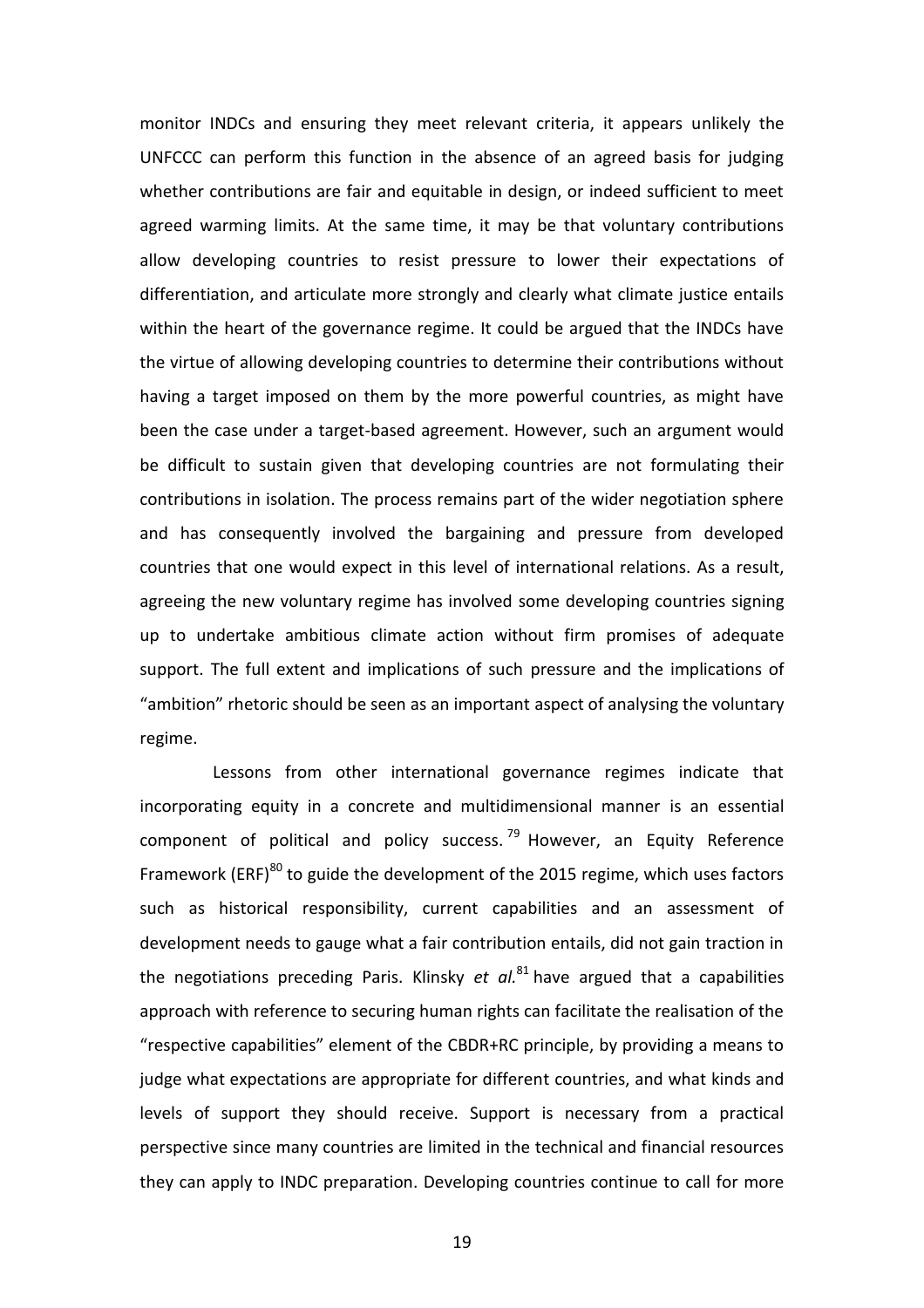support, but this is but one aspect of the broader support and redistribution measures within the international regime, all of which remain contested. Research for UNFCCC and UNDP earlier in 2015 showed that more than a quarter of countries were still awaiting international support with their INDCs.<sup>82</sup>

The challenges of support and consistency are encapsulated in the debate about including adaptation in INDCs. In advance of Paris, some developing countries were increasingly in favour of doing so, $83$  and adaptation has been an important part of a wider debate about the scope of INDCs. NGOs have argued developed countries should include adaptation support beyond their borders when producing their INDCs,<sup>84</sup> but developed countries including Canada and the United States have clearly stated they consider adaptation outside the remit of INDCs. $85$  At the same time, including adaptation potentially requires greater time and resources, which are in short supply for the most vulnerable countries. At Lima in 2014, parties were simply invited to 'consider including an adaptation component in their intended nationally determined contributions',<sup>86</sup> but in Paris adaptation was acknowledged as a legitimate component of INDCs.

#### **3.3 Adaptation**

Despite officially being given the same priority within the UNFCCC process,  $87$ adaptation has received significantly less attention than mitigation, which has taken most of the focus in global discussions about climate change justice. This is particularly problematic for many low income countries that contribute little to climate change, because adaptation is the highest priority when considering duties to their citizens.<sup>88</sup> In contrast with the global level, at the national and regional level in the Global South, adaptation has received the majority of lobbying and investment attention. This is principally because, in terms of responding to climate change, adaptation has been viewed as the key link between climate change, risk, poverty, and development.<sup>89</sup> However, it is arguable that this view was also shaped by the perspective that positioning mitigation as the responsibility of developed nations would reinforce appropriate liability for climate change. More recently, however, scholars have stressed that an integrative approach that combines adaptation and mitigation is a key requirement for an optimum climate solution.<sup>90</sup>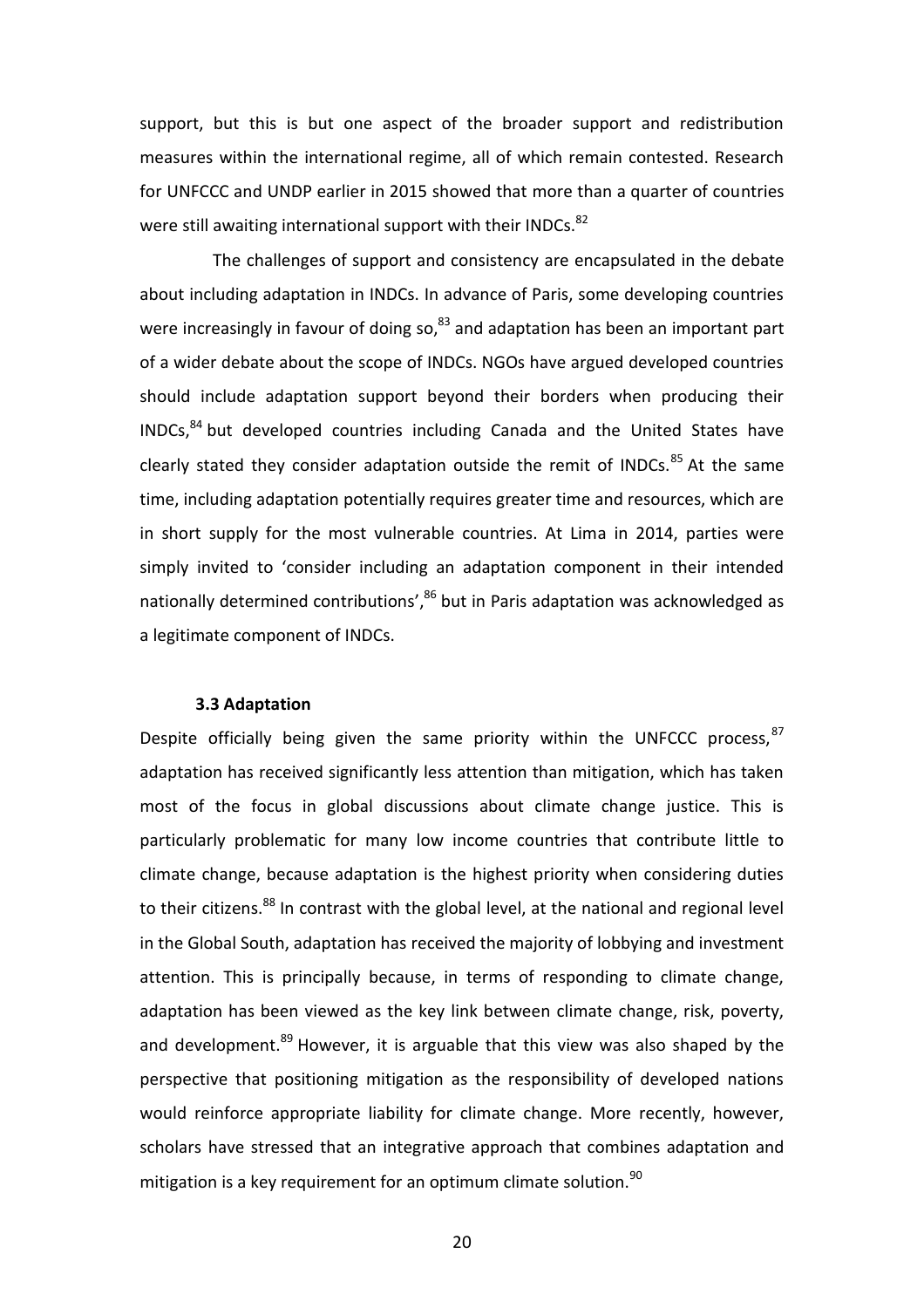Moellendorf $91$  has reinforced the moral basis for an integrative approach, by arguing that when considering the realisation of climate justice it is prudent to remember that mitigation and adaptation are both moral obligations within a response to climate change. Mitigation involves directly targeting the ultimate cause of climate change, which is necessary because climate change has the potential to bring about effects that cannot be alleviated through adaptation. Adaptation is also a moral necessity because the impacts of climate change are already apparent and will continue to worsen as current and future emissions affect the climate further. $92$ Furthermore, adaptation is important for intergenerational justice, since the less mitigation that is done now, the greater the effects of climate change will be and the more adaptation will be required. $93$ 

In Paris, adaptation received mixed attention. On the one hand, developing countries were successful in ensuring that adaptation planning and indications of funding needs can be legitimately included in their INDCs, despite initial resistance from developed countries who wanted the INDCs to be focused on mitigation. In addition, a specific goal for adaptation was included in the Paris Agreement, and linked to the mitigation target. $94$  Vulnerable groups like the LDCs, AOSIS and African countries had demanded such a goal, with a key aim of ensuring adaptation is considered as a global responsibility within the international regime. This is in line with the Bali Action Plan, adopted within the UNFCCC in 2007, which gave mitigation and adaptation equal status within the evolving climate regime.<sup>95</sup> On the other hand, no measurement mechanism was included in the Paris Agreement and texts explicitly linking aggregate mitigation levels and support from developed countries for adaptation were deleted in the final Agreement. Instead, however, "cycles of action" are intended to increase ambition and effort on adaptation as the regime moves forwards. Moreover, while allowing flexibility for the different circumstances and resources of different countries, the Paris Agreement does little to ensure funding requirements will be met or that vulnerable countries will actually be able to design and implement measures to meet their adaptation needs.

Within the international regime, National Adaptation Plans (NAPs) are the means by which countries will articulate their adaptation needs and planning over the medium- and long-term. So far this process has been focused on LDCs, but there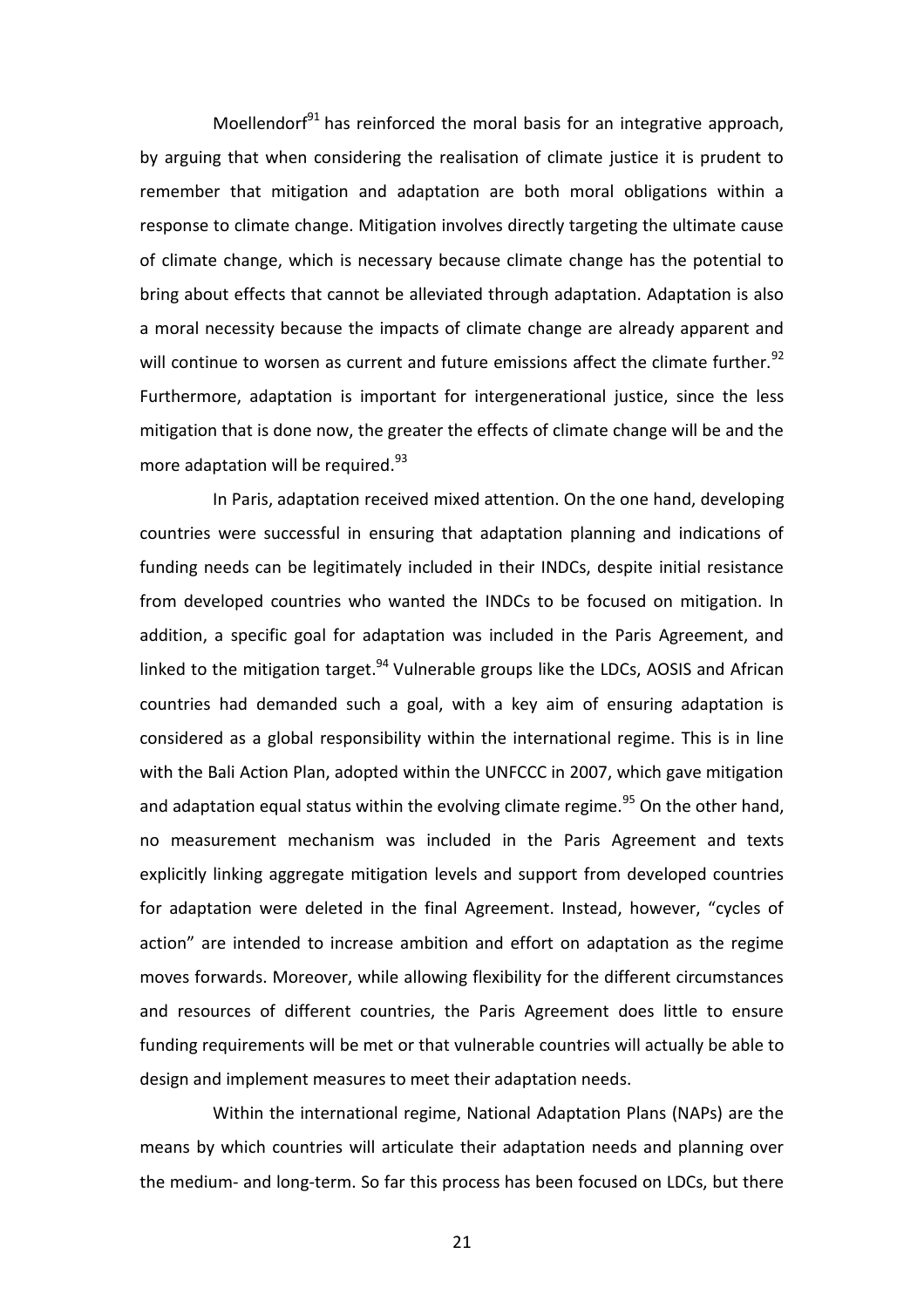has been no firm decision about whether this should be extended to other countries. Funding for creating NAPs is also a key outstanding issue, and ties in with similar uncertainty about INDCs. In advance of the Paris COP21, the African Group criticised the 'inadequate funds and lack of clear guidance on how developing countries can access direct financial support for formulating and implementing  $NAPs'.^{96}$  This criticism contrasted with official confirmation that funding is available from the GCF to assist with NAPs, suggesting a misalignment of the governance regime and the nations subject to it. If the regime does not successfully meet the needs of the most vulnerable countries, these failures will contribute to the ongoing marginalisation of the poorest developing countries within the regime and restrict their empowerment to participate fully.

Moellendorf $97$  has recently restated the strong moral basis to the claim developing nations have to be relieved of the burden of adapting to climate change, rooted in their relative poverty and relatively small contribution to the problem. Since development is a critical means of reducing vulnerability, this claim can take the form of development resources and is consequently linked directly to equitable access to sustainable development and the concept of "carbon space". NAPs are also linked strongly to national development strategies. Tracking vulnerability can also be a practical means to target spending on adaptation while at the same time providing a conceptual basis for the obligations developed states have towards developing states. Climate justice cannot be achieved simply by raising sufficient financial commitments, however, and the NGO community has pointed out the need to strive for community-specific adaptation measures that place human rights and indigenous knowledge at their centre. $^{98}$  A key challenge is ensuring the post-2015 international regime adequately recognises the importance of adaptation and can ensure adaptation plans are implemented in a way that promotes justice at the local level as well as the global level.

#### **3.4 Finance**

While headline figures and financial pledges are not sufficient to address climate change without considering what happens with the money, securing the commitments and organising the proportions involved in provision and distribution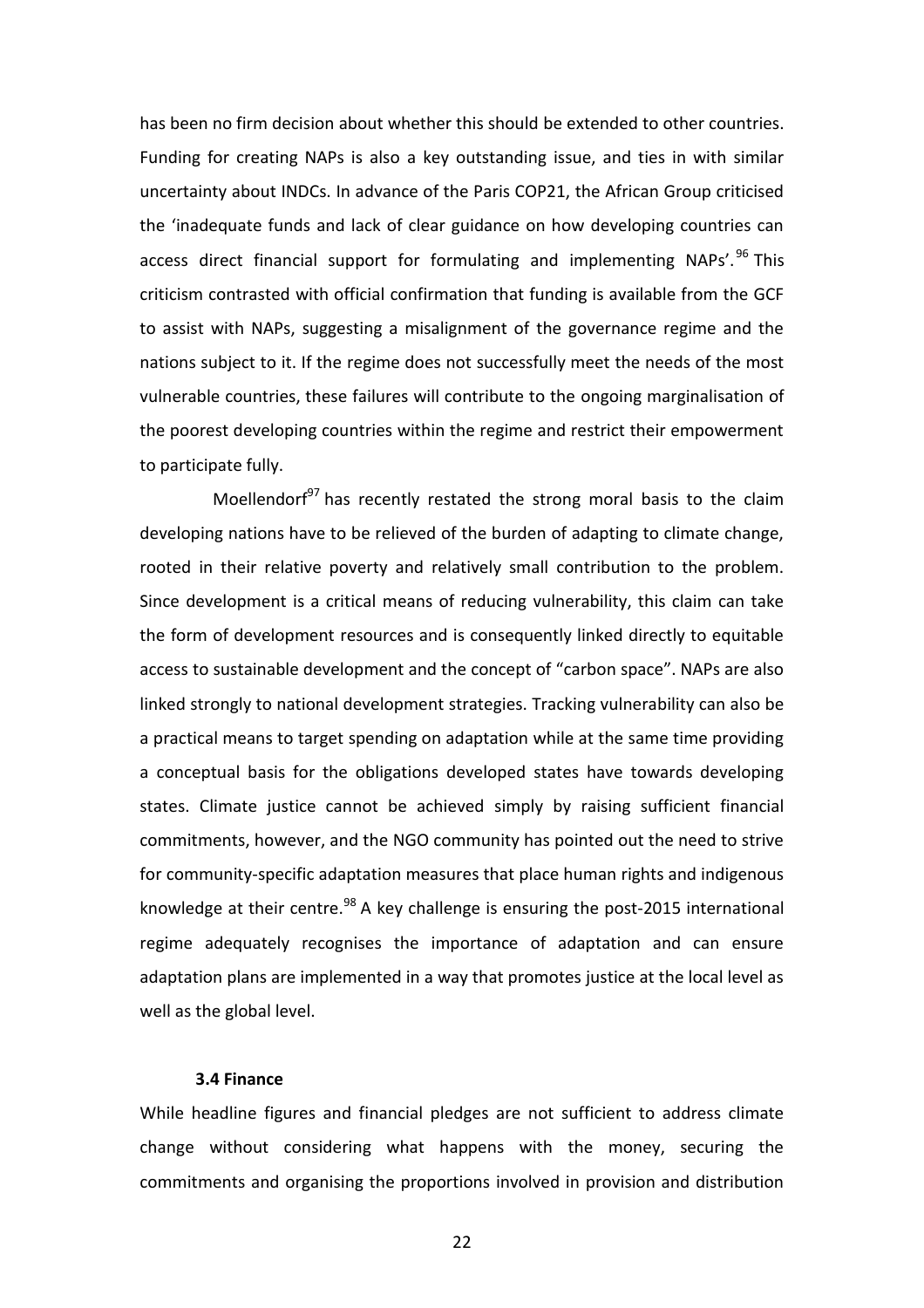of finance are vital to addressing climate change and realising climate justice. Flows of finance are also a public indicator necessary to increase confidence that developed countries will meet their emissions commitments.<sup>99</sup> Redistributive flows provide a visible and practical response to the justice claims of vulnerable developing countries that they should not bear an unfair burden of climate change action. In practice, however, developing countries are diverting more and more of their already-limited spending to adaptation and risk reduction because financial flows are not sufficient to meet their needs. The burdens are not being lifted from them and as a result other government spending on health, education and infrastructure is vulnerable in the face of the overwhelming urgency and severity of climate change. $100$ 

The Copenhagen COP in 2009 generated important political momentum in climate finance, with developed countries pledging a "fast-start" of \$30bn in 2010- 2012 and reaching \$100bn a year by 2020.<sup>101</sup> However, the pledges have not led to a sufficient shift towards increasing and reliable flows of finance,  $102$  so funding is lagging behind the commitments and the needs of developing countries.<sup>103</sup> In Paris no new figure for finance was agreed upon, with commentators criticising the continued lack of clarity on how financing will actually be measured and therefore monitored to ensure developed countries are meeting the headline commitments they made in Copenhagen and reiterated in Paris.<sup>104</sup>

The GCF was set up in 2010 as the key means of administering redistributive financial flows, but while this mechanism brings to life the principle of redistributive justice it also captures the disagreement surrounding how to implement CBDR in climate policy. Based on mobilising voluntary public and private contributions, with a lack of enforcement capabilities and COP-level oversight, the GCF has been criticised as moving away from UNFCCC principles, including CBDR.<sup>105</sup> Vanderheiden includes the GCF's loose recommendation to operate along Kyoto Protocol categorisation of developed and developing countries in the failure of the GCF to further CBDR. However, as the regime develops and constructive participants look for ways to create more dynamic differentiation between Parties, this vague framework could prove to allow advantageous flexibility in shaping climate finance. Referring back to the evolving circumstances of differentiation, it is notable that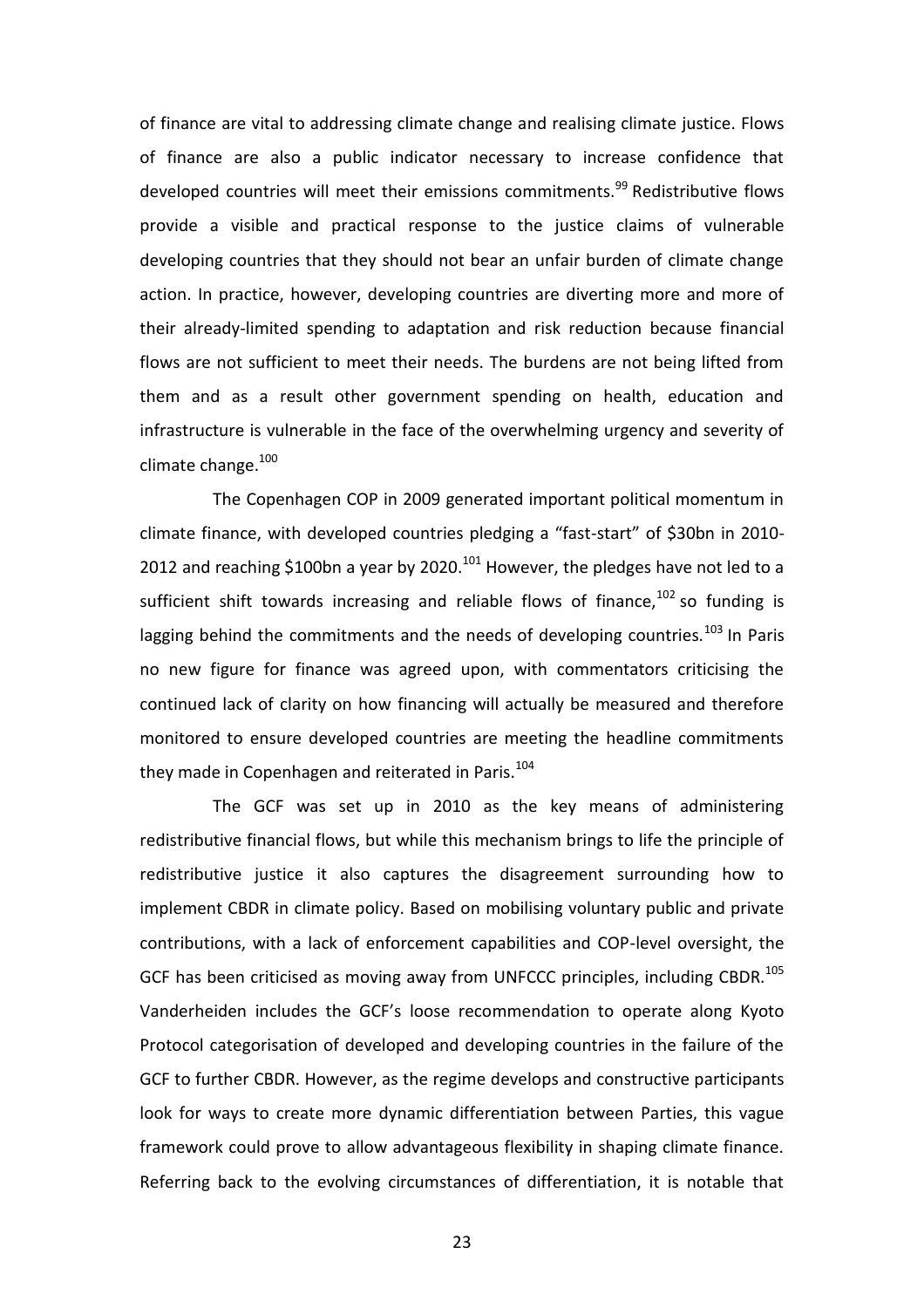countries such as South Korea and Mexico, which are in the developing country category in the Kyoto Protocol regime, have pledged contributions to the GCF. $^{106}$ 

Agreements to redistribute money or secure particular amounts will not be sufficient to support developing countries and achieve recognisable climate justice. The way finance is provided is important, too, since there are already wellestablished aid flows from the developed to developing world. Assurance is necessary that aid will not be diverted away from existing commitments towards climate-related funding, thereby reducing the additional burden taken on by developed countries and limiting the benefits for justice. Preventing the diversion of existing funds is important for enhancing confidence that the financial mechanisms within the international climate regime are not geared towards the interests of donor nations.<sup>107</sup>

#### **3.5 Loss and Damage**

Loss and damage refers to the effects of climate change that countries are not adapted or cannot adapt to; principles of justice are invoked to claim a right to compensation when countries experience such effects but did little to cause climate change. The IPCC has confirmed that climate change is likely to breach the limits of adaptation, and many countries have been vocal about the need for a mechanism within the international regime to administer compensation. From a justice perspective, the claims for compensation will be narrower than for adaptation, since it is much more difficult to prove a direct link between climate change and specific extreme weather events, as opposed to longer-term trends in weather and sealevel.<sup>108</sup> Discussions in annual COP meetings from 2010 led to the formulation of a mechanism at the Warsaw COP19 in 2013, designed to foster knowledge sharing on risk management, strengthen co-operation on tools and approaches to addressing loss and damage, and enhancing financial and technical support.<sup>109</sup> Reaching agreement was not straightforward, though, and only achieved after a move by Australia to postpone discussions on loss and damage until after the 2015 Paris COP prompted a mass walkout from frustrated developing countries.<sup>110</sup> The Paris Agreement preserves the Warsaw Mechanism, which had been due to expire in 2016.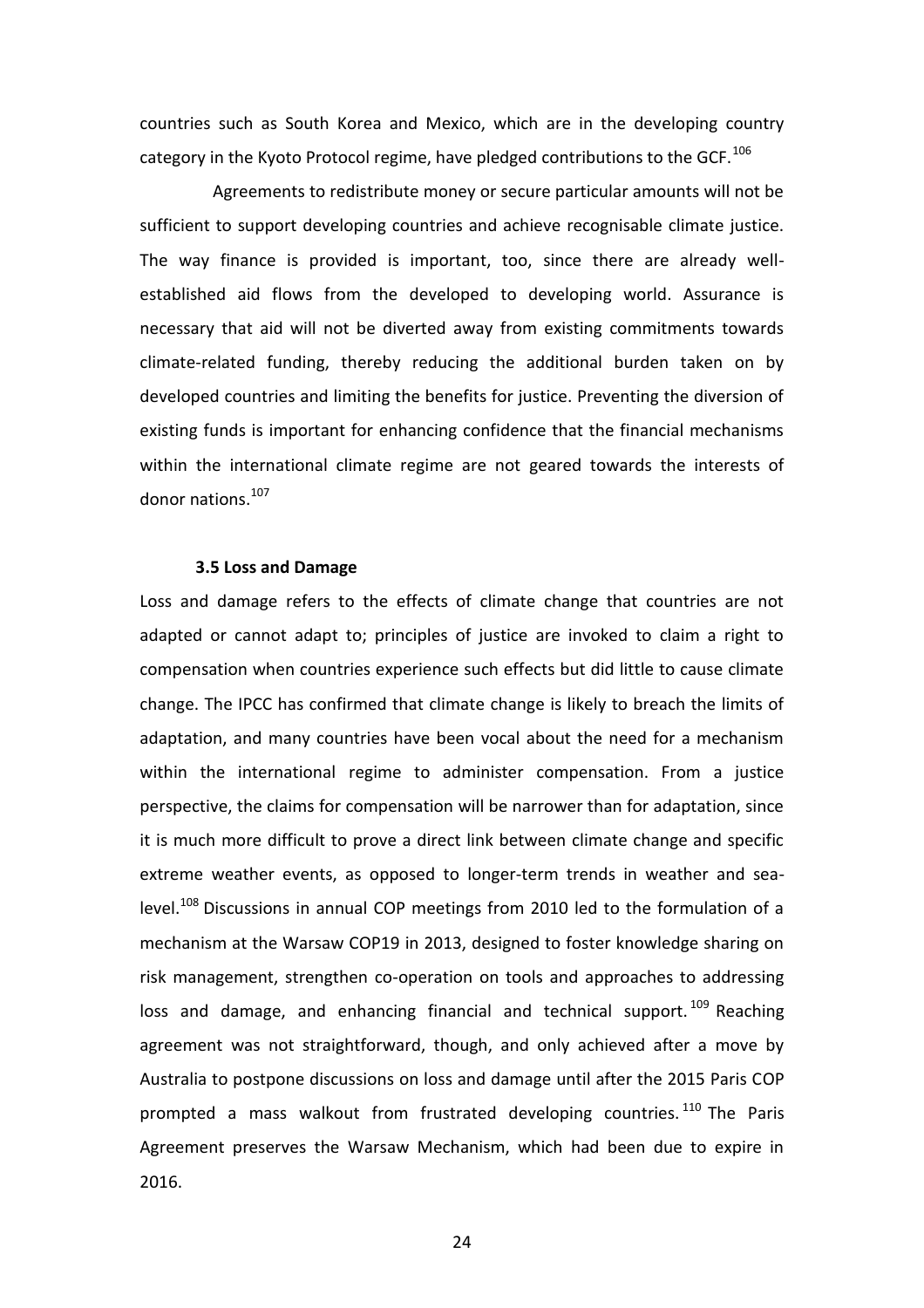Until the Paris COP21, loss and damage had been kept within the adaptation pillar of the UNFCCC. More than any other area, loss and damage requires a move away from the spirit of aid and compassion that has characterised the existing climate change regime. $111$  In Paris, loss and damage was recognised as a distinct component within the regime for the first time, adding legitimacy to the claims of developing countries. However, this was only achieved alongside specific acknowledgement in the treaty that it 'does not involve or provide a basis for any liability or compensation.<sup> $112$ </sup> This was seen as essential to ensure the US Congress did not reject the entire Paris Agreement, $113$  and follows the track record of developed nations, who throughout the history of the climate change regime have sought vigorously to deflect issues of blame and liability raised by the pursuit of compensatory justice. For example, at Warsaw COP19, the EU's climate commissioner said: 'We cannot have a system where we have automatic compensation when severe events happen around the world. That is not feasible'.<sup>114</sup>

The Paris outcome on loss and damage reveals important boundaries and power-dynamics of the international regime, and highlights the way domestic political circumstances in developed countries can influence the way justice is realised or avoided in the international regime. Neither developed nor developing countries have prevailed in loss and damage discussions, and the issue remains at the forefront of justice concerns within the international regime.

#### **3.6 Capacity Building**

Capacity building refers to increasing nations' ability to respond to the challenges they face from climate change, through both mitigation and adaptation. Capacity building goes beyond technological and financial resources. It encompasses knowledge, infrastructure, human resources and other elements, all of which affect the way a nation is able to use technology and funding in its local responses to climate change. NGOs and vulnerable countries alike are vocal about the importance of capacity building within the overall relationship between developed and developing countries in responding to climate change. $115,116$  CDM projects and payments for ecosystem services models provide numerous examples of local or community equity being overlooked or given a low priority by investors, and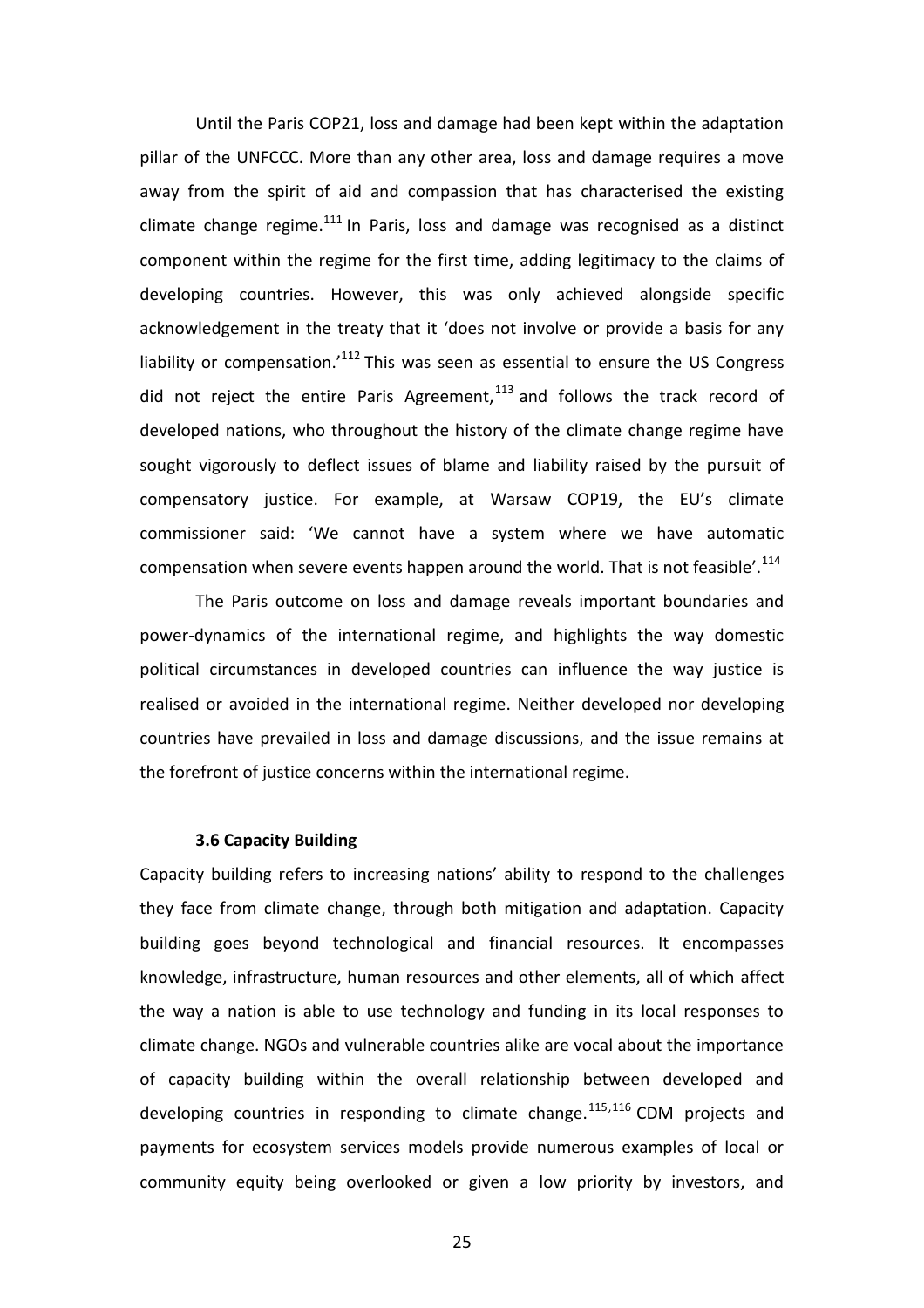payments bypassing the poorest and most vulnerable.<sup>117</sup> No matter how much financial and technological support is made available, climate justice cannot be achieved if developing countries are unable to make use of these resources because their capacity to build and implement systems, infrastructure and processes is limited and powerful local actors can capture the benefits.

Like other aspects of the global response to climate change, capacity building has been overshadowed within the international regime by mitigation and has often been treated as an afterthought. In practice, capacity building has suffered from a lack of sustained, long-term investment as donors lose interest, developing country governments are unable to maintain project momentum, and cohesive enabling institutions do not exist. Some scholars have suggested that a separate, defined institution is necessary to ensure capacity building receives appropriate attention and funding, and can maximise the effectiveness of relevant funding.<sup>118</sup> Others have described capacity building as a "cross-cutting" component of the international regime, which can be effectively addressed by using existing institutions and processes.<sup>119</sup>

There remain no formal targets within the international regime to stimulate capacity building, despite calls by developing countries.<sup>120</sup> At COP21 in 2015, the Paris Committee on Capacity-building was created, aiming to 'address gaps and needs, both current and emerging, in implementing capacity-building in developing country Parties and further enhancing capacity-building efforts'.<sup>121</sup> While a positive step, the text is lacking in specific detail about mechanisms that will deliver practical change to capacity building efforts. This reinforces how capacity building illustrates the complex multiscalar nature of both governance and justice within the global response to climate change. It is increasingly understood within the international regime that a global response to climate change must enable developing countries to participate fully, both in terms of achieving justice and ensuring the commitments and mechanisms agreed and funded at the highest level of governance can actually be implemented.

Identifying practical needs in developing countries remains an important challenge for operationalising capacity building, although efforts continue at the UNFCCC level to work with developing countries to identify needs $^{122}$  and implement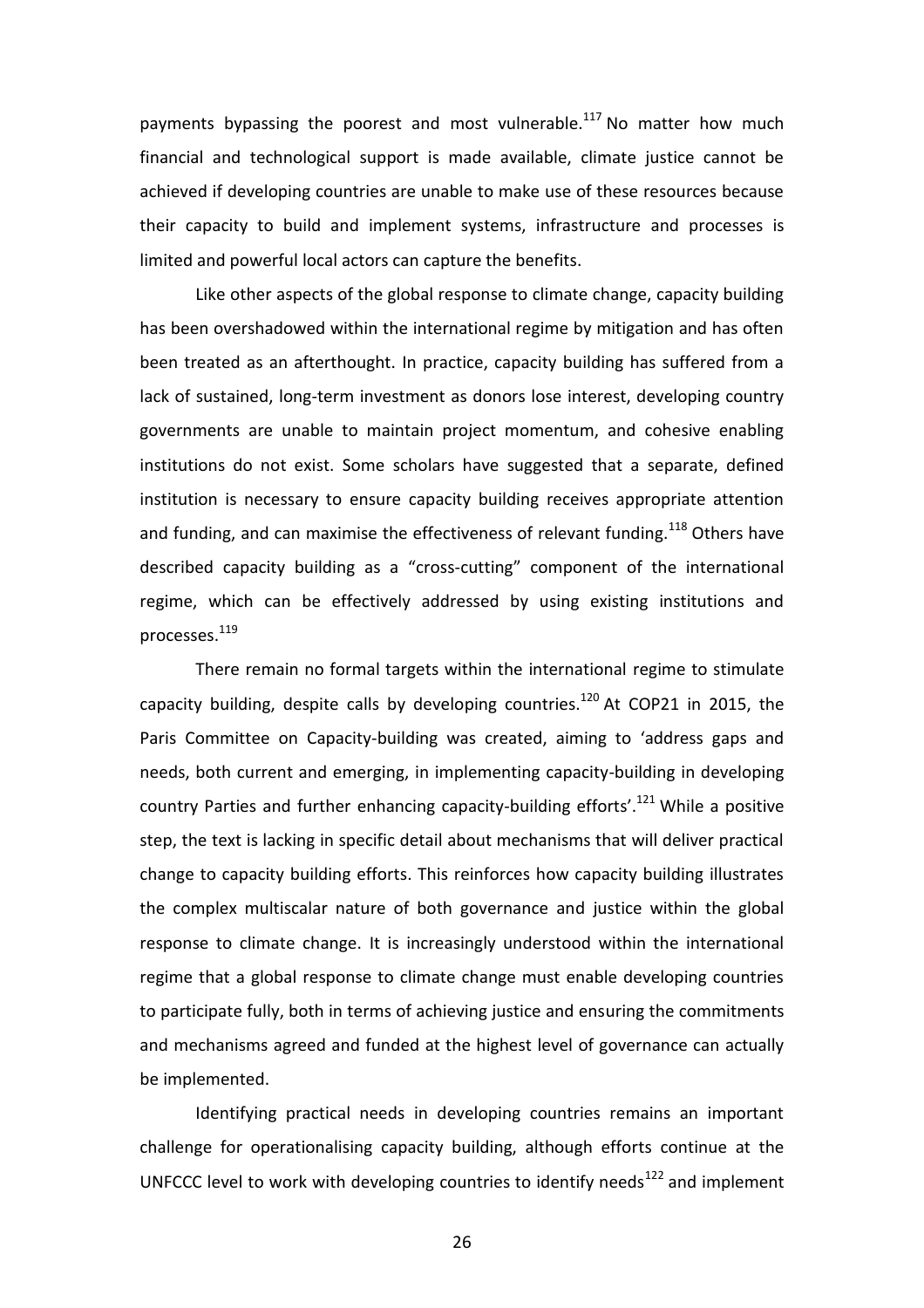a framework.<sup>123</sup> Importantly, however, it is a key difficulty within the regime but also a key requirement of realising climate justice to link top-down policies to the local context by facilitating local ownership, engagement and understanding, thereby increasing the potential for successful implementation. Capacity building is necessary to achieve these objectives, and in turn achieve justice through adaptation, mitigation, and procedural design. At the same time, capacity building must operate in reverse, with the international regime and its institutions devoting greater attention to understanding local level conditions and capabilities when designing policy.<sup>124</sup>

#### **3.7 Technology Transfer**

In a similar way to capacity building, technology transfer is a policy area often given a lower level of attention than mitigation within the international regime. However, technology transfer has been given a place at the centre of climate justice, since technology is seen as essential for low-carbon development. The logic follows that developing country governments with obligations towards their citizens will pursue development and increase their energy generation using the technology available to them and within their financial reach. Prominent advocates such as Mary Robinson assert that if the international regime is to foster justice rather than impede it, policies must not penalise developing countries by seeking to prevent fossil fuelbased development.<sup>125</sup> Instead, facilitating a low-carbon development path can achieve the twin aims of development and reducing greenhouse gas emissions. Such perspectives link climate change action with development, reflecting the similar prevalence of discussions on trade, capital flows and economic growth in the international regimes governing both climate change and development.<sup>126</sup>

Technology becomes an instrument of justice, but one inherently bound up with the existing capitalist hegemonic global structures. Technology transfer is important in revealing the international climate regime's place at the heart of these structures.<sup>127</sup> Suggestions that technology transfer could be facilitated by working with famously-neoliberal organisations such as the World Intellectual Property Organization (WIPO) and with the private sector  $128,129$  underline the confines in which those seeking to act in the interests of the world's poor and vulnerable are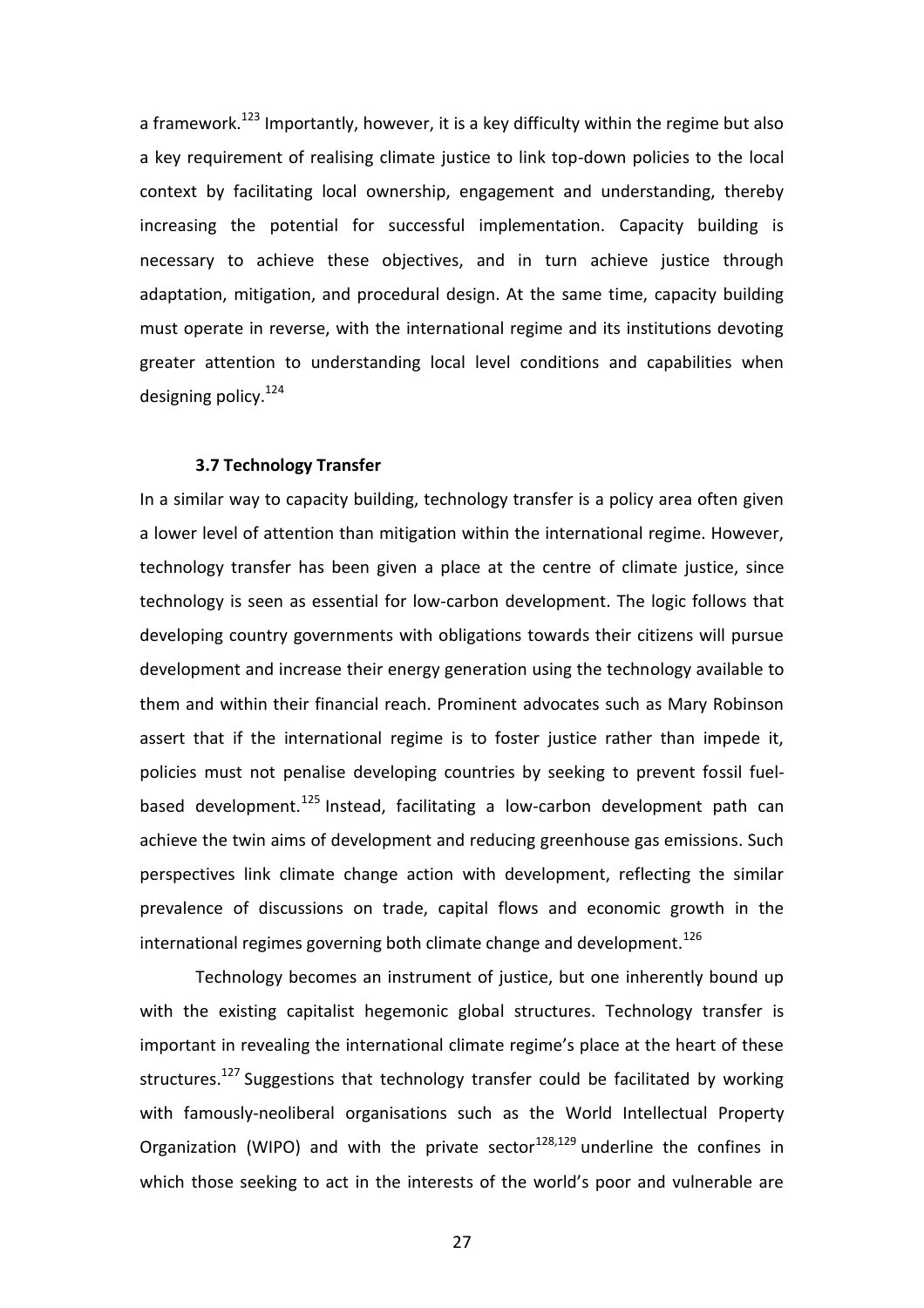operating. Developing countries remain frustrated that the Technology Mechanism created under the UNFCCC only provides consultancy and information services rather than an actual transfer of technology that can be used for climate action and low-carbon development.<sup>130</sup> The agreement in Paris COP21 did little to alter this, with a focus on innovation and enabling development of technology, and only passing reference to removing barriers that prevent the transfer of existing technology to nations where a need for it in facilitating climate action has been identified.<sup>131</sup> The reluctance of developed countries to encourage action that goes directly against the core principles of neoliberal capitalism is not surprising, and in this context we must ask whether meaningful North-South technology transfer can ever possibly be achieved without disrupting hegemonic global structures.

### **4. Can the international regime accommodate changing national circumstances, increasing scientific urgency and multiple perspectives on justice?**

This paper has shown that justice remains crucial to a new multilateral climate treaty as the international climate change regime begins a new phase after the Paris COP21 in December 2015. There were some positive signs in advance of COP21, such as the US climate envoy acknowledging the necessity of addressing justice, which was a "Uturn" from their infamous threat in Durban to walk away from an agreement that incorporates equity. Other positive signs included BASIC nations such as China making gestures towards announcing ambitious targets.<sup>132</sup> However, at the climate talks leading up to Paris discussions remained intractable on transitioning out of fossil fuels, when large developing countries should reduce greenhouse gas emissions, and how much financial support should be provided by which countries.<sup>133</sup> These are familiar themes from the earliest days of climate change governance and proved to be central to the COP21 negotiations and outcome.

There are grounds to suggest that the trend towards voluntary commitments and "parallelism" (the same or similar commitments by both rich and poor countries) poses the greatest threat to successful realisation of justice in climate change policy. Despite proposals such as the Equity Reference Framework $^{134}$  and efforts by scholars and practitioners to explore various ways of interpreting and embedding widely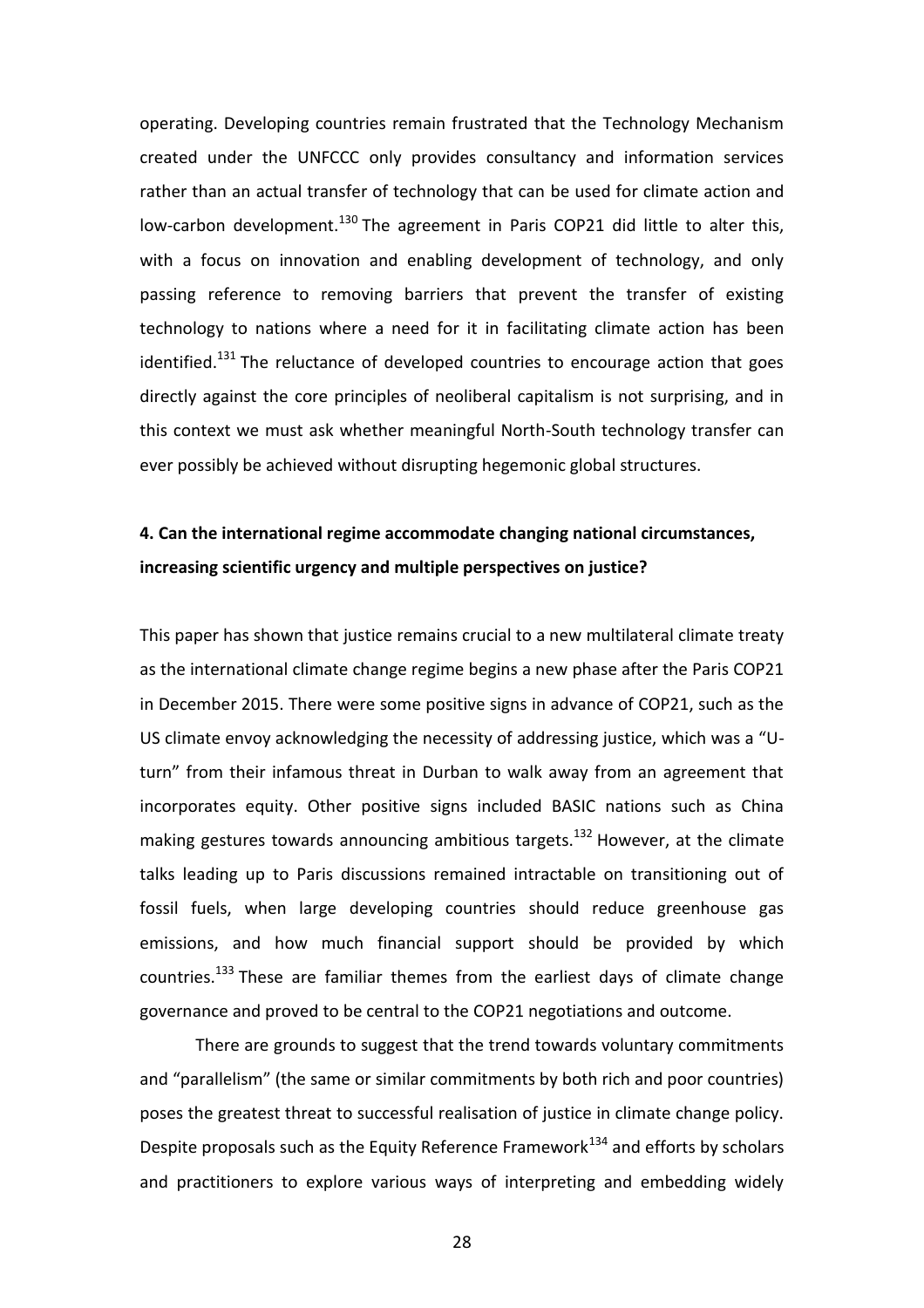shared intuitions of fairness into the climate regime, $135,136,137,138,139$  there is little prospect of a robust discussion within the regime about adopting a framework or an equity assessment mechanism to underpin creation and review of INDCs. While the Paris Agreement includes recognition that it will be implemented to reflect equity and the CBDR+RC principle, the only mention of "climate justice" in the text is a short statement in the preamble section, which notes '*the importance for some* of the concept of "climate justice", when taking action to address climate change<sup> $140$ </sup> (our emphasis).

While general principles of differentiation have nominal weight, the complexity of realising justice means that with no framework there is little prospect that voluntary global climate action will be structured in a manner consistent with principles of fairness and justice. The inability of the international regime to impose or encourage the application of one or a limited set of justice principles remains a perennial constraint on the regime's effectiveness and a challenge when translating justice concerns into practical action.<sup>141</sup> Meanwhile, in the midst of the cacophony of perspectives, emissions are increasing as are negative impacts on vulnerable communities around the world.

It is evident that the normative architecture of the global order remains hostile to solidarist conceptions of justice.<sup>142</sup> Positive sentiment was encapsulated in the "high ambition coalition" in Paris, and promises of co-operation outside the international regime have given many observers reason to think there is greater momentum for cooperation. However, the withdrawal of Canada from Kyoto, the debacle of Copenhagen and the stance of many Western countries in recent negotiations suggest a renewed attack against even the minimalist notions of climate justice that were embodied in the pre-existing agreement.

It was clear from statements at COP21 in Paris that powerful nations were shaping the idea of legitimate differentiation, and seeking to focus on parity in economic development and their perspective that justice entails developing countries contributing more to climate action.<sup>143</sup> In reality, this levelling of expectations has actually entailed reducing emissions reduction expectations on developed countries while more burdens are imposed on developing countries that are already bearing the greatest brunt of climate change. There is therefore a sense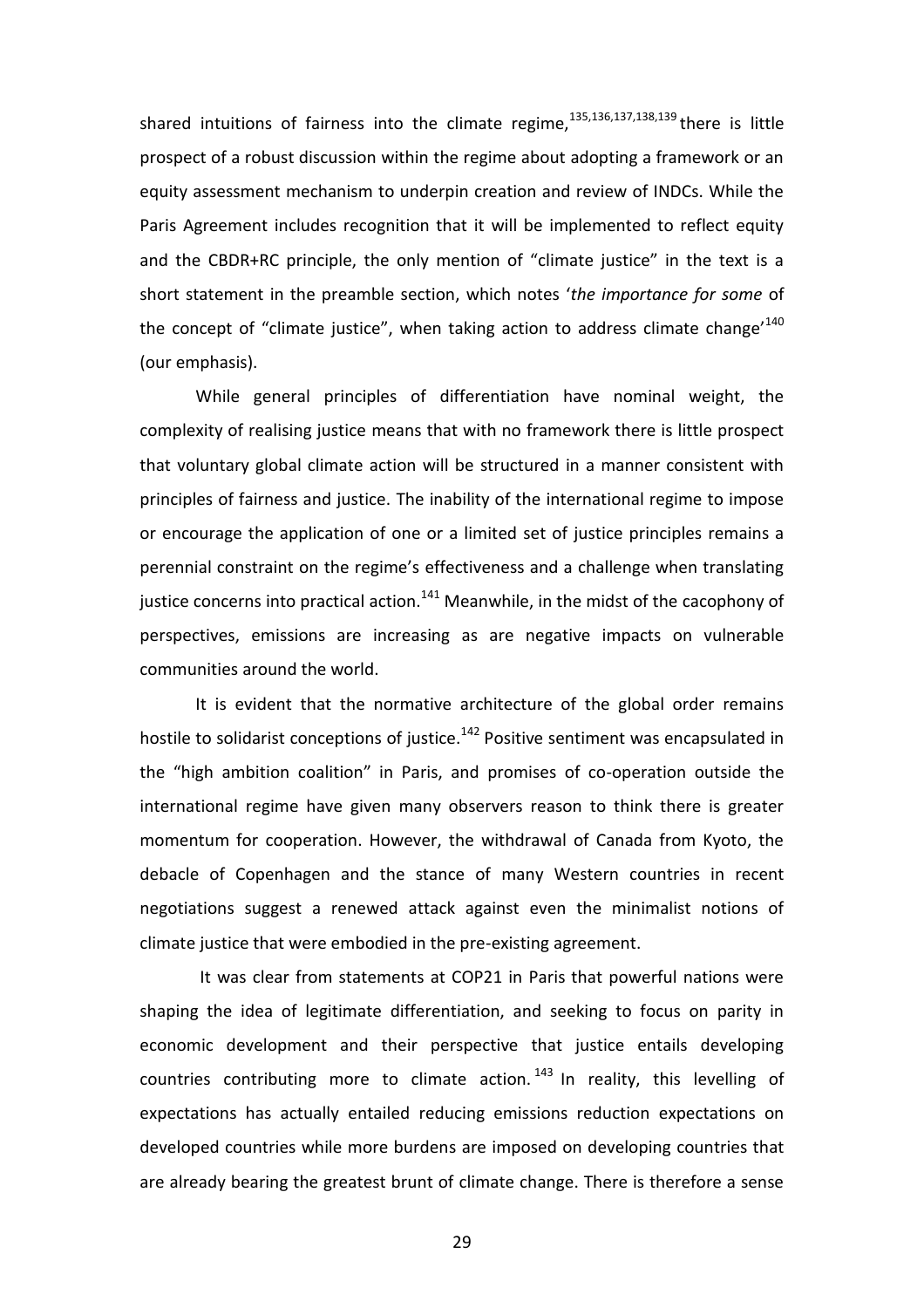that the moral tenor of global climate governance has moved away from the principle of common but differentiated responsibility towards a perverse moral concept that Okereke has described as "common but shifted responsibility".<sup>144</sup>

An ethical analysis of the climate regime reveals an abiding strong interconnection between economic circumstances, geopolitical power and the justice claims that nations can assert in negotiations.<sup>145</sup> Events within the climate regime highlight the importance of questioning the extent to which claims of justice can ever be truly realised in the context of international regimes of environmental governance as well as how much concerns for justice are motivated by other concerns such as relative economic gains or geopolitical objectives.<sup>146</sup> It would appear that the progress made in entrenching justice at the heart of the climate agreement is now seriously threatened by the recent global financial crisis, which has served to awaken simmering egotistical impulses among state actors. Nevertheless, suggestions that the new pledge and review system has sidestepped the contentious justice debates that characterise the Kyoto Protocol cannot but be described as simply naïve and wishful thinking. Our work has demonstrated the depth and complexity of the present issues, and the magnitude of the challenge to overcome widespread disagreement.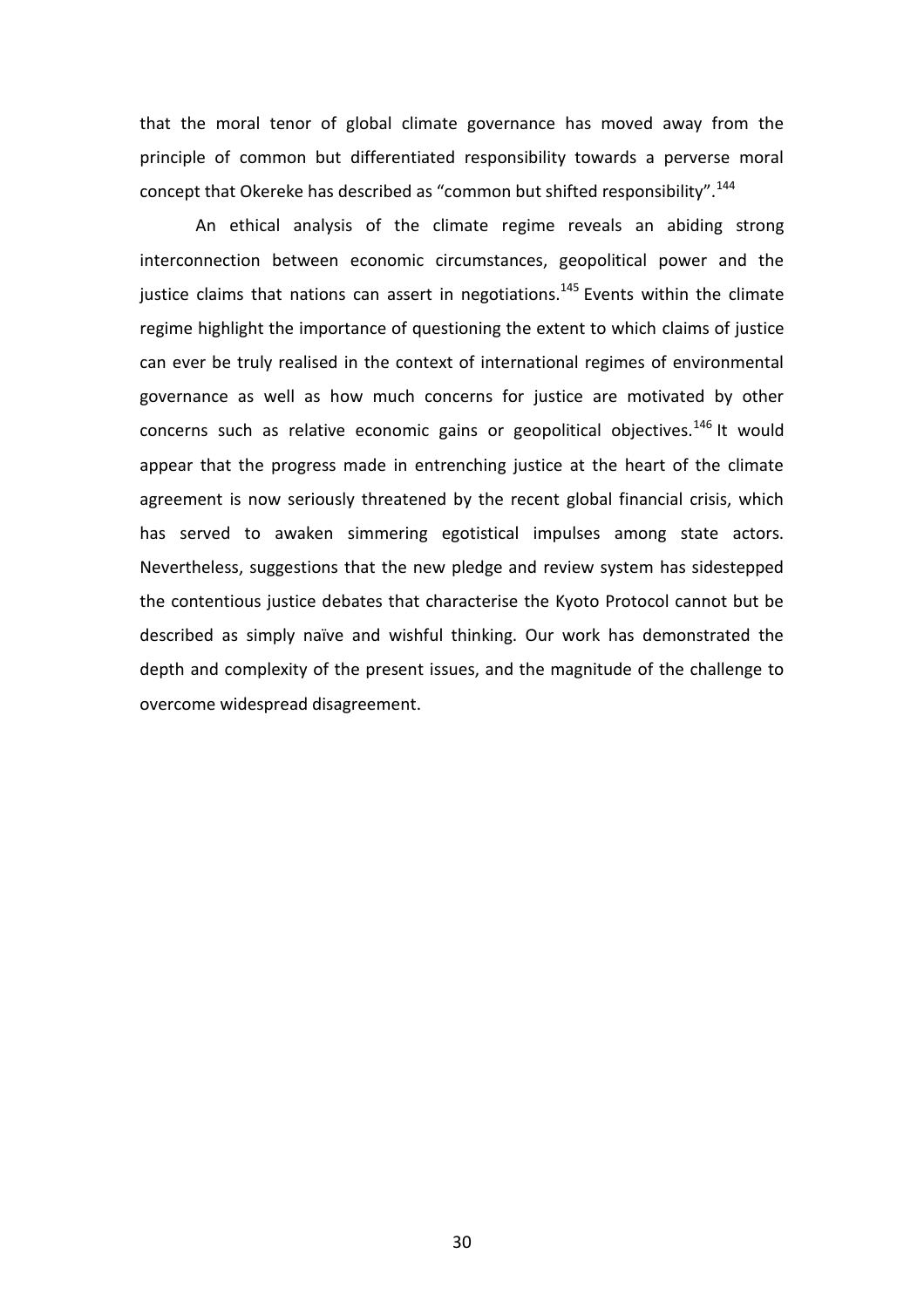#### **References**

1

<sup>1</sup> Morgan J, Waskow D. A new look at climate equity in the UNFCCC. *Climate Policy* 2014, 14:17-22.

 $2$  Okereke C. Global environmental sustainability: Intragenerational equity and conceptions of justice in multilateral environmental regimes. *Geoforum* 2006, 37:725-738.

<sup>3</sup> Okereke C. Bulkeley H. Shroeder H. Conceptualizing Climate Governance Beyond the International Regime. *Global Environmental Politics* 2009, 9(1):58-78.

<sup>4</sup> Bulkeley H, Carmin J, Castán Broto V, Edwards GAS, Fuller S. Climate justice and global cities: Mapping the emerging discourses. *Global Environmental Change* 2013, 23: 914-925.

 $5$  Okereke C. The Road to Paris – can we navigate the pot holes to a global deal in December?! *Walker Institute Blog;* June 19 2015. https://blogs.reading.ac.uk/walkerinstitute-climate-news/2015/06/19/the-road-to-paris-can-we-navigate-the-pot-holes-to-aglobal-deal-in-december/ (accessed January 14 2016).

<sup>6</sup> Bodansky D. The precautionary principle in US environmental law. In: T. O'Riordan & J. Cameron, eds. *Interpreting the Precautionary Principle.* Routledge, Abingdon, Oxon; 1994, 203-228.

7 Paterson M. *Global Warming and Global Politics*. Routledge, Abingdon, Oxon, 1996.

<sup>8</sup> Okereke C. Global environmental sustainability. 2006.

<sup>9</sup> Okereke C. *Global Justice and Neoliberal Environmental Governance: Ethics, sustainable development and international development*. Routledge, Abingdon, Oxon; 2007.

<sup>10</sup> Okereke C. Equity Norms in Global Environmental Governance. *Global Environmental Politics* 2008, 8(3):25-50.

 $11$  Bodansky D. The History of the Global Climate Change Regime. In: Luterbacher U, Sprinz DF, eds. In*ternational Relations and Global Climate Change.* Massachusetts Institute of Technology, Cambridge, MA; 2001, 23-40.

<sup>12</sup> Gupta J. A history of international climate change policy. *Wiley Interdisciplinary Reviews: Climate Change* 2010, 1:636-653.

 $13$  Ibid.

<sup>14</sup> IPCC. Policymakers Summary of the Response Strategies. In: *Climate Change: The Response Strategies.* Working Group III report for the First Assessment Report of the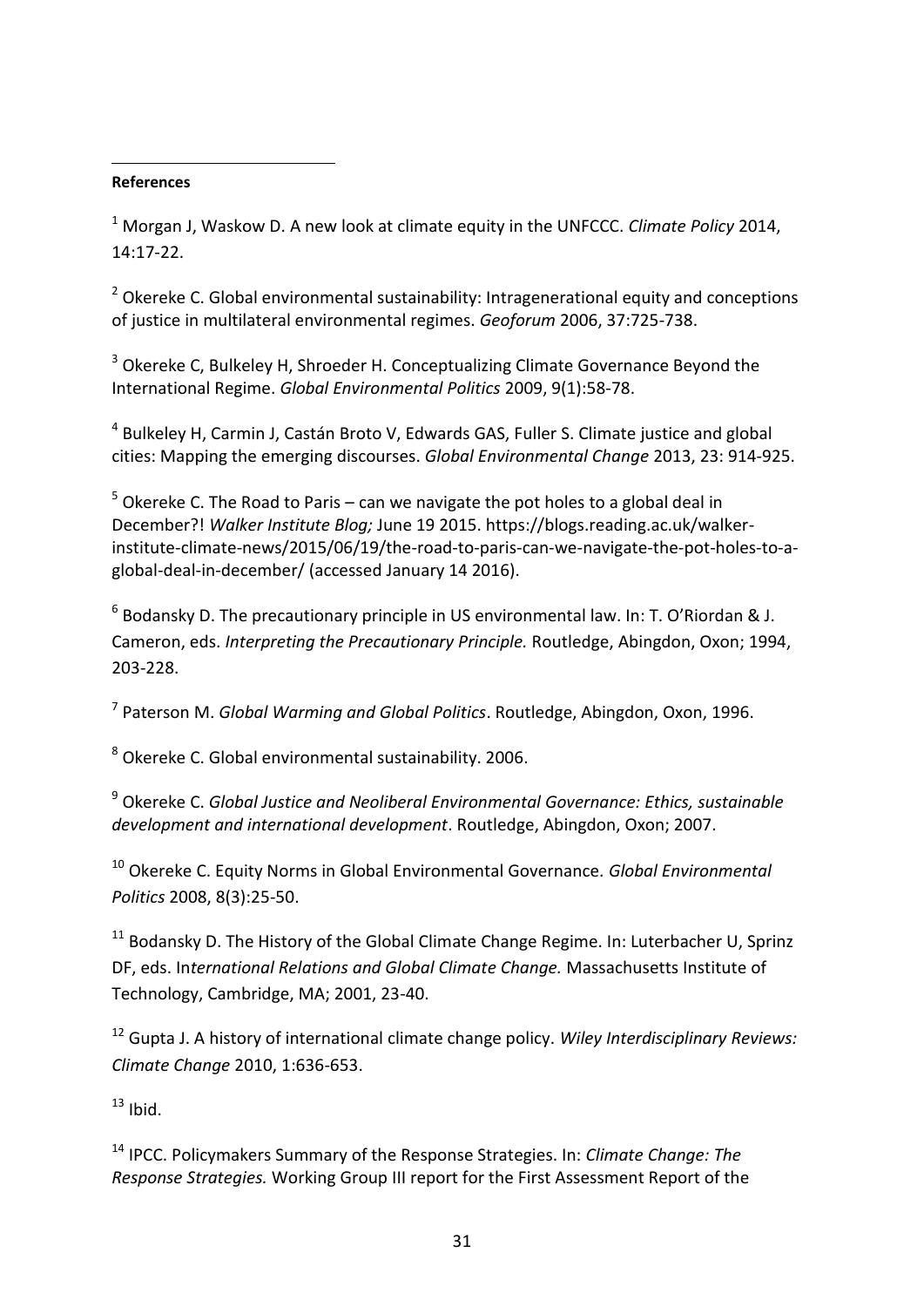Intergovernmental Panel on Climate Change; 1990. https://www.ipcc.ch/publications\_and\_data/publications\_ipcc\_first\_assessment\_1990\_wg3 .shtml (accessed July 22 2015).

 $15$  Ihid.

1

<sup>16</sup> Okereke C. Climate justice and the international regime. *Wiley Interdisciplinary Reviews: Climate Change* 2010, 1:462–74.

<sup>17</sup> Bodansky D. United Nations Framework Convention on Climate Change: A Commentary. *Yale Journal of International Law* 1993, 18:451-58.

 $18$  Brunnée J, Streck C. The UNFCCC as a negotiation forum: towards common but more differentiated responsibilities. *Climate Policy* 2013, 13:589–607.

 $19$  Adger WN. Scales of governance and environmental justice for adaptation and mitigation of climate change. *Journal of International Development* 2001, 13:921-931.

<sup>20</sup> Klinsky S, Dowlatabadi H. Conceptualizations of justice in climate policy. *Climate Policy* 2009, 9:88-108.

<sup>21</sup> Okereke C. The politics of interstate climate negotiations. In: Boykoff M, ed. *The politics of climate change: a survey.* Routledge, London, 2009, 42-61.

<sup>22</sup> Bodansky. The History of the Global Climate Change Regime. 2001.

<sup>23</sup> UNFCCC. *United Nations Framework Convention on Climate Change, Full Text*. United Nations Framework Convention on Climate Change; 1992, Article 2.

 $24$  Okereke. The politics of interstate climate negotiations. 2009.

 $^{25}$  Bodansky. The History of the Global Climate Change Regime. 2001.

 $26$  Brunnée, Streck. The UNFCCC as a negotiation forum. 2013.

 $27$  Okereke. Climate justice and the international regime. 2010.

<sup>28</sup> Grasso M, Markowitz, EM. The moral complexity of climate change and the need for a multidisciplinary perspective on climate ethics. *Climatic Change* 2015, 130:327-334.

<sup>29</sup> Najam A, Huq S, Sokona Y. Climate negotiations beyond Kyoto: developing countries' concerns and interests. *Climate Policy* 2003, 3:221-231.

<sup>30</sup> Paavola J. Seeking Justice: International Environmental Governance and Climate Change. *Globalizations* 2005, 2:309-322.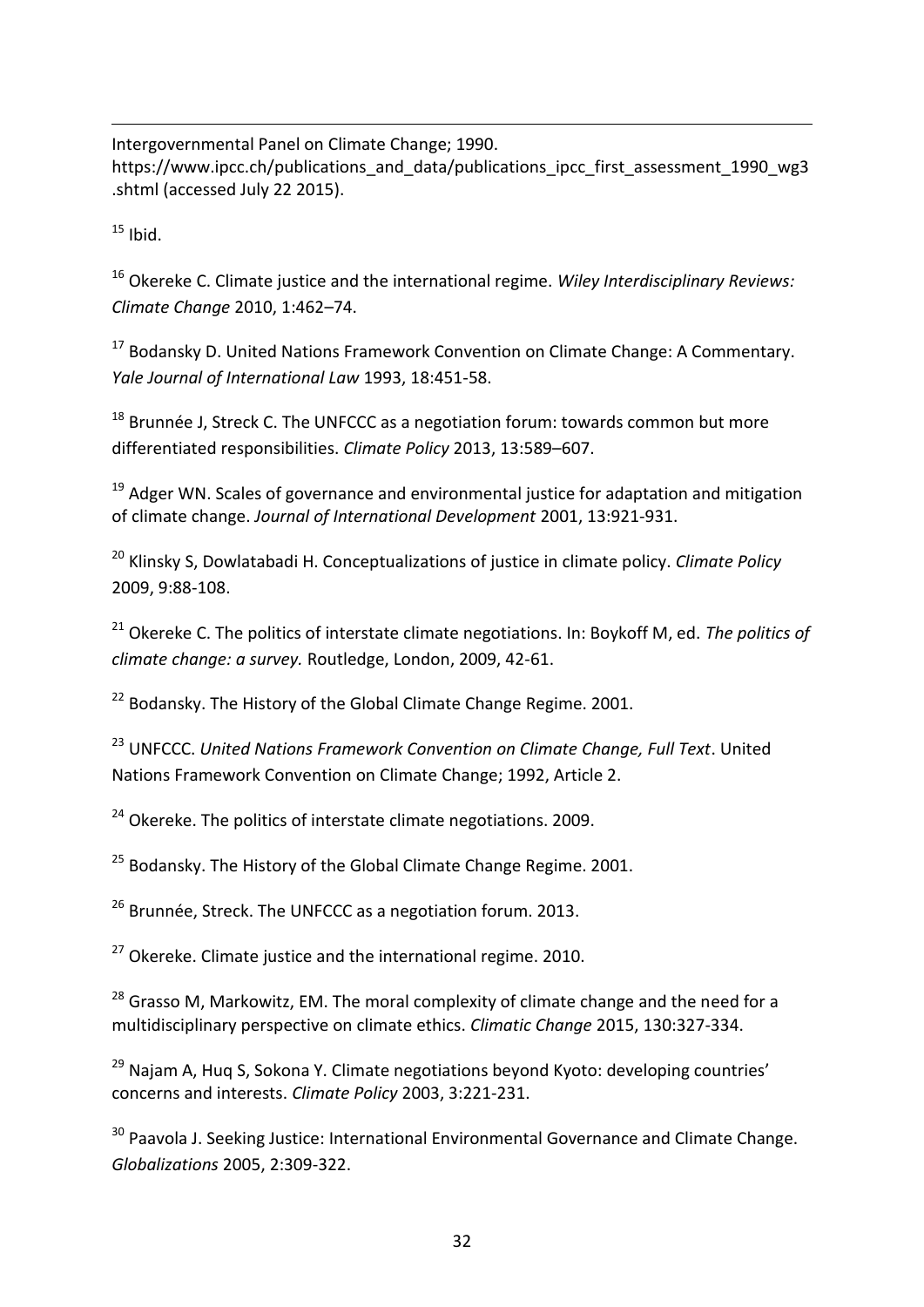1  $31$  Brunnée, Streck. The UNFCCC as a negotiation forum; 2013.

<sup>32</sup> Falkner R, Stephan H, Vogler J. International Climate Policy after Copenhagen: Towards a 'Building Blocks' Approach. *Global Policy* 2010, 1:252-62.

 $33$  Okereke. Climate justice and the international regime; 2010.

<sup>34</sup> UNFCCC. *United Nations Framework Convention on Climate Change, Full Text*; 1992, Articles 3 & 4.

<sup>35</sup> Climate Funds Update. Status of the Multilateral Funds and Bilateral Initiatives; 2015. http://www.climatefundsupdate.org/data (accessed February 8 2016).

<sup>36</sup> Aldy JE, Barrett S, Stavins RN. Thirteen plus one: a comparison of global climate policy architectures. *Climate Policy* 2003, 3:373-397.

<sup>37</sup> Weber RH, Darbellay A. Regulation and Financial Intermediation in the Kyoto Protocol's Clean Development Mechanism. *Georgetown Environmental Law Review* 2010, 22:271-306.

<sup>38</sup> Olsen KH. The clean development mechanism's contribution to sustainable development: a review of the literature. *Climatic Change* 2007, 84:59-73.

<sup>39</sup> Boyd E, *et al*. Reforming the CDM for sustainable development: lessons learned and policy futures. *Environmental Science & Policy* 2009, 12:820–831.

 $40$  Okereke C, Dooley K. Principles of justice in proposals and policy approaches to avoided deforestation: Towards a post-Kyoto climate agreement. *Global Environmental Change* 2010, 20:82–95.

<sup>41</sup> Mustalahti I, Bolin A, Boyd E, Paavola J. Can REDD+ reconcile local priorities and needs with global mitigation benefits? Lessons from Angai Forest, Tanzania. *Ecology and Society* 2012, 17:16. http://dx.doi.org/10.5751/ES-04498-170116 (accessed July 22 2015).

 $42$  Phelps J, Friess DA, Webb EL. Win–win REDD+ approaches belie carbon–biodiversity trade-offs. *Biological Conservation* 2012, 154:53-60.

 $43$  Schroeder H. Agency in international climate negotiations: the case of indigenous peoples and avoided deforestation. *International Environmental Agreements* 2010, 10:317–332.

<sup>44</sup> Grasso M, Sacchi S. *Procedural Justice in International Negotiations on Climate Change.*  Research Paper No. 6/2011, Centre for Interdisciplinary Studies in Economics, Psychology & Social Sciences; 2011. http://ssrn.com/abstract=1863855 (accessed July 22 2015).

 $45$  Grasso M. The role of justice in the North–South conflict in climate change: the case of negotiations on the Adaptation Fund. *International Environmental Agreements: Politics, Law*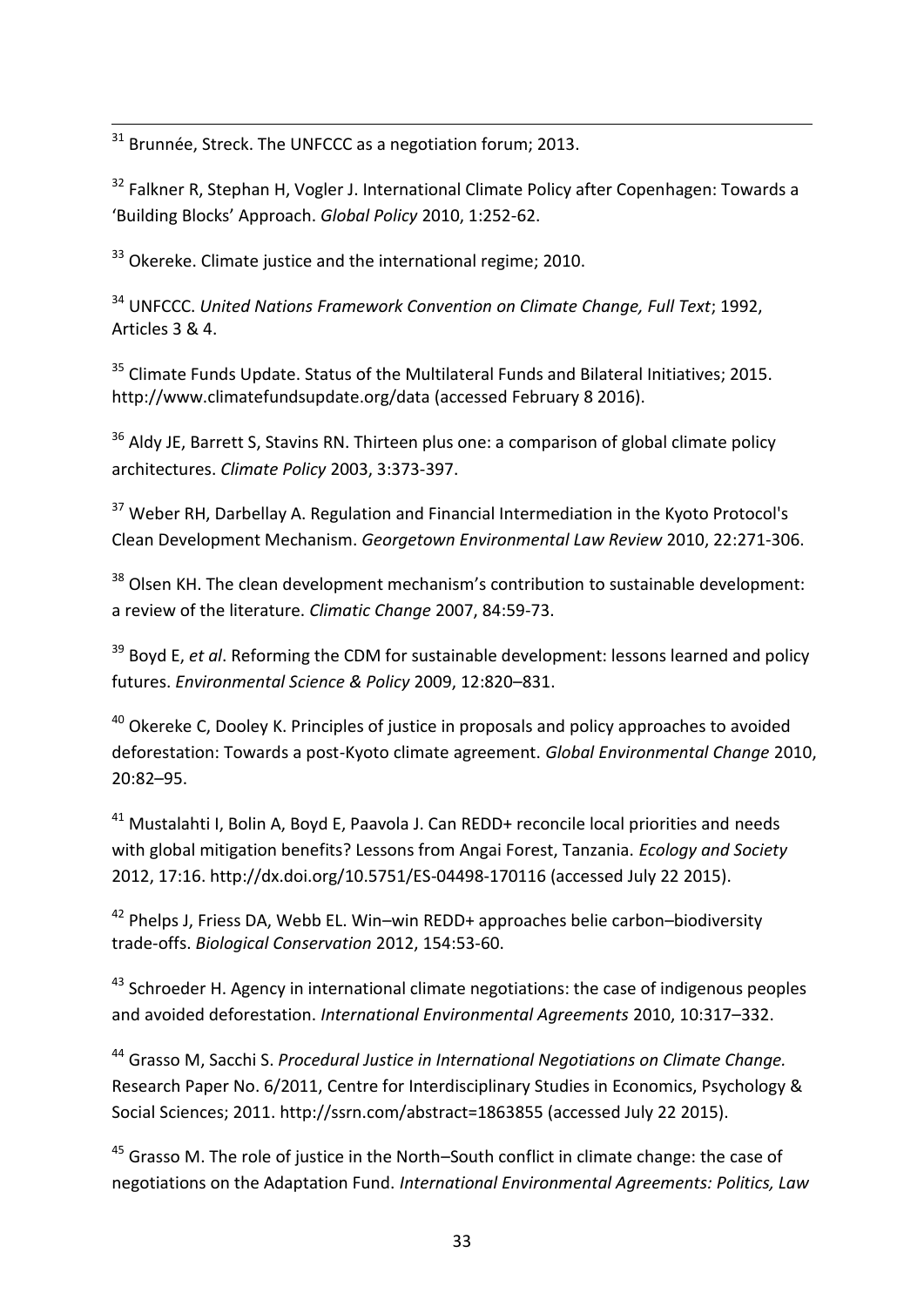*and Economics* 11:361-377.

1

<sup>46</sup> Derman BB. Climate governance, justice, and transnational civil society. *Climate Policy* 2014, 14:23-41.

<sup>47</sup> Falkner, Stephan, Vogler. International Climate Policy after Copenhagen. 2010.

<sup>48</sup> Hallding K, Jürisoo M, Carson M, Atteridge A. Rising powers: the evolving role of BASIC countries. *Climate Policy* 2013, 13:608-31.

<sup>49</sup> Bush GW. Text of a Letter from the President to Senators Hagel, Helms, Craig, and Roberts. The White House (President George W. Bush); 13 March 2001. http://georgewbushwhitehouse.archives.gov/news/releases/2001/03/ 20010314.html (accessed 21 August 2015).

<sup>50</sup> Pickering J, Vanderheiden S, Miller S. "If Equity's In, We're Out": Scope for Fairness in the Next Global Climate Agreement. *Ethics & International Affairs* 2012, 26(4): 423-443.

 $51$  Rajamani L. The changing fortunes of differential treatment in the evolution of international environmental law. *International Affairs* 2011, 88:605-623.

<sup>52</sup> For example: Klinsky S, Winkler H. Equity, sustainable development and climate policy. *Climate Policy* 2014, 14:1-7.

<sup>53</sup> ENB. Summary of the Geneva Climate Change Conference: 8-13 February 2015. *Earth Negotiations Bulletin* 2015, 12(626). http://www.iisd.ca/climate/adp/adp2-8/ (accessed July 22 2015).

<sup>54</sup> For example: Zammit-Lucia J. COP19: the UN's climate talks proved to be just another cop out. *The Guardian*; December 2 2013. http://www.theguardian.com/sustainablebusiness/cop19-un-climate-talks- another-cop-out (accessed July 22 2015).

<sup>55</sup> Klinsky S, Waskow D, Bevins W, Northrop E, Kutter R, Weatherer L, Joffe P. *Building Climate Equity: Creating a New Approach from the Ground Up*. World Resources Institute, Washington DC; 2014. http://www.wri.org/publication/building-climate-equity (accessed July 22 2015).

<sup>56</sup> Dimitrov RS. Inside UN Climate Change Negotiations: The Copenhagen Conference. *Review of Policy Research* 2010, 27:95-821.

<sup>57</sup> UNFCCC. *Decision 1/CP.21 (as contained in the report of the Conference of the Parties on its twenty-first session, FCCC/CP/2015/10/Add.1).* United Nations Framework Convention on Climate Change; 2015.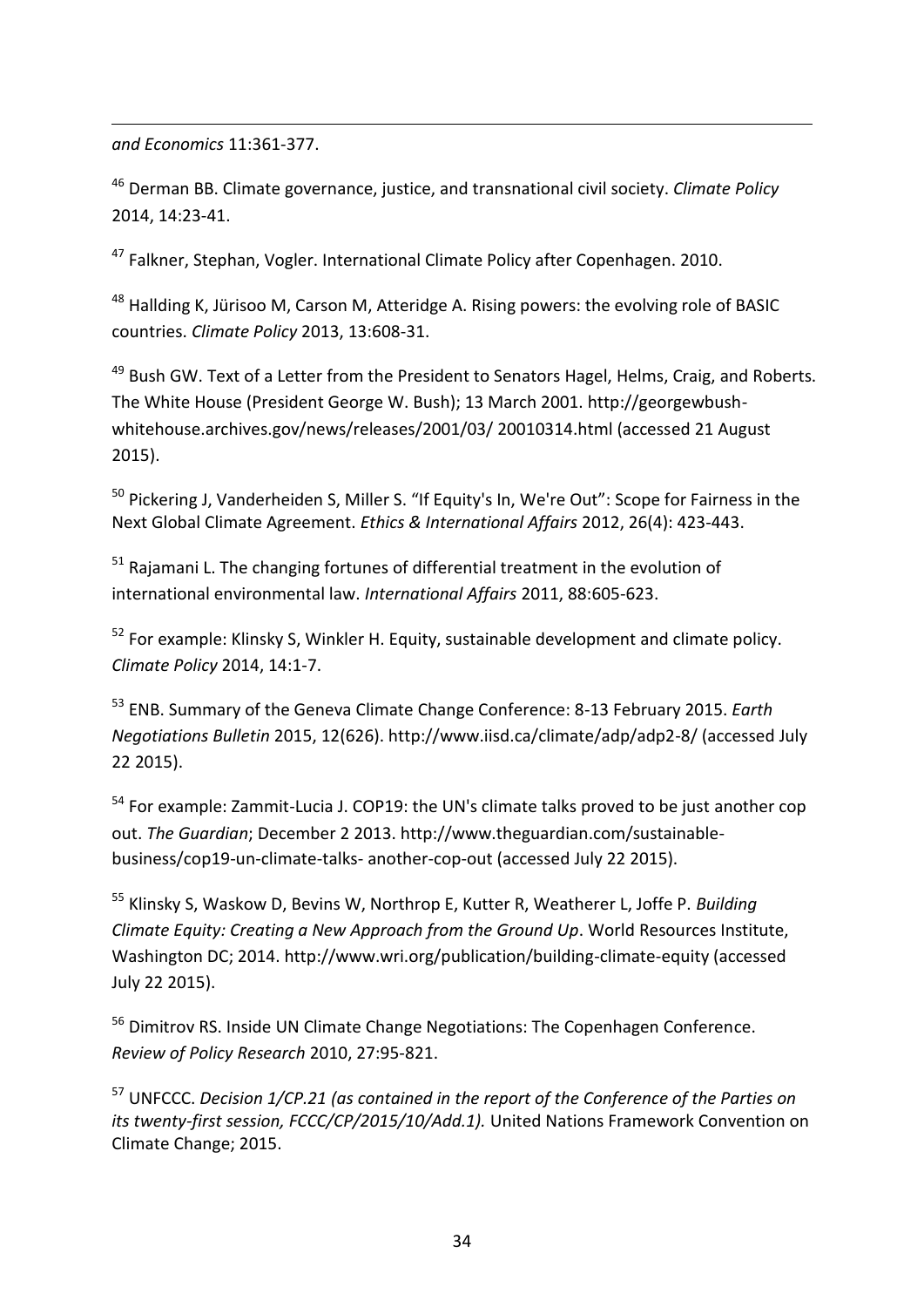<sup>58</sup> Levin K, Fransen T. INSIDER: Why Are INDC Studies Reaching Different Temperature Estimates? *World Resources Institute;* November 9 2015. http://www.wri.org/blog/2015/11/insider-why-are-indc-studies-reaching-differenttemperature-estimates (accessed February 10 2016).

 $59$  ENB. Summary of the Paris Climate Change Conference: 29 November – 13 December 2015. *Earth Negotiations Bulletin* 2015, 12(663). http://www.iisd.ca/climate/cop21/enb/ (accessed February 23 2016).

 $60$  Swilling M, Musango J, Wakeford J. Developmental States and Sustainability Transitions: Prospects of a Just Transition in South Africa*. Journal of Environmental Policy & Planning*  2015, 5:1-23.

<sup>61</sup> Sivan K, Baer P. *Zero Carbon Zero Poverty the Climate Justice way: Achieving an equitable phase-out of carbon emissions by 2050 while protecting human rights.* Mary Robinson Foundation – Climate Justice; 2015. http://www.mrfcj.org/pdf/2015-02-05-Zero-Carbon-Zero-Poverty-the-Climate-Justice-Way.pdf (accessed February 23 2016).

<sup>62</sup> Newell P, Mulvaney D. The political economy of the 'just transition'. *The Geographical Journal* 2013, 179(2):132-40.

<sup>63</sup> Titumir RA, Kamal M. Growing Together Sustainably: A zero-poverty post-2015 development framework. *Development* 2013, 56(2):172-84.

<sup>64</sup> Athanasiou T, Baer P. *Dead heat: Global justice and global warming.* Seven Stories Press; 2011.

<sup>65</sup> UNFCCC. *Decision 1/CP.21 (as contained in the report of the Conference of the Parties on its twenty-first session, FCCC/CP/2015/10/Add.1).* 2015, Article 4:1.

<sup>66</sup> Ibid., Preamble.

1

<sup>67</sup> Granoff I. Bonn update: climate talks should up the pace. *Overseas Development Institute,* London; June 12 2015. http://www.odi.org/comment/9628-bonn-update-climate-talksshould-up-pace (accessed July 15 2015).

 $68$  Rajamani L. The changing fortunes of differential treatment. 2011.

<sup>69</sup> UNFCCC. *Decision 1/CP.21 (as contained in the report of the Conference of the Parties on its twenty-first session, FCCC/CP/2015/10/Add.1).* 2015.

 $70$  Hedahl M. Moving from the principle of 'common but differentiated responsibility' to 'equitable access to sustainable development' will aid international climate change negotiations. *EUROPP – European Politics and Policy blog, London School of Economics;* September 28 2013.<http://bit.ly/1bcTR8w> (accessed May 18 2015).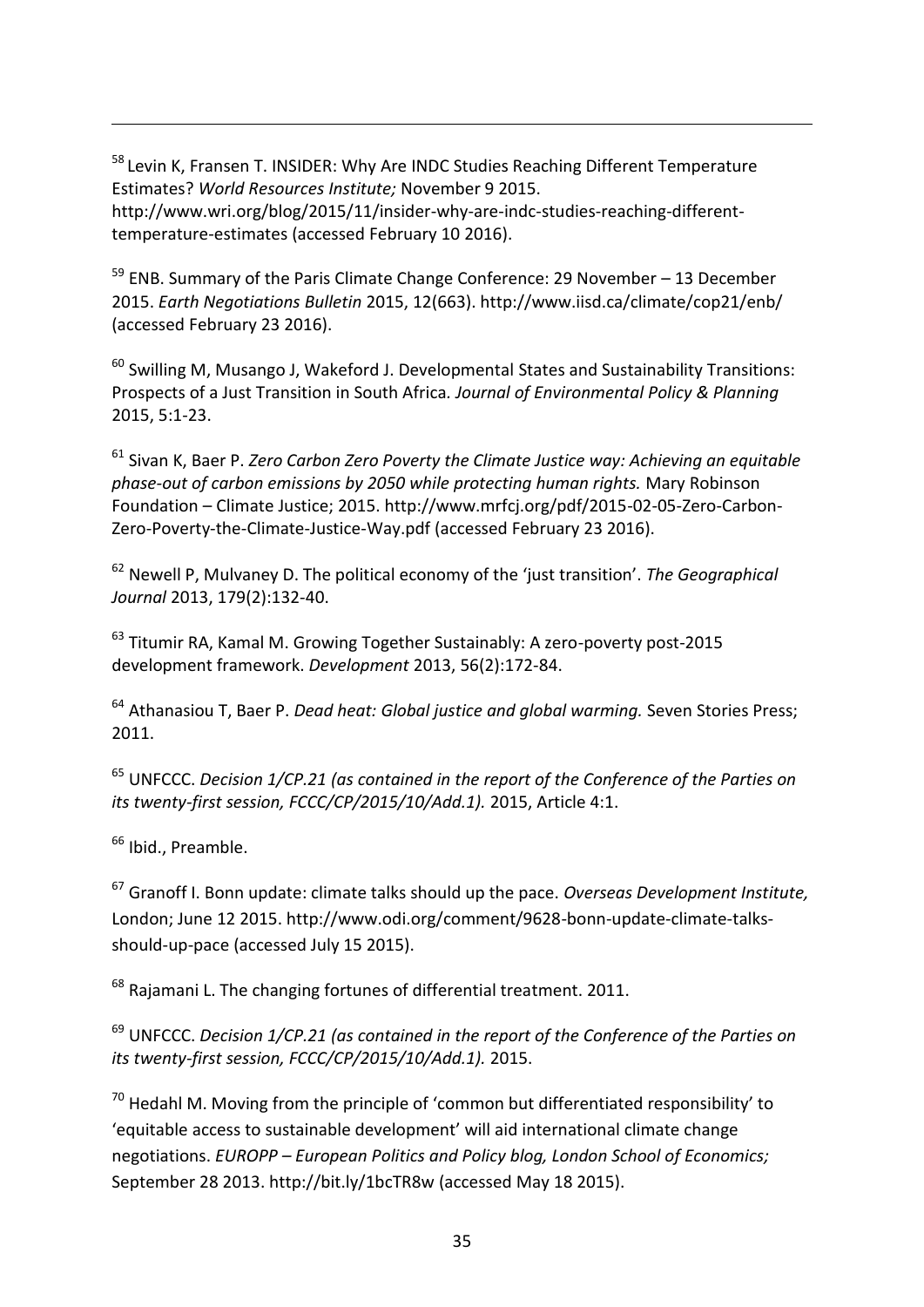1 <sup>71</sup> UN. *Zero draft of the outcome document for the UN Summit to adopt the Post-2015 Development Agenda*. United Nations; 2015 https://sustainabledevelopment.un.org/?page=view&nr=829&type=230&menu=2059 (accessed July 22 2015).

<sup>72</sup> Caney S. Just Emissions. *Philosophy & Public Affairs* 2012, 40:255-300.

<sup>73</sup> UNFCCC. *Report of the Conference of the Parties on its nineteenth session, held in Warsaw from 11 to 23 November 2013*. United Nations Framework Convention on Climate Change; 2014, CP/2013/10/Add.1.

<sup>74</sup> Ngwadla X, Rajamani L. *Operationalising an Equity Reference Framework (ERF) in the Climate Change Regime: Legal and technical perspectives*. Research Paper, Issue 21. Mitigation Action Plans & Scenarios; 2014.

http://www.mapsprogramme.org/category/publications/papers/ (accessed July 22 2015).

<sup>75</sup> Morgan, Dagnet, Tirpak. *Elements and Ideas for a 2015 Paris Agreement.* 2014.

<sup>76</sup> Prins G, Rayner S. Time to ditch Kyoto. *Nature* 2007, 449(7165):973-5.

<sup>77</sup> ICTSD. UN Climate Talks on 2015 Deal Begin Ramping Up. *International Centre for Trade and Sustainable Development*. Bridges 2014, 18(10). http://www.ictsd.org/bridgesnews/bridges/news/un-climate-talks-on-2015-deal-begin-ramping-up (accessed July 22 2015).

<sup>78</sup> Phillips T. China underreporting coal consumption by up to 17%, data suggests. *The Guardian*; November 4 2015. http://www.theguardian.com/world/2015/nov/04/chinaunderreporting-coal-consumption-by-up-to-17-data-suggests (accessed November 30 2015).

<sup>79</sup> Joffe P, Waskow D, DeAngelis K, Bevins W, Dagnet Y. *Equity Lessons from Multilateral Regimes for the New Climate Agreement.* World Resources Institute, Washington DC; 2013. http://www.wri.org/publication/equity-lessons-multilateral-regimes-new-climateagreement (accessed July 22 2015).

<sup>80</sup> Ngwadla, Rajamani. *Operationalising an Equity Reference Framework (ERF) in the Climate Change Regime.* 2014.

<sup>81</sup> Klinsky, Waskow, Bevins, Northrop, Kutter, Weatherer, Joffe. *Building Climate Equity.*  2014.

<sup>82</sup> NewClimate Institute. *Second wave of climate change proposals (INDCs) expected in September after a first wave in March.* NewClimate Institute; March 5 2015. http://newclimate.org/2015/03/05/second-wave-of-climate-change-proposals-indcsexpected-in-september-after-a-first-wave-in-march/ (accessed June 10 2015).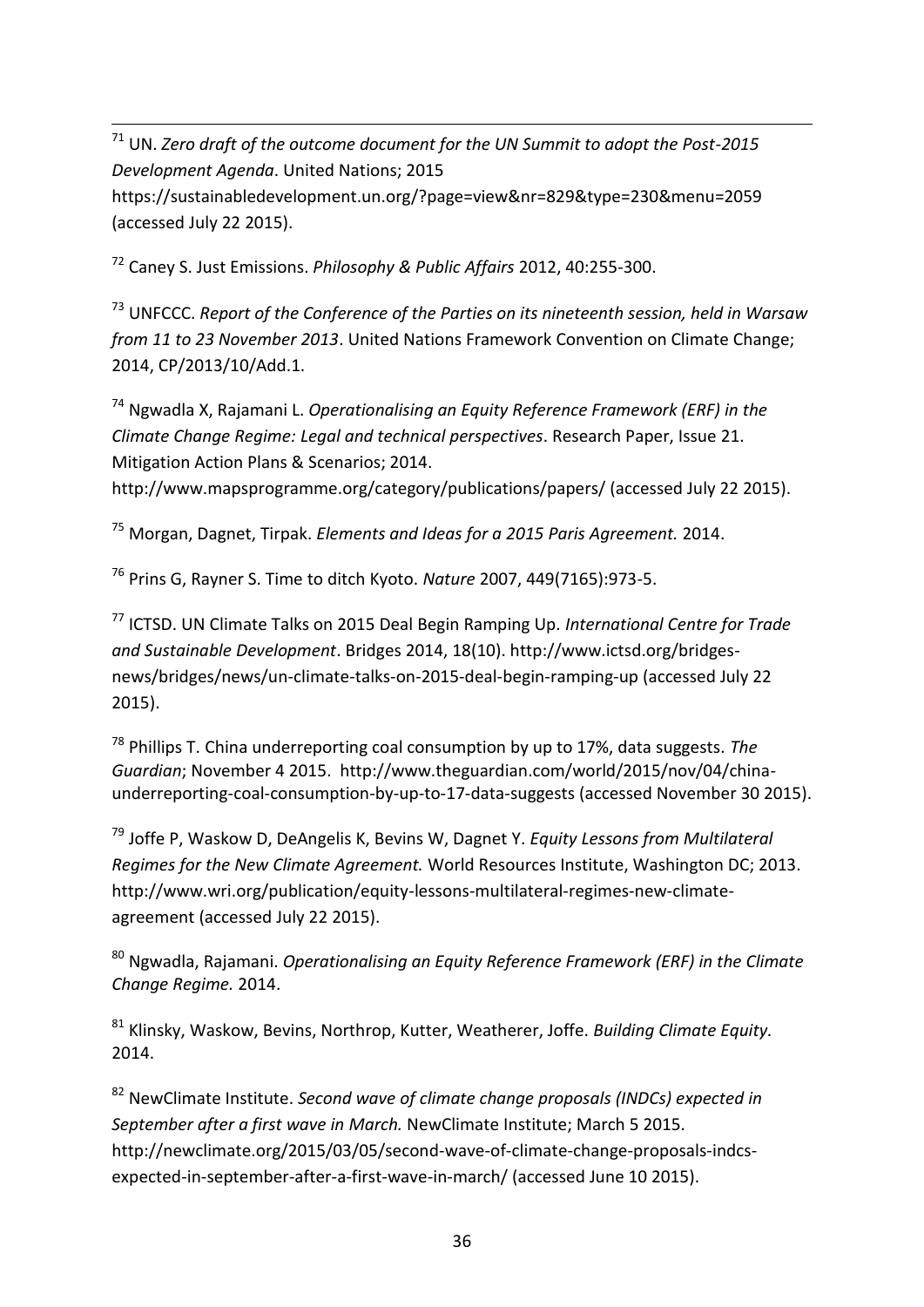1 83 Levin K. Rich D. Bonduki Y, Comstock M, Tirpak D, McGray H, Noble I, Mogelgaard K, Waskow D. *Designing and Preparing Intended Nationally Determined Contributions (INDCs).* World Resources Institute, Washington DC and United Nations Development Programme, Nairobi; 2015.<http://www.wri.org/publication/designing-and-preparing-indcs> (accessed July 22 2015).

<sup>84</sup> WWF. *Adaptation in the INDCs.* Position Paper, World Wildlife Fund; 2014. https://www.wwf.de/fileadmin/fm-wwf/Publikationen-PDF/WWF\_Position\_Adaptation\_for\_INDCs.pdf (accessed July 22 2015).

<sup>85</sup> ENB. Summary of the Lima Climate Change Conference: 1-14 December 2014. *Earth Negotiations Bulletin* 2014, 12(619). http://www.iisd.ca/climate/cop20/enb/ (accessed July 22 2015).

<sup>86</sup> UNFCCC. *Report of the Conference of the Parties on its twentieth session.* 2015.

<sup>87</sup> Okereke C, Baral P, Dagnet Y. *Options for Adaptation and Loss & Damage in a 2015 Climate Agreement.* Agreement for Climate Transformation 2015 (ACT 2015); 2014. http://www.wri.org/our-work/project/act-2015/publications (accessed July 22 2015).

<sup>88</sup> Cameron, Shine, Bevins. *Climate Justice*. 2013.

<sup>89</sup> Parnell S. *The (Missing) Link: Climate Change Mitigation and Poverty.* Research Paper, Issue 23. Mitigation Action Plans & Scenarios; 2014. http://www.mapsprogramme.org/category/publications/papers/ (accessed July 22 2015).

 $90$  Okereke, Baral, Dagnet. Options for Adaptation and Loss & Damage. 2014.

<sup>91</sup> Moellendorf D. Climate Change Justice. *Philosophy Compass* 2015, 10:173–186. http://dx.doi.org/10.1111/phc3.12201 (accessed July 22 2015).

<sup>92</sup> IPCC. Summary for Policymakers. In: Field CB, et al, eds. *Climate Change 2014: Impacts, Adaptation, and Vulnerability*. Contribution of Working Group II to the Fifth Assessment Report of the Intergovernmental Panel on Climate Change. Cambridge University Press, Cambridge, UK & New York, NY, USA; 2014, 1-32.

<sup>93</sup> Cameron, Shine, Bevins. *Climate Justice*. 2013.

 $94$  Mogelgaard K, McGray H, Amerasinghe, M, What Does the Paris Agreement Mean for Climate Resilience and Adaptation? *World Resources Institute*; December 23 2015. http://www.wri.org/blog/2015/12/what-does-paris-agreement-mean-climate-resilienceand-adaptation (accessed February 10 2016).

 $95$  Okereke, Baral, Dagnet. Options for Adaptation and Loss & Damage. 2014.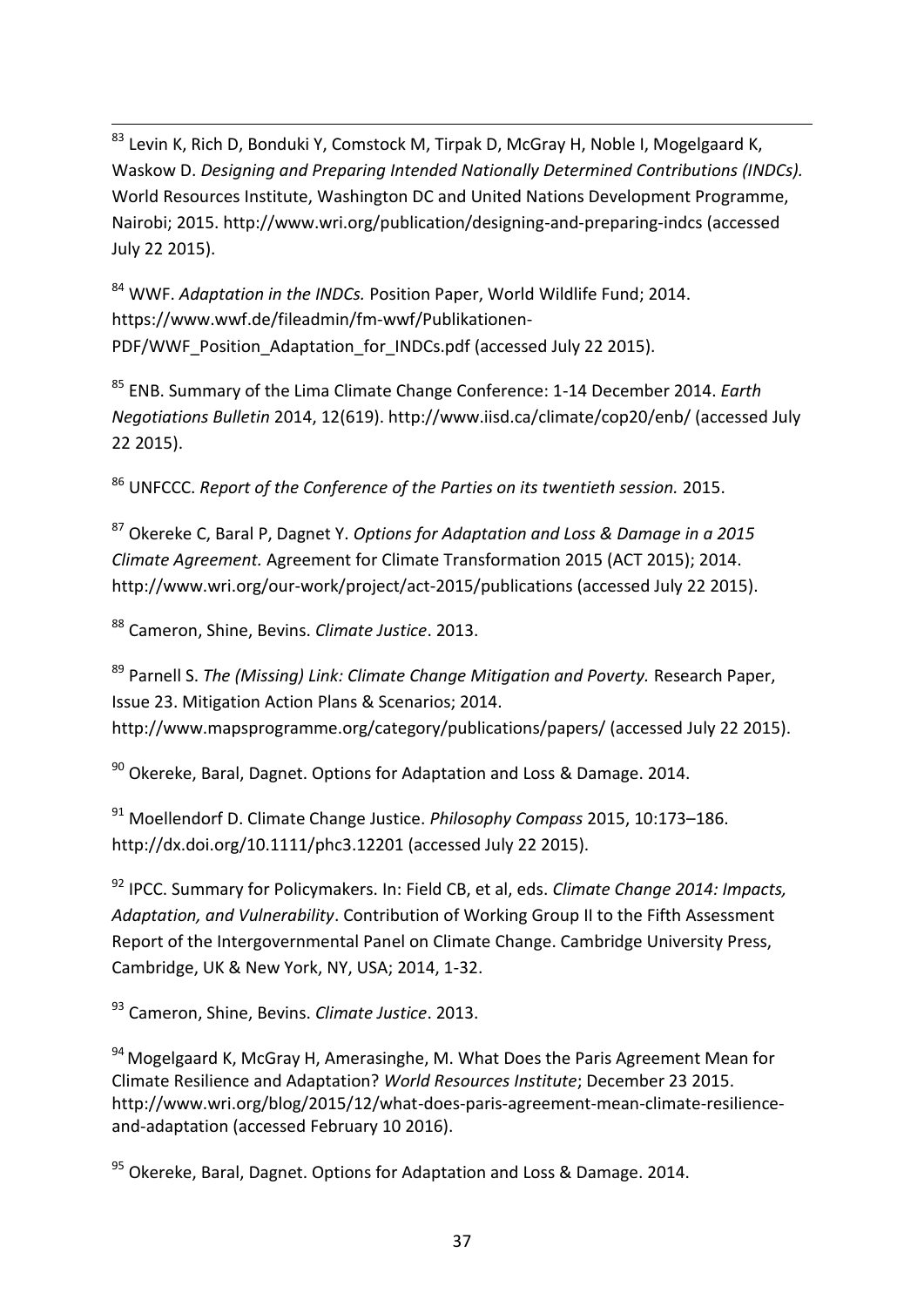<sup>96</sup> ENB. Summary of the Bonn Climate Change Conference: 1-11 June 2015. *Earth Negotiations Bulletin* 2015, 12(638). http://www.iisd.ca/climate/sb42/enb/ (accessed 22 July 2015).

<sup>97</sup> Moellendorf. Climate Change Justice. 2015.

<sup>98</sup> Harmeling S. *COP20: Building A Fair And Just Climate Deal For The World's Poorest People*. CARE International; 2014.

http://www.careclimatechange.org/files/Expectations\_Paper\_FINAL.pdf (accessed July 22 2015).

<sup>99</sup> Morgan, Dagnet, Tirpak. *Elements and Ideas for a 2015 Paris Agreement.* 2014.

<sup>100</sup> Harmeling. *COP20: Building A Fair And Just Climate Deal.* 2014.

<sup>101</sup> UNFCCC. *Report of the Conference of the Parties on its fifteenth session, held in Copenhagen from 7 to 19 December 2009. Addendum. Part Two: Action taken by the Conference of the Parties at its fifteenth session.* United Nations Framework Convention on Climate Change; 2010, FCCC/CP/2009/11/Add.1.

<sup>102</sup> Harmeling. *COP20: Building A Fair And Just Climate Deal.* 2014.

 $103$  Okereke, Baral, Dagnet. Options for Adaptation and Loss & Damage. 2014.

<sup>104</sup> Müller B. Finance in Paris. *Oxford Climate Policy - the blog;* January 1 2016. http://oxfordclimatepolicy.com/blog/finance-in-paris/ (accessed February 12 2016).

<sup>105</sup> Vanderheiden S. Justice and Climate Finance: Differentiating Responsibility in the Green Climate Fund. *The International Spectator: Italian Journal of International Affairs* 2015, 50:31-45.

<sup>106</sup> Harmeling. *COP20: Building A Fair And Just Climate Deal.* 2014.

 $107$  Ibid.

1

<sup>108</sup> Moellendorf. Climate Change Justice. 2015.

<sup>109</sup> UNFCCC. *Warsaw International Mechanism for Loss and Damage associated with Climate Change Impacts.* United Nations Framework Convention on Climate Change; undated. http://unfccc.int/adaptation/workstreams/loss\_and\_damage/items/8134.php (accessed February 11 2016).

<sup>110</sup> Moellendorf. Climate Change Justice. 2015.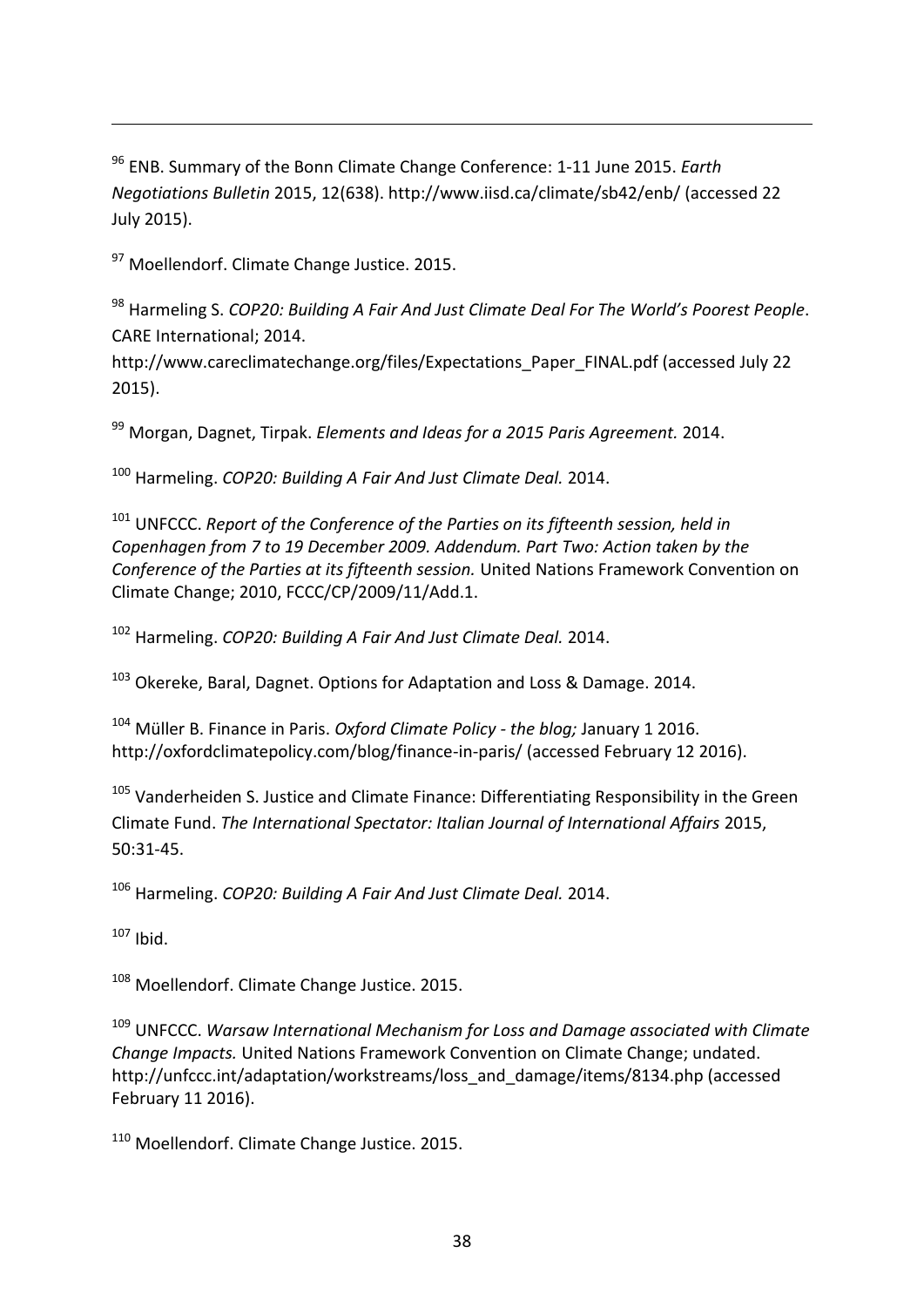1 <sup>111</sup> Okereke. C. and Schroeder, H., 2009. How can justice, development and climate change mitigation be reconciled for developing countries in a post-Kyoto settlement?. *Climate and Development*, *1*(1), pp.10-15.

<sup>112</sup> UNFCCC. *Decision 1/CP.21 (as contained in the report of the Conference of the Parties on its twenty-first session, FCCC/CP/2015/10/Add.1).* 2015.

<sup>113</sup> Hug S, De Souza, R-M. Not Fully Lost and Damaged: How Loss and Damage Fared in the Paris Agreement. *Wilson Center;* December 22 2015. https://www.wilsoncenter.org/article/not-fully-lost-and-damaged-how-loss-and-damagefared-the-paris-agreement (accessed February 11 2016).

<sup>114</sup> Connie Hedegaard, quoted in Vidal J. Poor countries walk out of UN climate talks as compensation row rumbles on. *The Guardian*; 20 November 2013. http://www.theguardian.com/global-development/2013/nov/20/climate-talks- walk-outcompensation-un-warsaw (accessed July 22 2015).

 $115$  Adow M. Lima Climate Talks: the road to Paris. Time for Climate Justice 13, Christian Aid; 2014. http://www.christianaid.org.uk/images/time-for-climate-justice-lima-talks-november-2014.pdf (accessed July 22 2015).

<sup>116</sup> AOSIS. *Tackling the Challenge of Climate Change: A Near-Term Actionable Mitigation Agenda*. Commissioned by the Republic of Nauru, Chair of the Alliance of Small Island States; 2014. http://aosis.org/wp-content/uploads/2014/09/Tackling-Climate-Change-K.pdf (accessed July 22 2015).

 $117$  Olsen. The clean development mechanism's contribution to sustainable development. 2007.

<sup>118</sup> Morgan, Dagnet, Tirpak. *Elements and Ideas for a 2015 Paris Agreement.* 2014.

<sup>119</sup> Okereke, Baral, Dagnet. Options for Adaptation and Loss & Damage. 2014.

 $120$  ENB. Summary of the Lima Climate Change Conference. 2014.

<sup>121</sup> UNFCCC. *Decision 1/CP.21 (as contained in the report of the Conference of the Parties on its twenty-first session, FCCC/CP/2015/10/Add.1).* 2015.

<sup>122</sup> UNFCCC. *Compilation and synthesis report on capacity-building work undertaken by bodies established under the Convention.* United Nations Framework Convention on Climate Change; August 29 2012, FCCC/SBI/2012/22.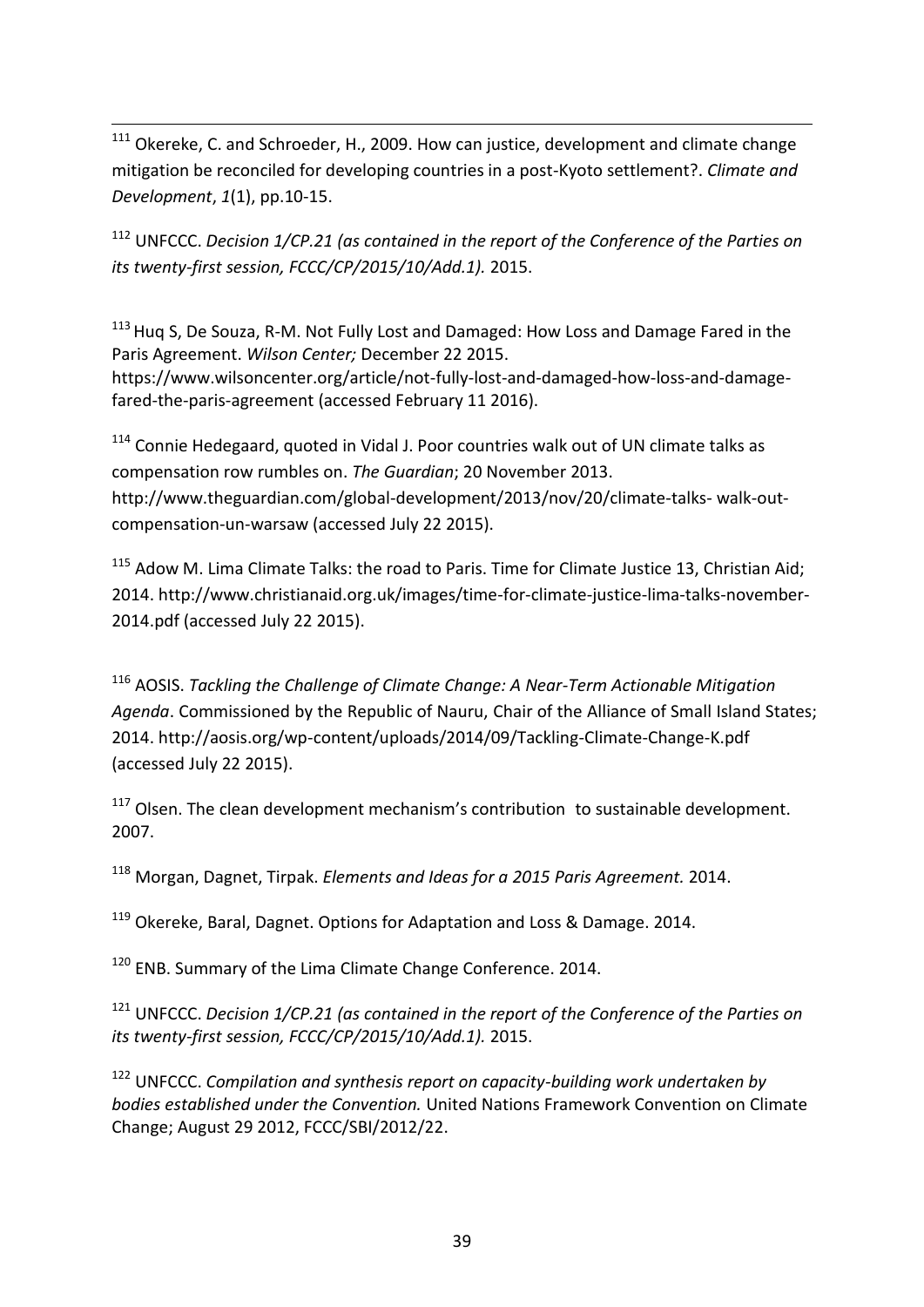1 <sup>123</sup> UNFCCC. *Capacity Building: Frameworks*. United Nations Framework Convention on Climate Change; undated.

http://unfccc.int/cooperation\_and\_support/capacity\_building/items/7203.php (accessed February 11 2016).

<sup>124</sup> Hetemäki L. Linking global to local using multi-scale scenarios. In: Katila P, Galloway G, de Jong W, Pacheco P, Mery, G, eds. *Forests under pressure: Local responses to global issues*. IUFRO World Series Volume 32. International Union of Forest Research Organizations, Vienna; 2014, 527-538.

<sup>125</sup> Yoon K. Towards an Equitable and Effective Climate Deal: An Interview with Mary Robinson. *Harvard International Review* 2015, XXXVI(III):35-37.

 $126$  Lohmann L. Carbon Trading, Climate Justice and the Production of Ignorance: Ten examples. *Development* 2008, 51:359-365.

 $127$  De Lucia V. The Climate Justice Movement and the Hegemonic Discourse of Technology. In Dietz M, Garrelts, H, eds. *Routledge Handbook of the Climate Change Movement*. Routledge, Abingdon, Oxon; 2014, 66-83.

<sup>128</sup> Morgan, Dagnet, Tirpak. *Elements and Ideas for a 2015 Paris Agreement.* 2014.

<sup>129</sup> Yoon. An Interview with Mary Robinson. 2015.

 $130$  Lu X-D. Assessment of achievements of the Lima Climate Change Conference and perspectives on the future. *Advances in Climate Change Research* 2015, (in press):1-5.

<sup>131</sup> UNFCCC. *Decision 1/CP.21 (as contained in the report of the Conference of the Parties on its twenty-first session, FCCC/CP/2015/10/Add.1).* 2015.

<sup>132</sup> Cameron, Shine, Bevins. *Climate Justice*. 2013.

<sup>133</sup> Fuchs H. Playing it cool: steady progress but no surprises in Bonn climate talks. *Deutsche Welle*; June 12 2015. http://dw.com/p/1Fg7D (accessed July 22 2015).

<sup>134</sup> Ngwadla X, Rajamani L. *Operationalising an Equity Reference Framework (ERF) in the Climate Change Regime: Legal and technical perspectives*. Research Paper, Issue 21. Mitigation Action Plans & Scenarios; 2014.

http://www.mapsprogramme.org/category/publications/papers/ (accessed July 22 2015).

 $135$  Höhne N, den Elzen M, Weiss M. Common but differentiated convergence (CDC): a new conceptual approach to long-term climate policy. *Climate Policy* 2006, 6:181–199.

<sup>136</sup> Baer P, Athanasiou, T, Kartha S, Kemp-Benedict E. *Greenhouse Development Rights*